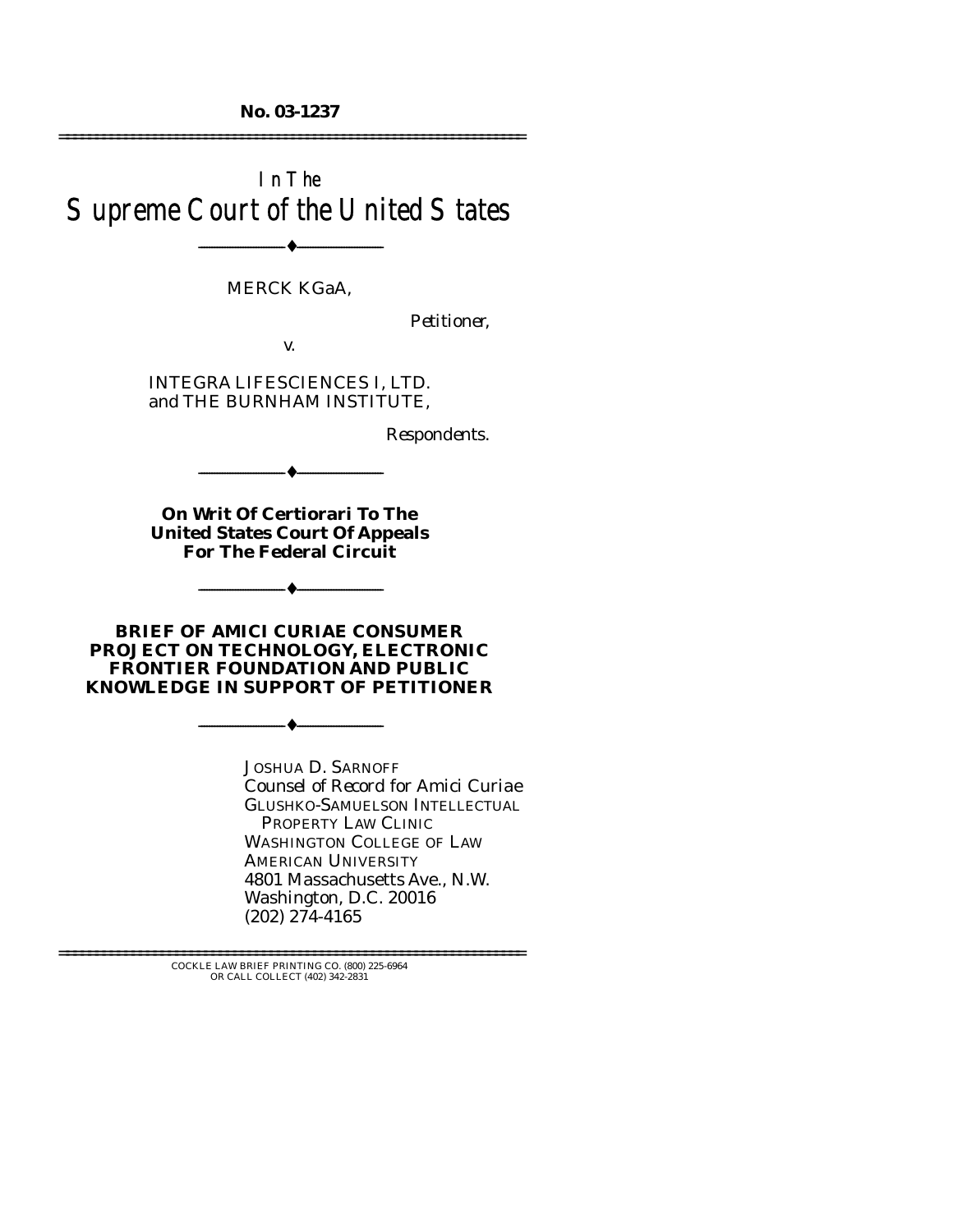## TABLE OF CONTENTS

# Page

|     |    |                                                                                                                         | $\mathbf{i}$     |
|-----|----|-------------------------------------------------------------------------------------------------------------------------|------------------|
|     |    |                                                                                                                         | iii              |
|     |    | STATEMENT OF INTERESTS OF AMICI CURIAE                                                                                  | 1                |
|     |    |                                                                                                                         | $\boldsymbol{2}$ |
|     |    |                                                                                                                         | 4                |
| Ι.  |    | Section 271(e) And The Experimental Use<br><b>Exception Provide Overlapping Protection </b>                             | 4                |
|     | A. | The Federal Circuit In Roche Improperly<br>Limited The Experimental Use Exception                                       | 4                |
|     | В. | Congress Enacted Section 271(e) To<br>Reverse Roche's Narrow Interpretation                                             | 6                |
|     | C. | Both Section 271(e) And The Experimental<br>Use Exception Apply To Acts That Would<br>Infringe Under The Rejected Roche | 10               |
| II. |    | The Experimental Use Exception Broadly<br>Protects Scientific Research and Competitive                                  | 12               |
|     | А. | Congress Never Prohibited Scientific<br>Research With Or Competitive Evaluation                                         | 12               |
|     | В. | The Experimental Use Exception Applies<br>To All Making And Using (But Not<br>Selling) For Research And Evaluation      | 15               |
|     | C. | The Language Of Section 271(e) Confirms<br>The Scope Of The Experimental Use                                            | 20               |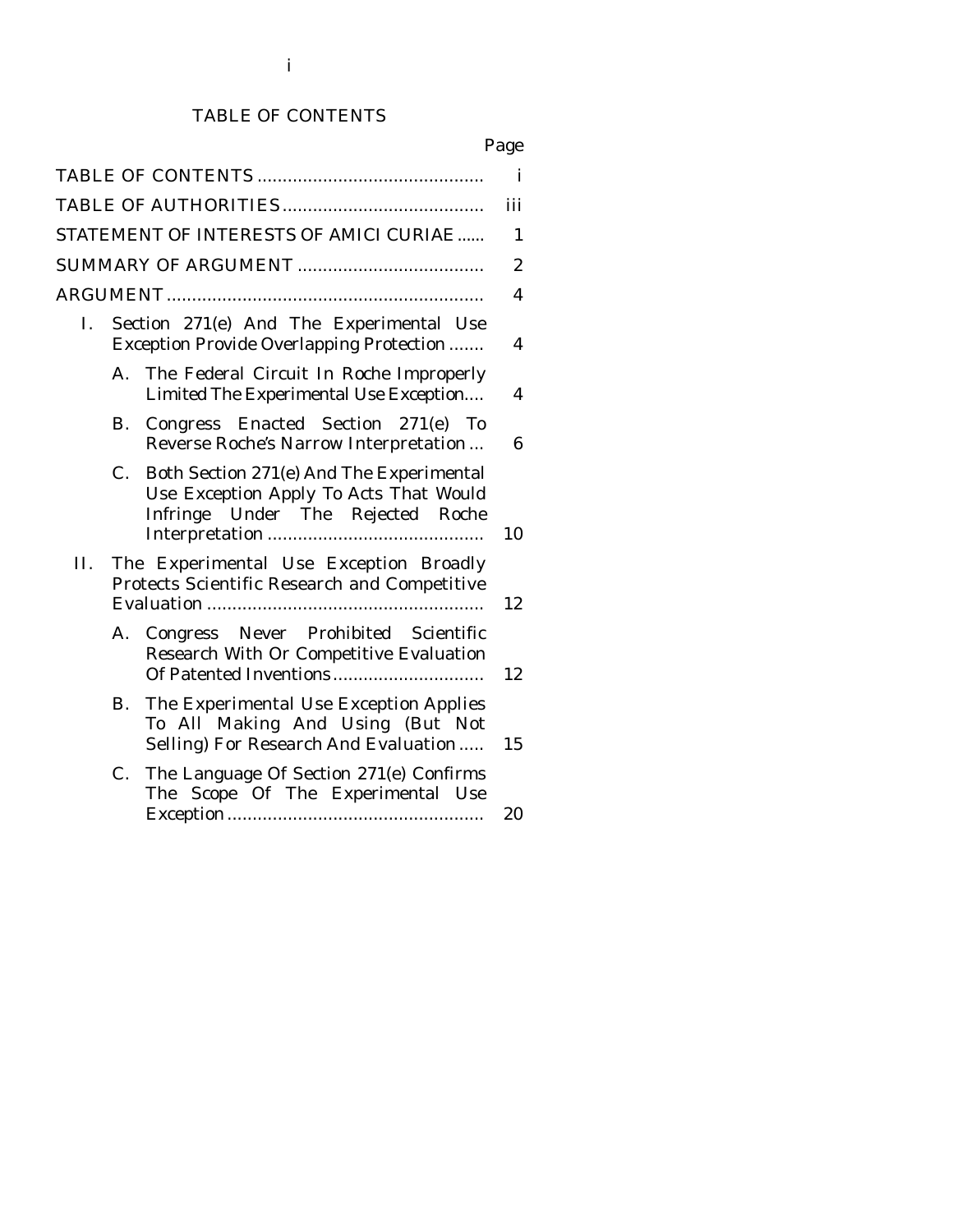## TABLE OF CONTENTS – Continued

Page

|              | III. The Court Should Confirm That Congress<br><b>Intended A Broad Experimental Use Exception</b><br>To Promote The Progress Of Science and | 21 |
|--------------|---------------------------------------------------------------------------------------------------------------------------------------------|----|
| $\mathbf{A}$ | The Court Should Find That Both Section<br>271(e) And The Experimental Use Exception                                                        | 21 |
|              | B. The Court Should Repudiate The Federal<br><b>Circuit's Improperly Narrow Interpretations</b><br>Of The Experimental Use Exception        | 24 |
|              |                                                                                                                                             | 30 |

ii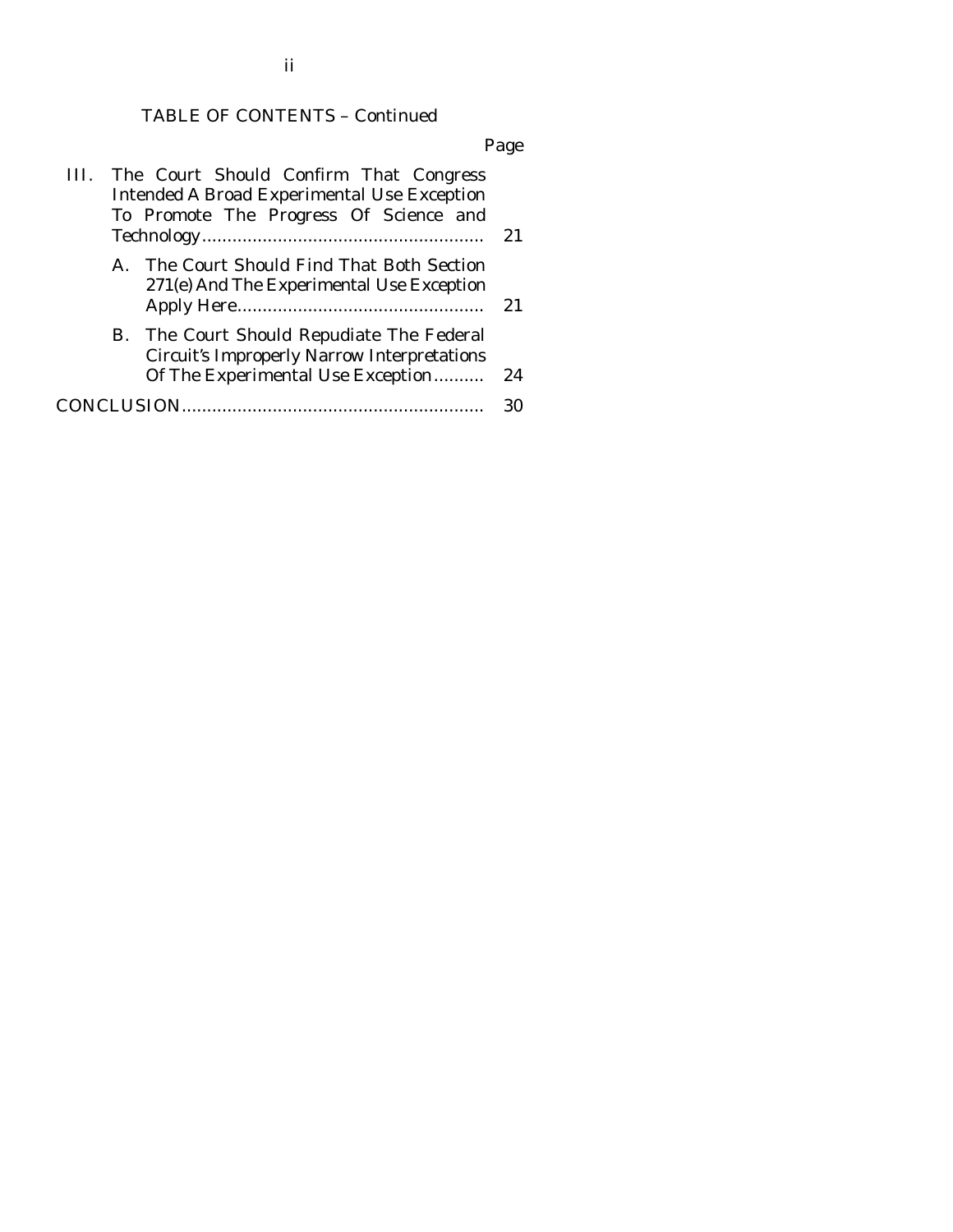## TABLE OF AUTHORITIES

# Page

### **CASES**

| Akro Agate Co. v. Master Marble Co., 18 F. Supp.                                             |
|----------------------------------------------------------------------------------------------|
| Albright v. Celluloid Harness-Trimming Co., 1 F.<br>Cas. 320 (C.C.D.N.J. 1877) (No. 147)  16 |
| Alexander v. Sandoval, 532 U.S. 275 (2001) 9                                                 |
| Allergan, Inc. v. Alcon Labs., Inc., 200 F. Supp. 2d                                         |
| Bonsack Machine Co. v. Underwood, 73 F. 206                                                  |
|                                                                                              |
|                                                                                              |
| Byam v. Bullard, 4 F. Cas. 934 (C.C.D. Mass. 1852)                                           |
| Catalina Marketing Int'l, Inc. v. Coolsavings.com,                                           |
| Cataphote Corp. v. De Soto Chem. Coatings, Inc.,                                             |
| Central Bank of Denver v. First Interstate Bank of                                           |
| Chesterfield v. United States, 159 F. Supp. 371 (Ct.                                         |
| Chiron Corp. v. Genentech, Inc., 363 F.3d 1247 (Fed.                                         |
| Cimiotti Unhairing Co. v. Derboklow, 87 F. 997                                               |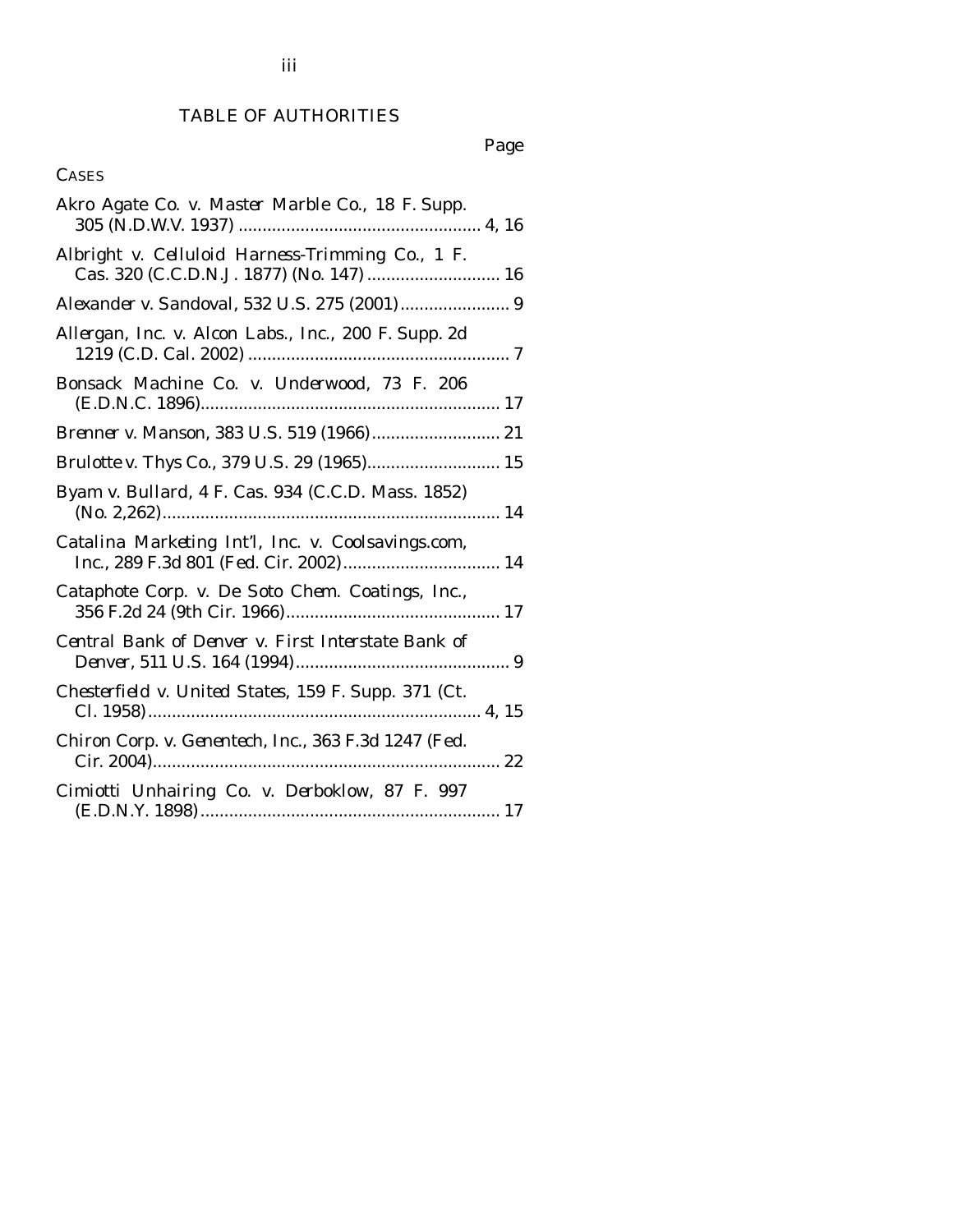iv

# TABLE OF AUTHORITIES – Continued

| Page                                                                                            |
|-------------------------------------------------------------------------------------------------|
| Clerk v. Tannage Patent Co., 84 F. 643 (C.C.A. 3d                                               |
| Douglas v. United States, 181 U.S.P.Q. 170 (Ct. Cl.                                             |
| Douglas v. United States, 510 F.2d 364 (Ct. Cl.                                                 |
| Deuterium Corp. v. United States, 19 Ct. Cl. 624                                                |
| Dugan v. Lear Avia, Inc., 55 F. Supp. 223 (S.D.N.Y.                                             |
| Dugan v. Lear, Inc., 156 F.2d 29 (2d Cir. 1946) 4                                               |
| Eli Lilly & Co. v. Medtronic, Inc., 872 F.2d 402                                                |
| Eli Lilly & Co. v. Medtronic, Inc., 496 U.S. 661                                                |
| Embrex, Inc. v. Serv. Eng. Corp., 216 F.3d 1343                                                 |
| Enzo Biochem, Inc. v. Gen-Probe, Inc., 323 F.3d 956                                             |
| Giese v. Pierce Chem. Co., 29 F. Supp. 2d 33 (D.                                                |
| Holland Furniture Co. v. Perkins Glue Co., 277 U.S.                                             |
| In re Fisher, App. No. 2002-2046 (B.P.A.I. 2004),<br>appeal pending, No. 04-1465 (Fed. Cir.) 22 |
|                                                                                                 |
| Integra LifeSciences I, Ltd. v. Merck KGaA, 331                                                 |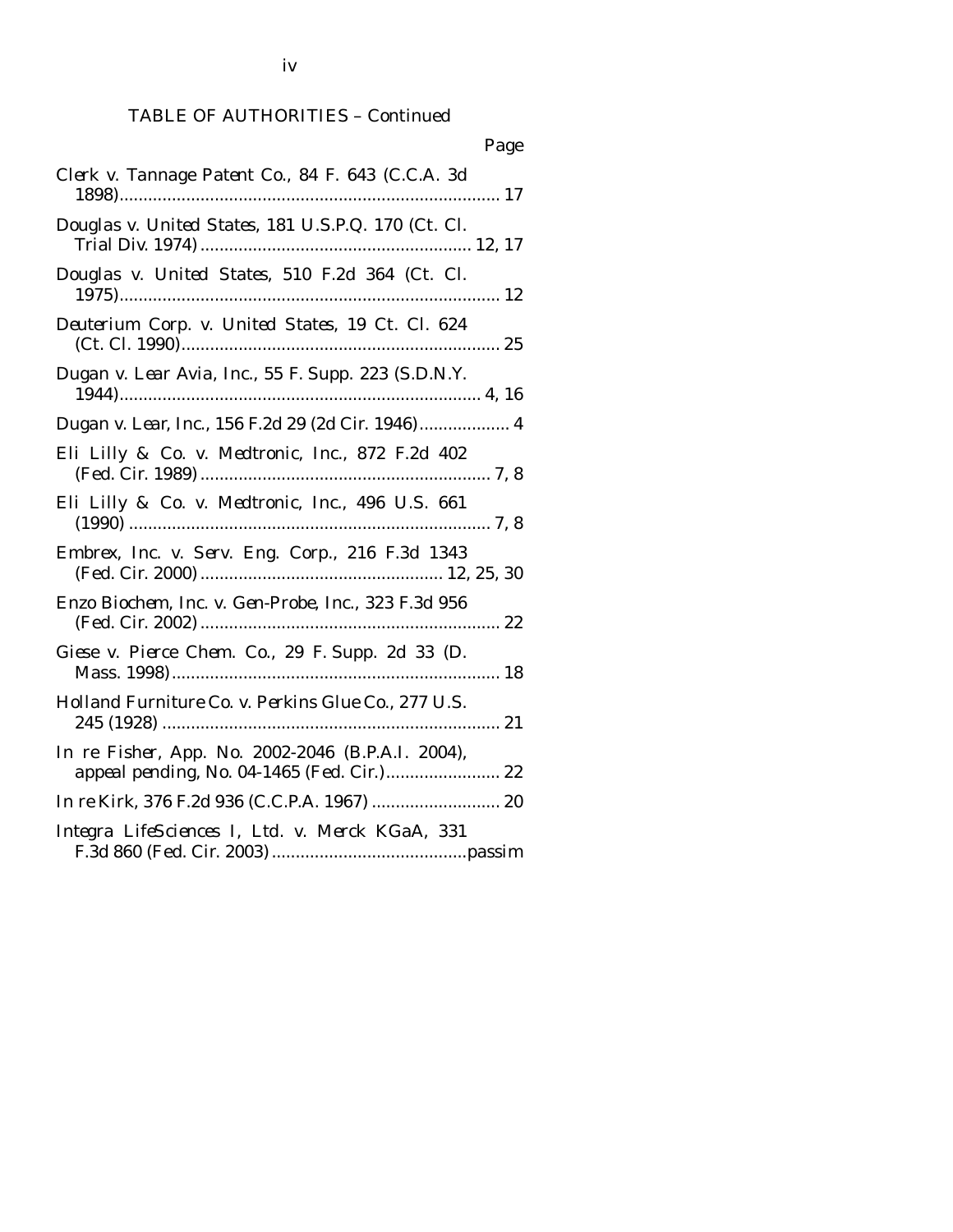v

| Integra LifeSciences I, Ltd. v. Merck KGaA, No.<br>CV.96 CV-1307B(AJB), 2004 WL 2284001 (S.D.                |
|--------------------------------------------------------------------------------------------------------------|
| Intermedics, Inc. v. Ventritex, Inc., 775 F. Supp.                                                           |
| Jama v. Immigration and Customs Enforcement,                                                                 |
| Kaz Mfg. Co. v. Chesebrough-Ponds, Inc., 211                                                                 |
| Kaz Mfg. Co. v. Chesebrough-Ponds, Inc., 317 F.2d                                                            |
| Leocal v. Ashcroft, 125 S. Ct. 377 (2004)11                                                                  |
| Levin v. Ripple Twist Mills, Inc., 416 F. Supp. 876                                                          |
| Ling-Temco-Vought, Inc. v. Kollsman Instr. Corp.,<br>No. 61-C-590, 1966 U.S. Dist. LEXIS 7967                |
| Madey v. Duke University, 307 F.3d 1351 (Fed. Cir.                                                           |
| National Meter Co. v. Thomson Meter Co., 106 F.                                                              |
| Ordinance Eng. Corp. v. United States, 84 Ct. Cl. 1                                                          |
| Patterson v. McLean Credit Union, 491 U.S. 164                                                               |
| Pfizer, Inc. v. International Rectifier Corp., No. 73-58,<br>1982 U.S. Dist. LEXIS 17411 (C.D. Cal. July 20, |
|                                                                                                              |

### Page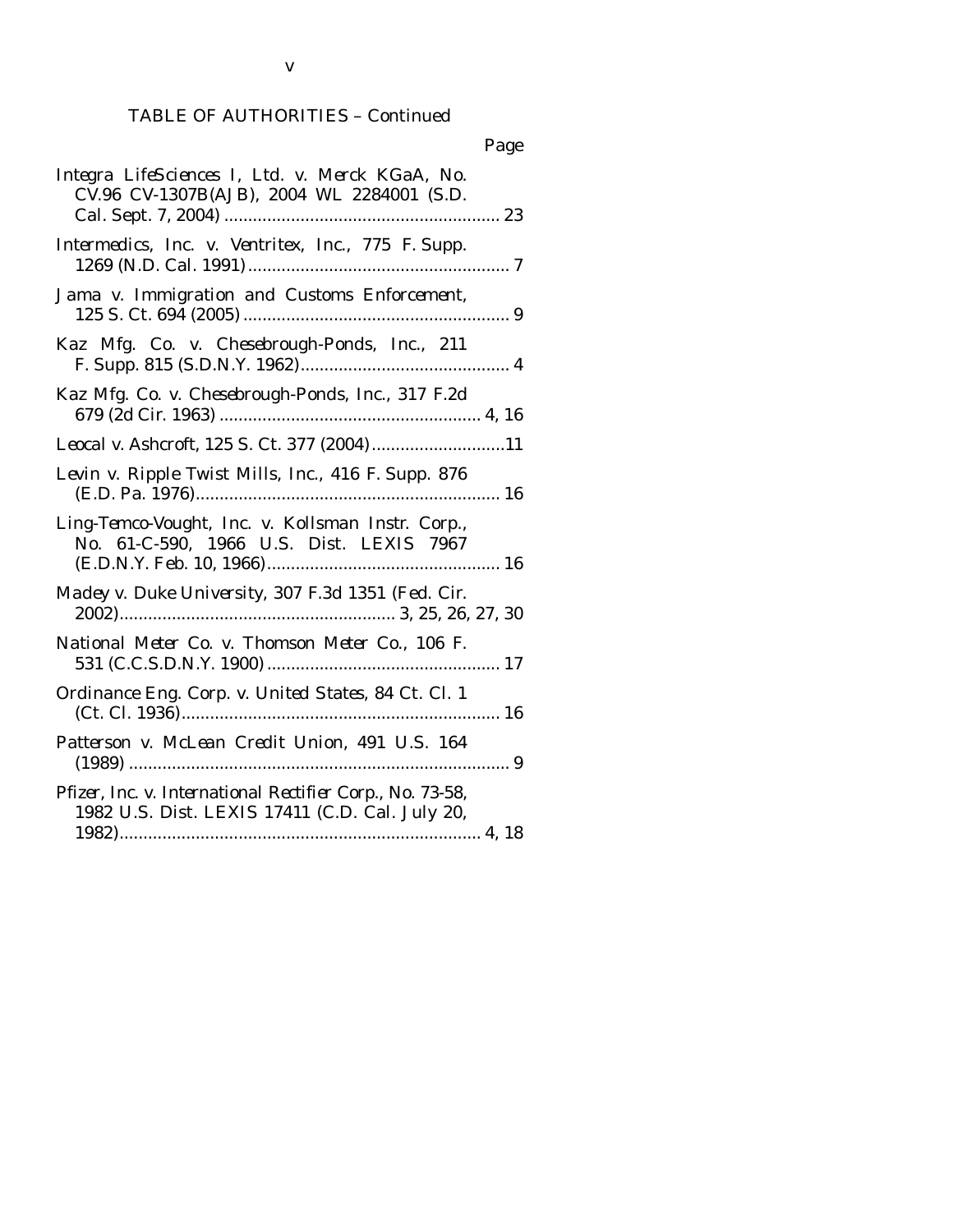| Page                                                                                                       |
|------------------------------------------------------------------------------------------------------------|
| Pitcairn v. United States, 547 F.2d 1106 (Ct. Cl.                                                          |
| Poppenhusen v. New York Gutta Percha Comb Co.,<br>19 F. Cas. 1059 (C.C.S.D.N.Y. 1858) (No. 11,283)  14, 19 |
| Poppenhusen v. Falke, 19 F. Cas. 1048                                                                      |
| Prima Tek II, L.L.C. v. A-Roo Co., 222 F.3d 1372                                                           |
| Radio Corp. of Am. v. Andrea, 15 F. Supp. 685                                                              |
| Radio Corp. of Am. v. Andrea, 90 F.2d 612 (2d Cir.                                                         |
| Regents of the Univ. of Cal. v. Eli Lilly & Co., 119                                                       |
| Roche Prods. Inc. v. Bolar Pharms. Co., 572                                                                |
| Roche Prods. Inc. v. Bolar Pharms. Co., 733 F.2d                                                           |
| Ruth v. Stearns-Roger Mfg. Co., 13 F. Supp. 697 (D.                                                        |
| Sawin v. Guild, 29 F. Cas. 554 (C.C.D. Mass. 1813)                                                         |
| Special Equipment Co. v. Coe, 324 U.S. 370 (1945) 15                                                       |
| Standard Oil Co. (Indiana) v. United States, 283                                                           |
| Stearns-Roger Mfg. Co. v. Ruth, 87 F.2d 35 (10th                                                           |
| TRW, Inc. v. Andrews, 534 U.S. 19 (2001) 11                                                                |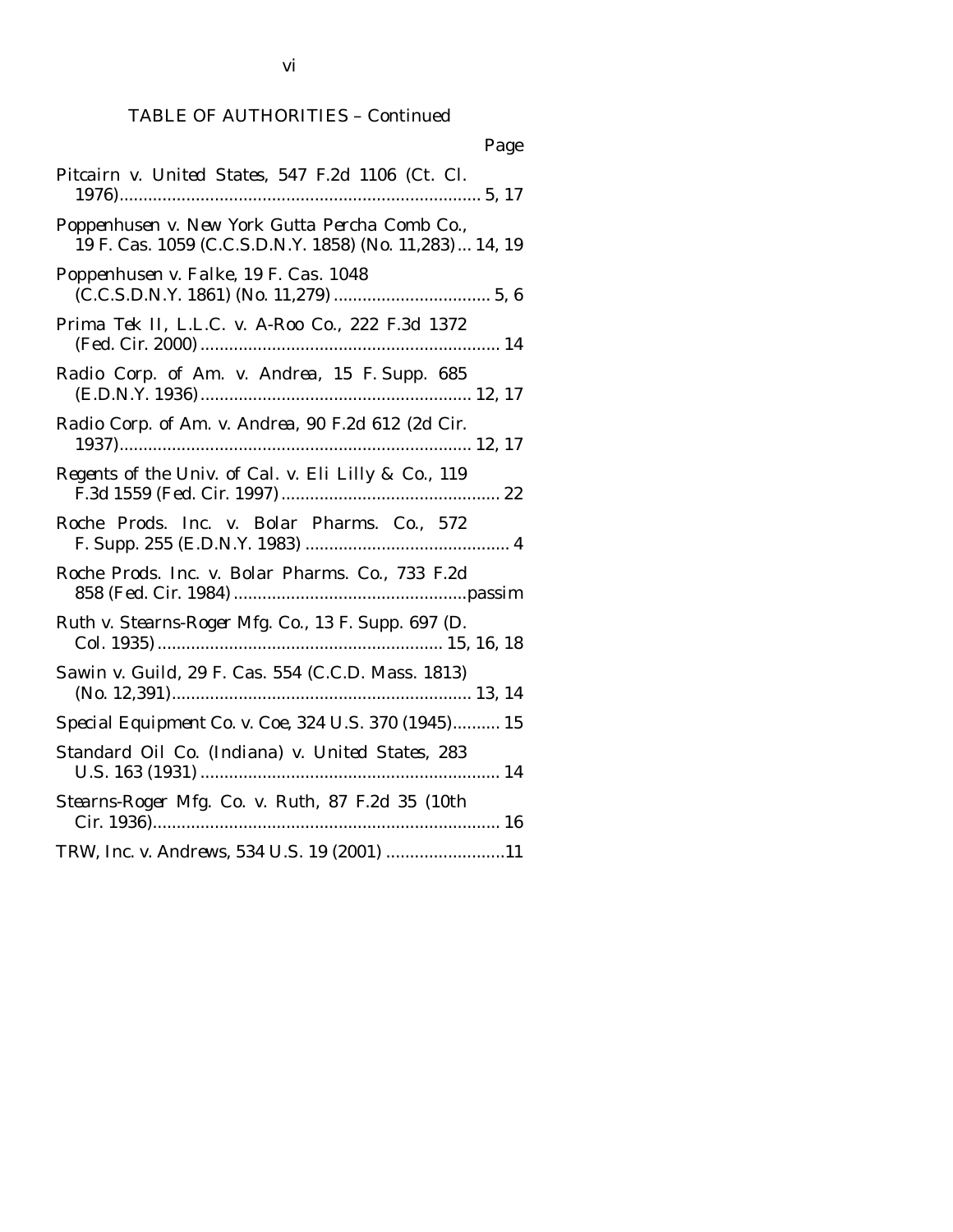| Page                                                                                                                                                                                                         |
|--------------------------------------------------------------------------------------------------------------------------------------------------------------------------------------------------------------|
| United States v. Fausto, 484 U.S. 439 (1988) 8                                                                                                                                                               |
| Warner-Jenkinson Co. v. Hilton Davis Chem. Co.,                                                                                                                                                              |
| Whittemore v. Cutter, 29 F. Cas. 1120 (C.C.D. Mass.                                                                                                                                                          |
| <b>COURT RULES AND DOCUMENTS</b>                                                                                                                                                                             |
|                                                                                                                                                                                                              |
|                                                                                                                                                                                                              |
| Brief for Plaintiffs-Cross Appellants Integra<br>LifeSciences I, Ltd. and the Burnham Institute,<br>Integra LifeSciences I, Ltd. v. Merck KGaA, 331<br>F.3d 860 (Fed. Cir. 2003) (No. 02-1052, -1065) 23, 29 |
| Brief for Defendant-Appellant Merck KGaA,<br>Integra LifeSciences I, Ltd. v. Merck KGaA, 331<br>F.3d 860 (Fed. Cir. 2003) (No. 02-1052, -1065) 23                                                            |
| Brief for the United States as Amicus Curiae,<br>Merck KGaA v. Integra LifeSciences I, Ltd. (S. Ct.<br>No. 03-1237) (on Petition for Certiorari) 24                                                          |
| Reply Brief for Defendant-Appellant Merck KGaA,<br>Integra LifeSciences I, Ltd. v. Merck KGaA, 331<br>F.3d 860 (Fed. Cir. 2003) (No. 02-1052, -1065) 23                                                      |
| <b>U.S. CONSTITUTION</b>                                                                                                                                                                                     |
|                                                                                                                                                                                                              |

U.S. Const., Art. I, § 8, cl. 8.......................................... 14, 30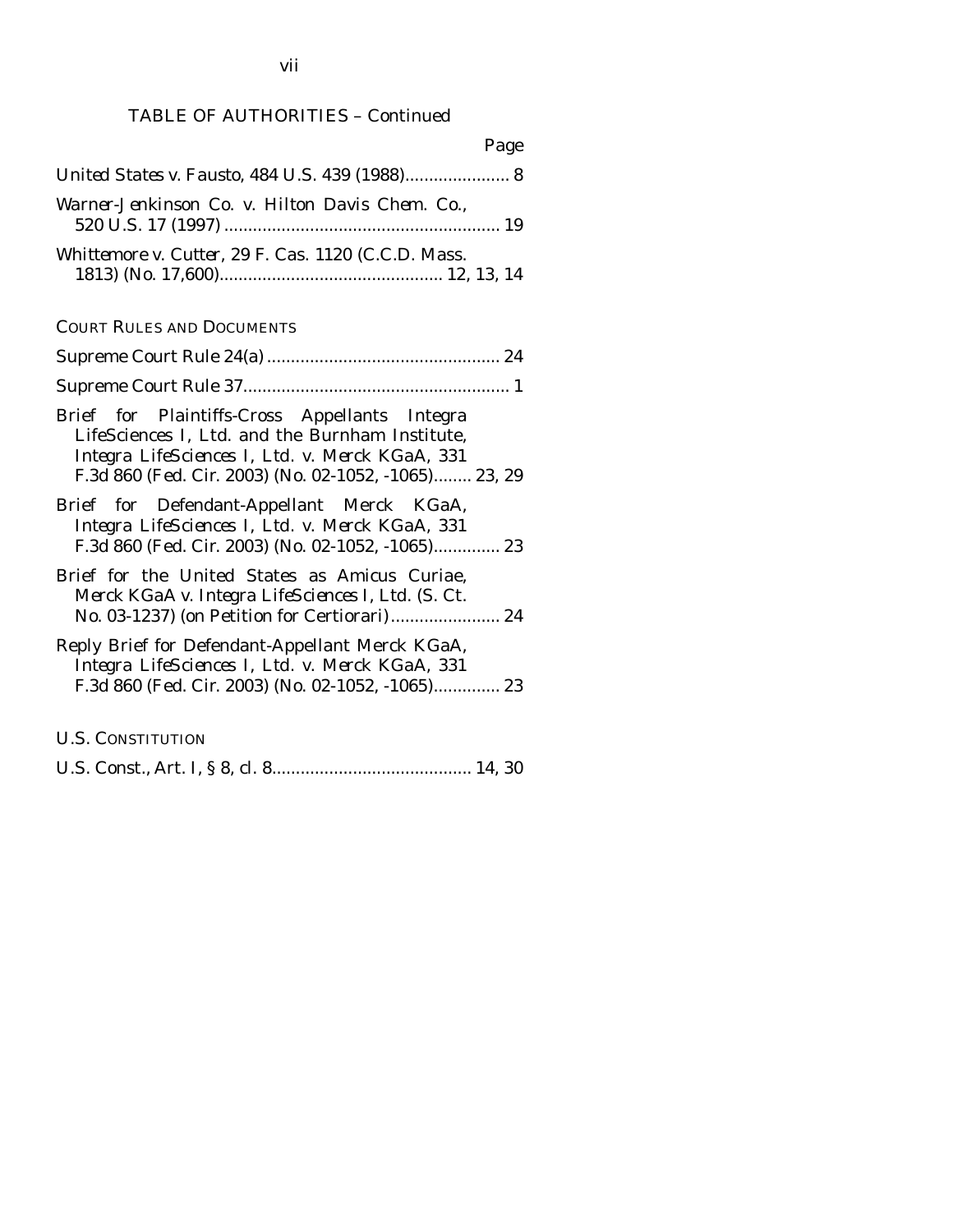# Page

| <b>STATUTES AND LEGISLATIVE AUTHORITIES</b>                                                               |
|-----------------------------------------------------------------------------------------------------------|
|                                                                                                           |
|                                                                                                           |
|                                                                                                           |
|                                                                                                           |
|                                                                                                           |
|                                                                                                           |
|                                                                                                           |
| Patent Act of 1790, ch. 7, § 2, 1 Stat. 109 (1790)  24                                                    |
| Patent Act of 1793, ch. 11, § 1, 1 Stat. 317 (1793)  12                                                   |
| Patent Act of 1793, ch. 11, § 2, 1 Stat. 317 (1793)  14                                                   |
| Drug Price Competition and Patent Term Restora-<br>tion Act of 1984, Pub. L. No. 98-417, § 202, 98        |
| <b>Generic Animal Drug and Patent Term Restoration</b><br>Act, Pub. L. No. 100-670, § 201, 102 Stat. 3971 |
| Uruguay Round Agreements Act, Pub. L. No. 103-                                                            |
|                                                                                                           |
|                                                                                                           |
|                                                                                                           |
|                                                                                                           |
|                                                                                                           |
|                                                                                                           |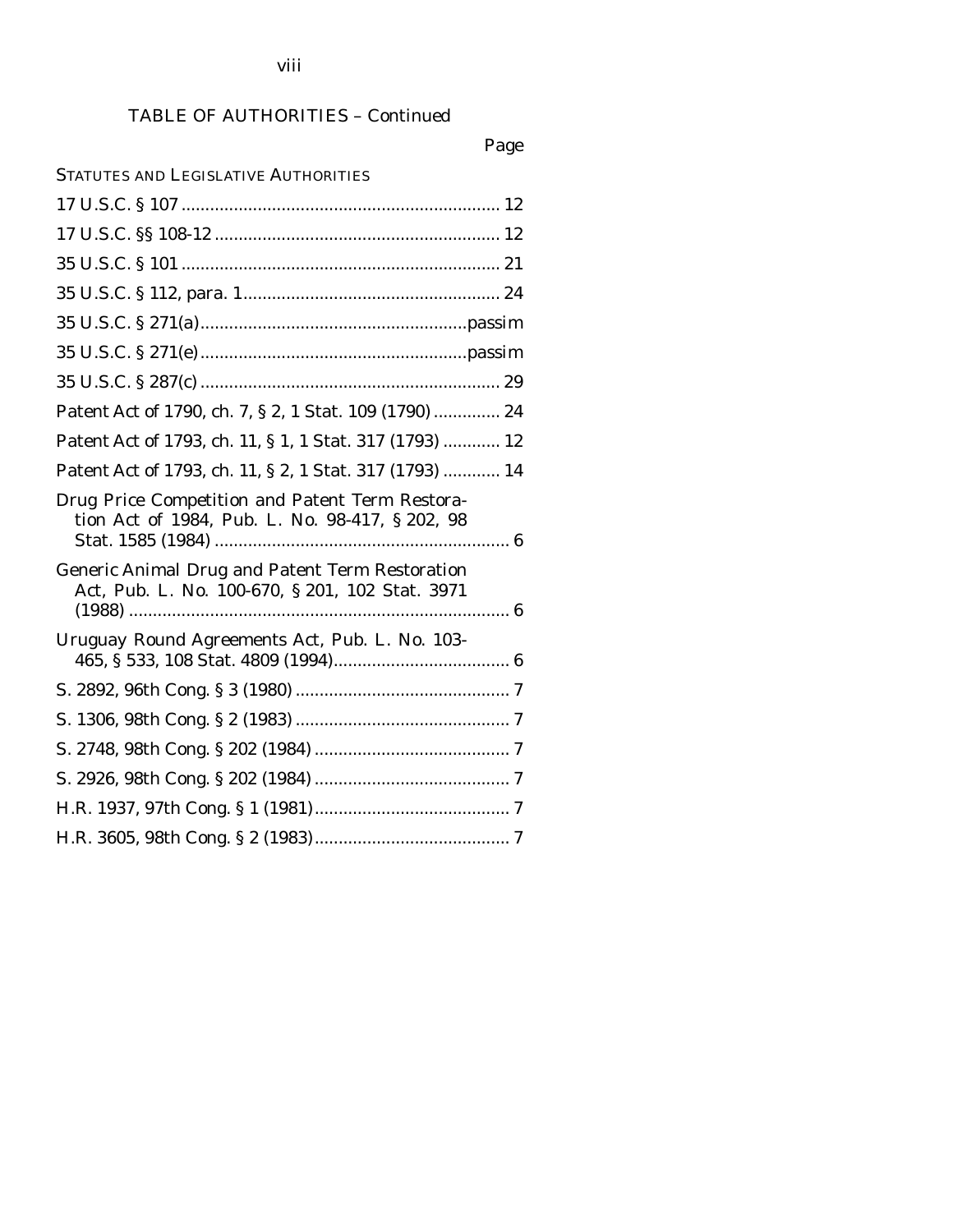### Page

#### SECONDARY AUTHORITIES

*on the Provision of Clinical Genetic Testing Services*, 5 J. Molecular Diag. 3 (Feb. 2003) .................... 27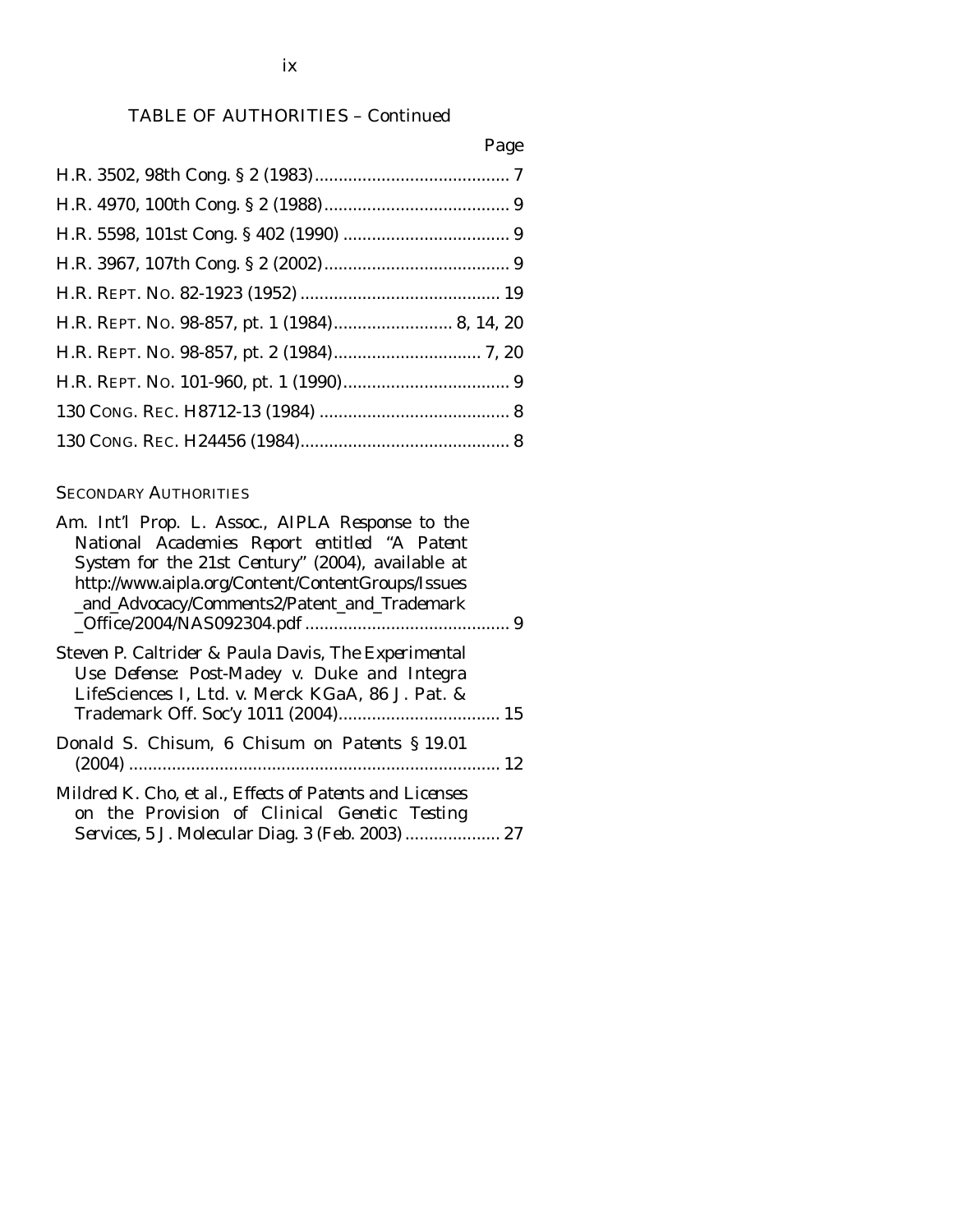| Page                                                                                                                                                          |
|---------------------------------------------------------------------------------------------------------------------------------------------------------------|
| <b>Education of Farmers, The Colored American (New</b>                                                                                                        |
| Carlos M. Correa, The International Dimension of<br>the Research Exception (2004), at http://sippi.aaas.<br>org/Correa%20-20International%20 Exception.doc 28 |
| John F. Duffy, Harmony and Diversity in Global<br>Patent Law, 17 Berkeley Tech. L.J. 685 (2002) 28                                                            |
| Pasquale J. Federico, Commentary on the New<br>Patent Act, reprinted in 75 J. Pat. Off. Soc'y 161                                                             |
| Matt Fleischer-Black, Benchmarks: Wake Up Call,                                                                                                               |
| A Visit to Henkel's Warerooms, XLI Godey's Lady's<br>Book 123 (Philadelphia, PA, Aug. 1850) 13                                                                |
| Steven J. Grossman, Experimental Use or Fair Use<br>as a Defense to Patent Infringement, 30 IDEA 243                                                          |
| Ronald D. Hantman, Experimental Use as an<br>Exception to Patent Infringement, 67 J. Pat. Off.                                                                |
| Michael A. Heller & Rebecca S. Eisenberg, Can<br>Patents Deter Innovation? The Anticommons in<br>Biomedical Research, 280 Science 698 (1998) 22               |
| Mark A. Lemley, Rational Ignorance at the Patent<br>Office, 95 N.W.U. L. Rev. 1495 (2001) 29                                                                  |
| Jon F. Merz, et al., Diagnostic Testing Fails the<br>27                                                                                                       |
| Nat'l Acad. Sci., A Patent System for the 21st<br>Century (Nat'l Research Council 2004)  9                                                                    |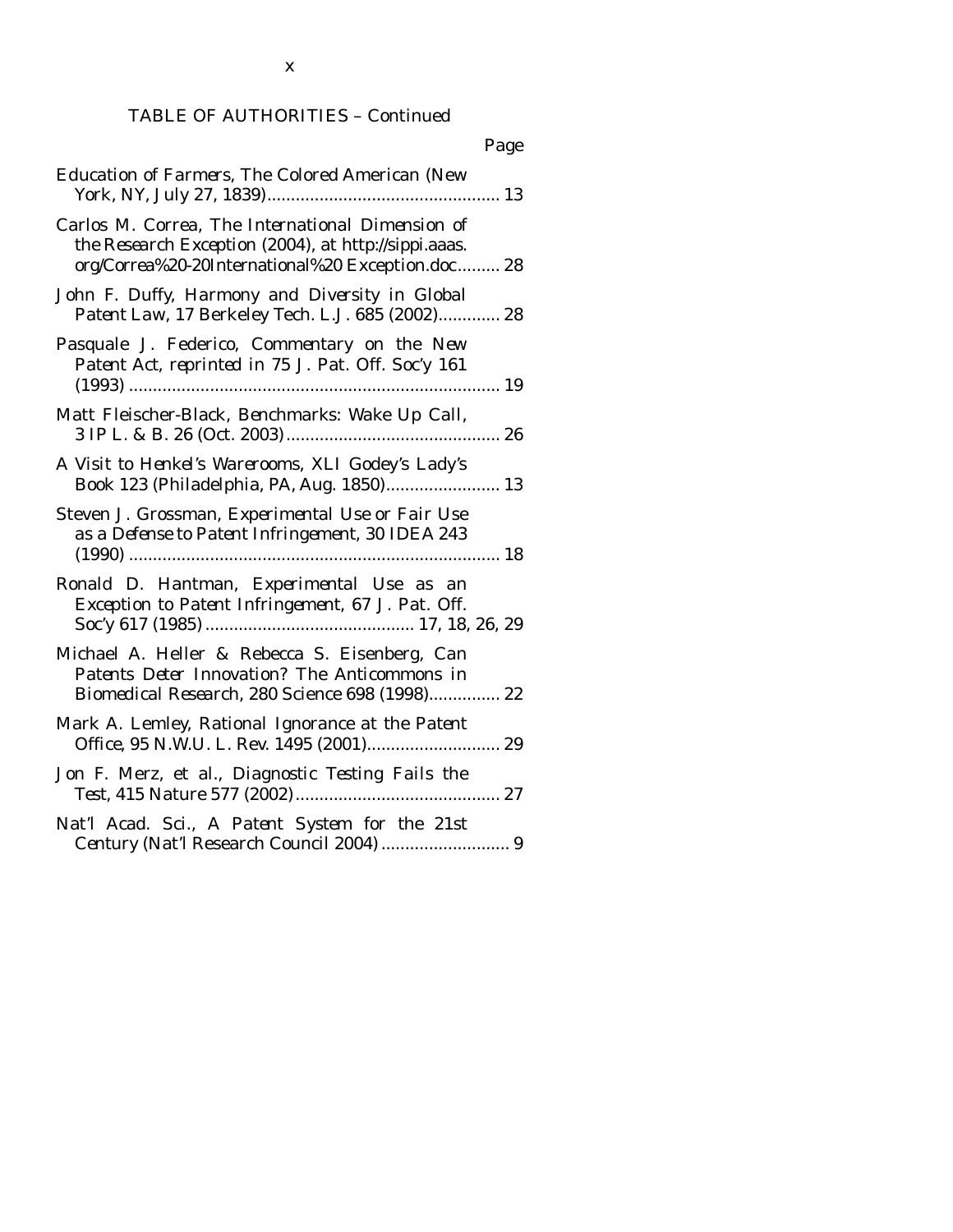|                                                                                                                                                                                                   | Page |
|---------------------------------------------------------------------------------------------------------------------------------------------------------------------------------------------------|------|
| II The Compact Edition of the Oxford English<br>Dictionary (Oxford U. Press 1971)  13                                                                                                             |      |
|                                                                                                                                                                                                   |      |
|                                                                                                                                                                                                   |      |
| Isaac Rabino, How human geneticists in the US<br>view commercialization of the Human Genome                                                                                                       |      |
| Arti K. Rai & Rebecca S. Eisenberg, Bayh-Dole<br>Reform and the Progress of Biomedicine, 66 L. &                                                                                                  |      |
| William Robinson, The Law of Patents for Useful                                                                                                                                                   |      |
| William Shakespeare, Hamlet, in The Riverside<br>Shakespeare (Houghton Mifflin 1974)  13                                                                                                          |      |
| John P. Walsh, Ashish Arora & Wesley M. Cohen,<br>Effects of Research Tool Patents and Licensing on<br>Biomedical Innovation, Patents in the Knowl-<br>edge-Based Economy (Nat'l Research Council |      |
| Cristina Weschler, The Informal Experimental Use<br>Exception: University Research After Madey v.<br>Duke University, 79 N.Y.U. L. Rev. 1536 (2004) 26                                            |      |

#### INTERNATIONAL MATERIALS

|  |  | Canada - Patent Protection of Pharmaceutical |  |
|--|--|----------------------------------------------|--|
|  |  |                                              |  |

Japan Patent Law, Art. 69(1), available at http:// www.jpo.go.jp/shoukaie/patent.htm#69 (1999) ............. 28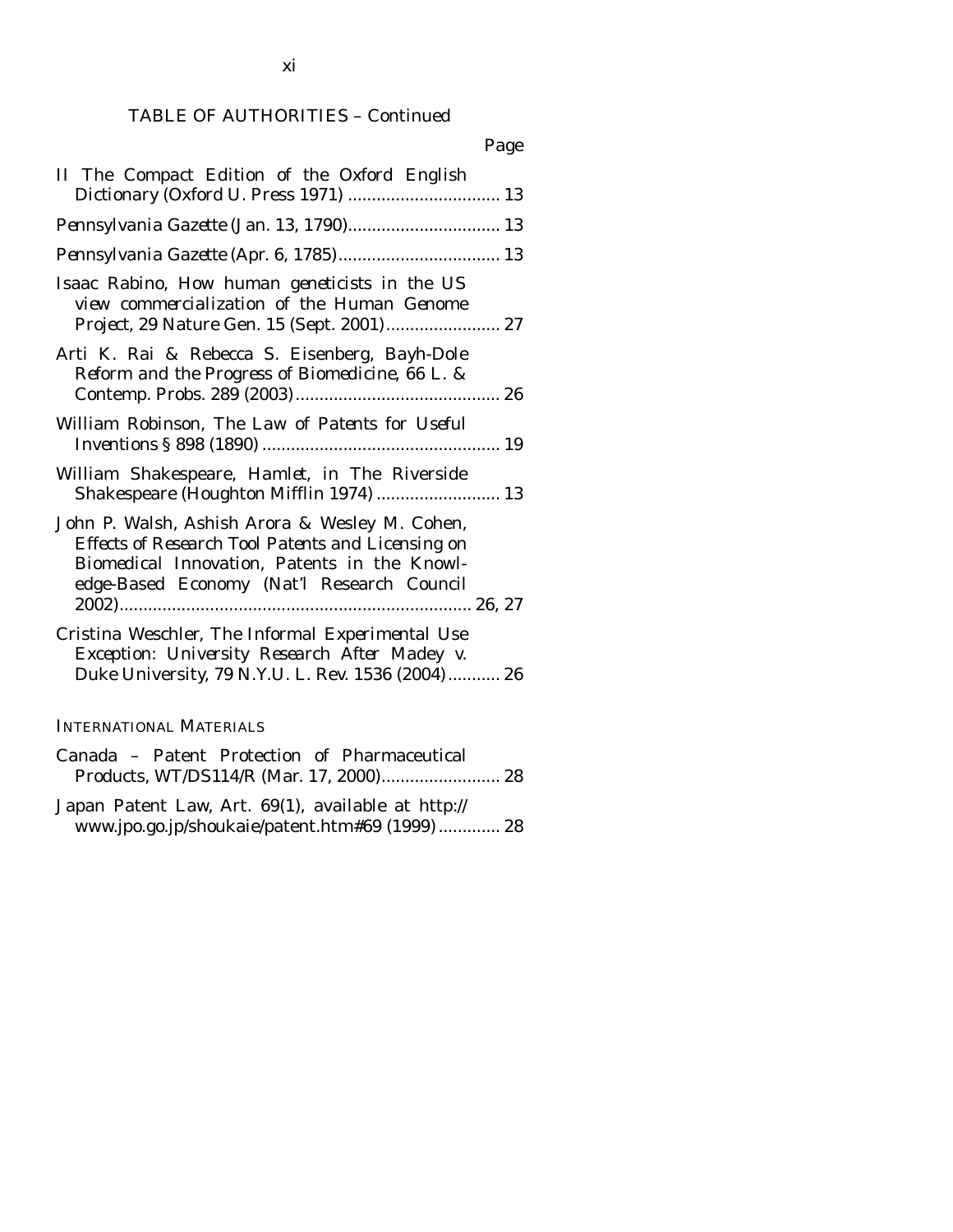Page

| Organization for Economic Co-Operation and                |  |
|-----------------------------------------------------------|--|
| Development, Genetic Inventions, Intellectual             |  |
| Property Rights and Licensing Practices (2002)  22        |  |
| Request to Enjoin Sale of Medical Supplies (S. Ct. Japan, |  |
| Apr. 16, 1999), available at http://courtdomino2.courts.  |  |
| go.jp/schanrei.nsf/VM2/AB240DD41982AA3C49256              |  |
|                                                           |  |
| World Trade Organization, Agreement on Trade-Related      |  |
| Aspects of Intellectual Property Rights  28               |  |

xii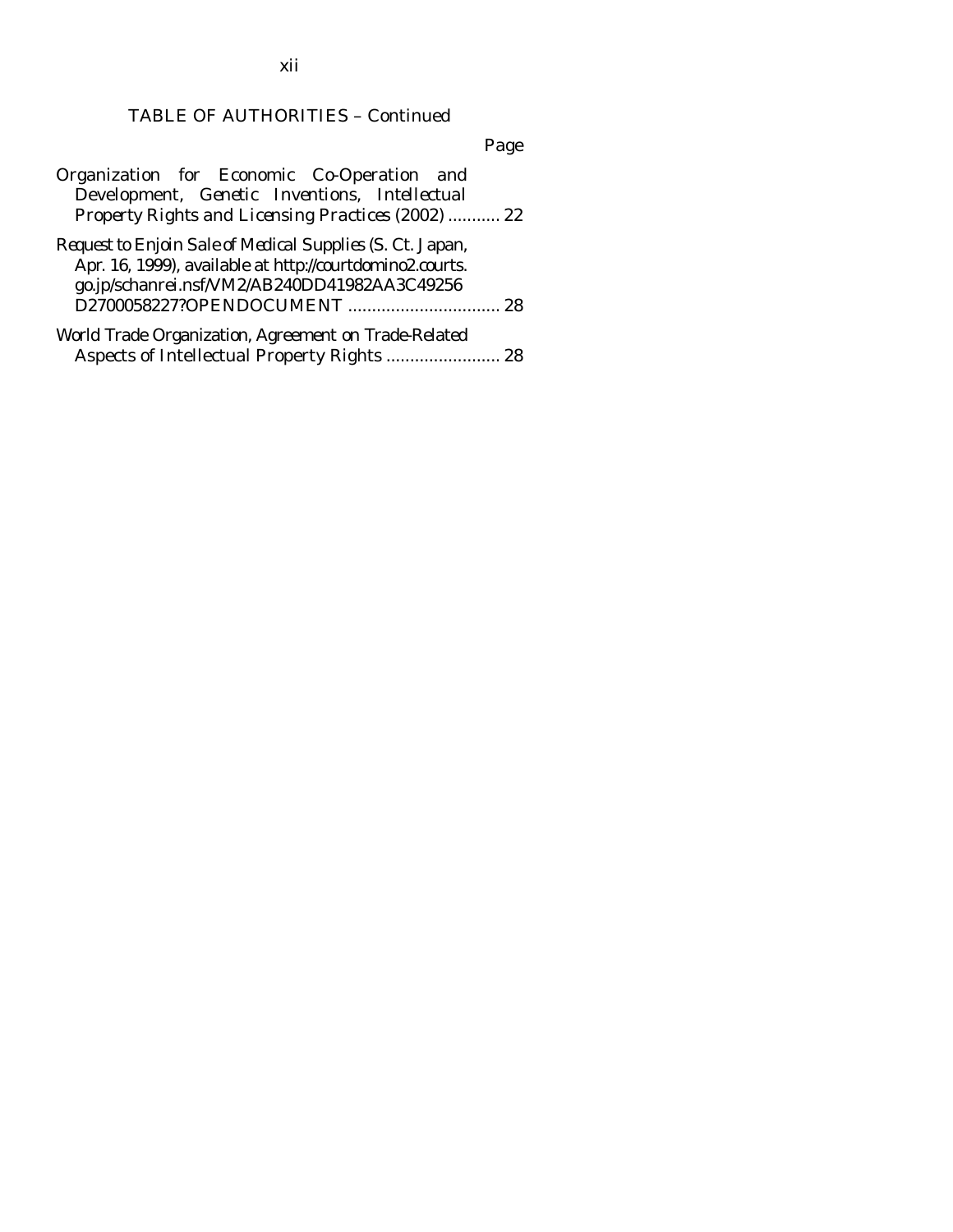#### **STATEMENT OF INTERESTS OF** *AMICI CURIAE*

 This brief *amici curiae* in support of Petitioner is submitted pursuant to Rule 37 of the Rules of this Court. $^1$ 

 **Consumer Project on Technology** (CP Tech) is a public interest non-profit organization founded by Ralph Nader in 1995. CP Tech represents the public who are the ultimate beneficiaries of the invention of new technologies. CP Tech is concerned that a narrow understanding of the experimental use exception will delay or impede scientific and technological developments that benefit the public.

 **Electronic Frontier Foundation** (EFF) is a non-profit, membership-supported civil liberties organization working to protect consumer interests, innovation and free expression in the digital world. EFF and its 15,000 duespaying members are concerned to assure that public benefits result from research and innovative efforts unencumbered by patent litigation and licensing threats.

 **Public Knowledg**e (PK) is a public-interest advocacy organization dedicated to fortifying and defending a vibrant information commons. PK is concerned that information protected by patents should remain free for use in scientific research and technological innovation.

 CP Tech and PK filed an amicus brief in support of the Petition for Certiorari in *Duke University v. Madey*, No. 02-1007,

<sup>&</sup>lt;sup>1</sup> Letters from all parties consenting to the filing of this brief have been filed with the Clerk of this Court. No counsel for a party authored this brief in whole or in part, and no person or entity other than *amici curiae*, or their counsel, made a monetary contribution to the preparation or submission of this brief. American University, Washington College of Law student Cynthia Lan and Glushko-Samuelson Intellectual Property Law Clinic students Scott Brairton and Nayoung Kim assisted in drafting and preparing this brief under the supervision of Joshua Sarnoff.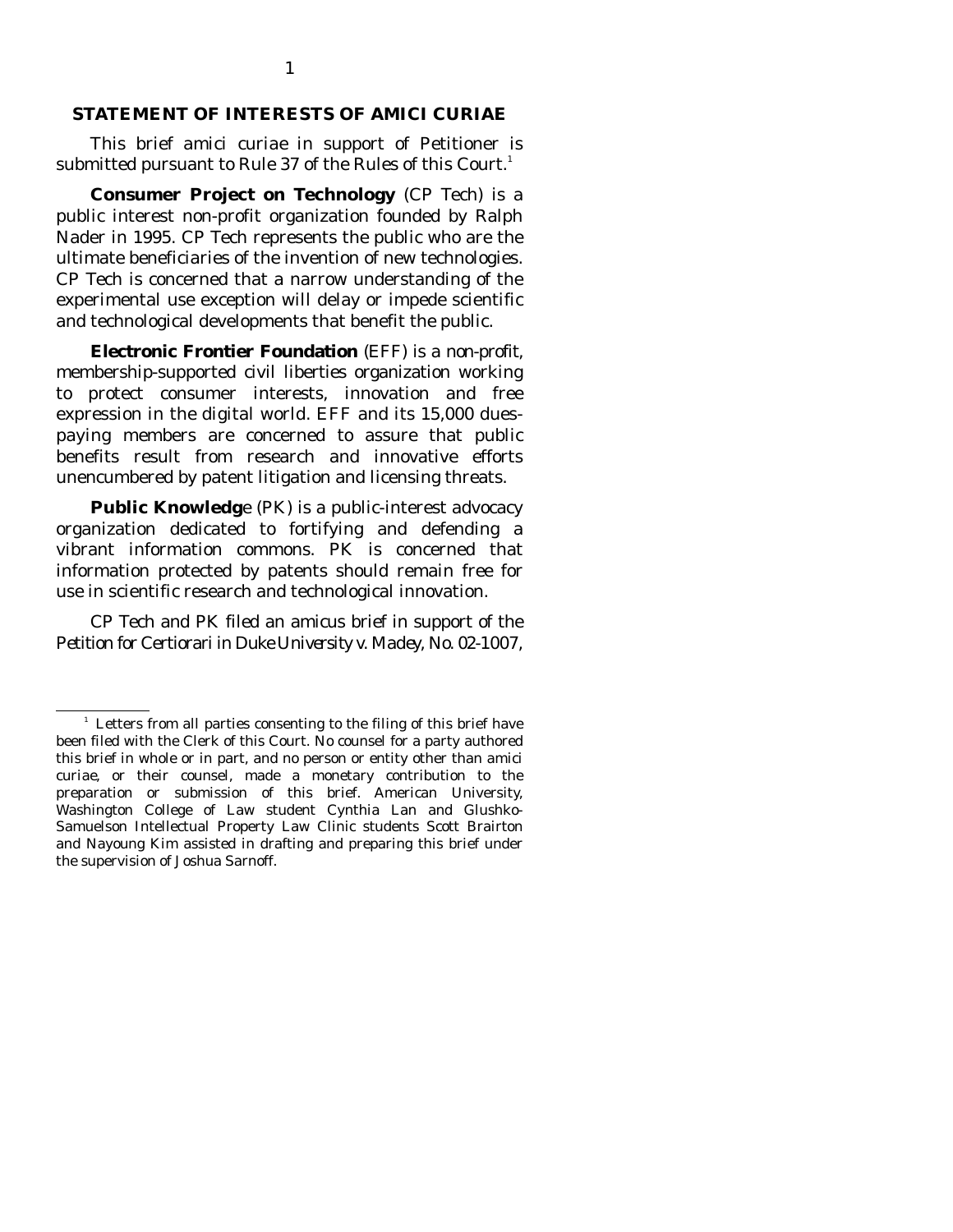urging this Court to review the narrow construction given to the experimental use exception in that case.

#### **SUMMARY OF ARGUMENT**

 For almost 200 years, federal courts have recognized that Congress limited exclusive patent rights so as to protect scientific research and competitive evaluation to improve on patented inventions. The courts thus articulated a broad "experimental use exception" to patent infringement. In 1984, Congress enacted Section 271(e) of the Patent Act to overturn the decision of the U.S. Court of Appeals for the Federal Circuit in *Roche Products Inc. v. Bolar Pharmaceuticals Co.*, 733 F.2d 858 (Fed. Cir. 1984). That decision had applied an improperly narrow interpretation of the experimental use exception to scientific tests with a patented pharmaceutical compound for the purpose of obtaining generic product marketing approval from the Food and Drug Administration (FDA). In response to *Roche*, Congress restored the experimental use exception to (and beyond) its prior scope for uses of patented inventions "reasonably relating" to the development or submission of information to obtain marketing approval. By enacting Section 271(e), Congress reversed rather than ratified the *Roche* court's improperly narrow interpretation of the experimental use exception to Section  $271(a)$ . Section  $271(e)$  thus applies to actions with patented inventions that are not wholly unrelated to developing information for the regulatory approval process and that, under the rejected *Roche* interpretation, would not have qualified for the experimental use exception. Accordingly, Section 271(e) and the experimental use exception provide overlapping protection.

 The language of Section 271(e) confirms Congress' understanding of the broad historic scope of the experimental use exception to Section 271(a). Congress never intended for the exclusive patent rights of "making" and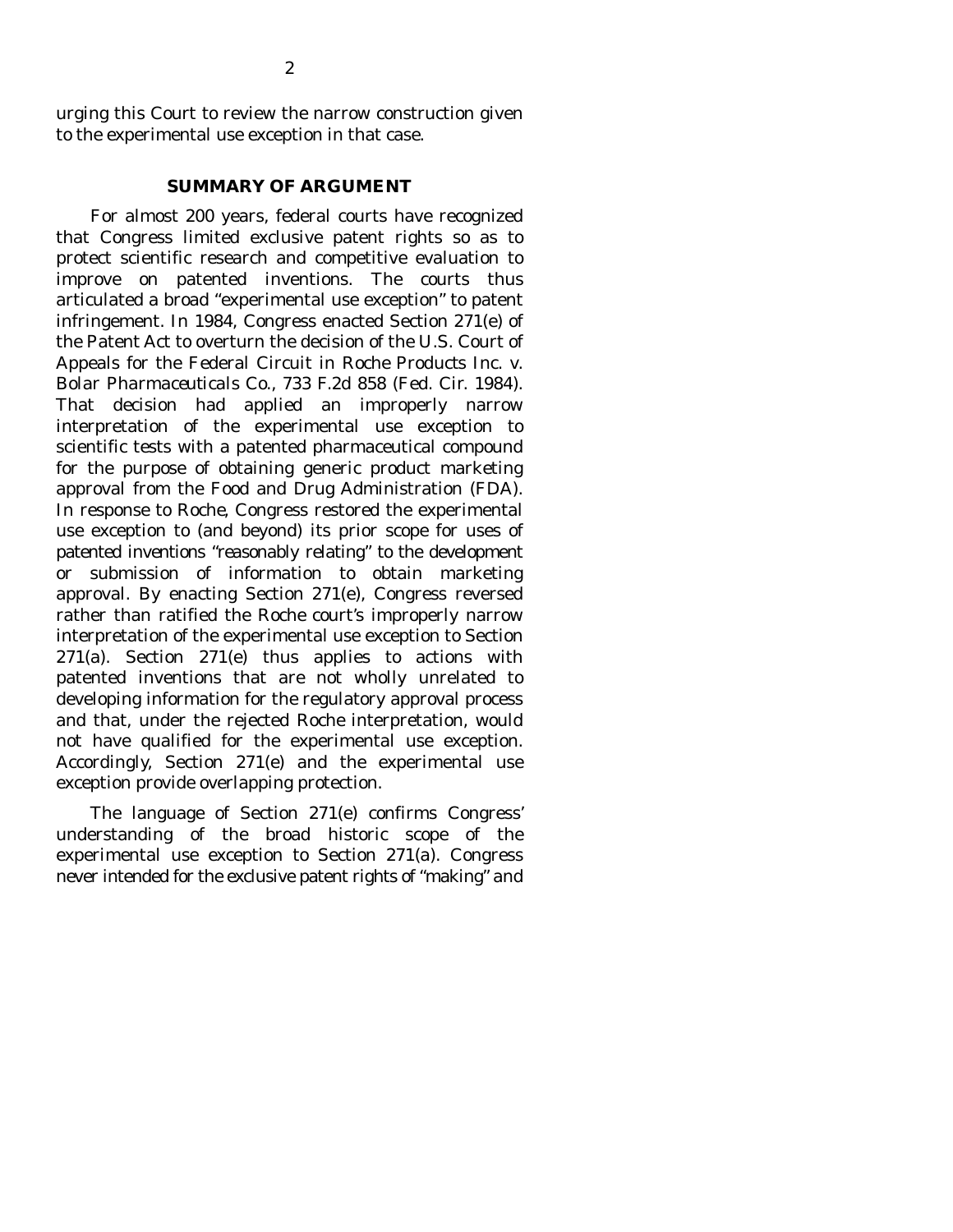"using" to apply to scientific research with or competitive evaluation of patented inventions. Such activities do not deprive patentees of any commercial rewards to which they are entitled. Commercial competitors thus have been free to make and use patented inventions to develop improvements, but not to sell or use patented inventions commercially during the patents' terms. Similarly, Section 271(e)(1) broadly excludes from infringement all making and using of patented inventions by scientists and commercial competitors solely to develop information to seek approval of regulated products. Section 271(e)(2) prohibits the submission of data for approval (but not the underlying experiments) only for the purpose of obtaining approval to compete commercially by selling patented products during the patent term.

 The legitimate *in vitro* and animal experiments at issue in this case were performed to develop information for FDA approval. Thus, this Court should confirm that both the experimental use exception and Section 271(e) apply here. Long-standing legislative policy supports protecting such scientific research and competitive evaluation. This Court's guidance is urgently needed in light of the Federal Circuit's recent decisions in this case and in *Madey v. Duke University*, 307 F.3d 1351 (Fed. Cir. 2002). The Federal Circuit's narrow interpretations of the experimental use exception substantially chill scientific research and competitive development of new technologies in the United States. The ability to experiment free from the threat of patent infringement or from the tax of patent licenses is critical to scientists and to competitors seeking to develop non-infringing or blocking improvements. A broad experimental use exception is therefore essential to furthering scientific knowledge and technological development to benefit humanity.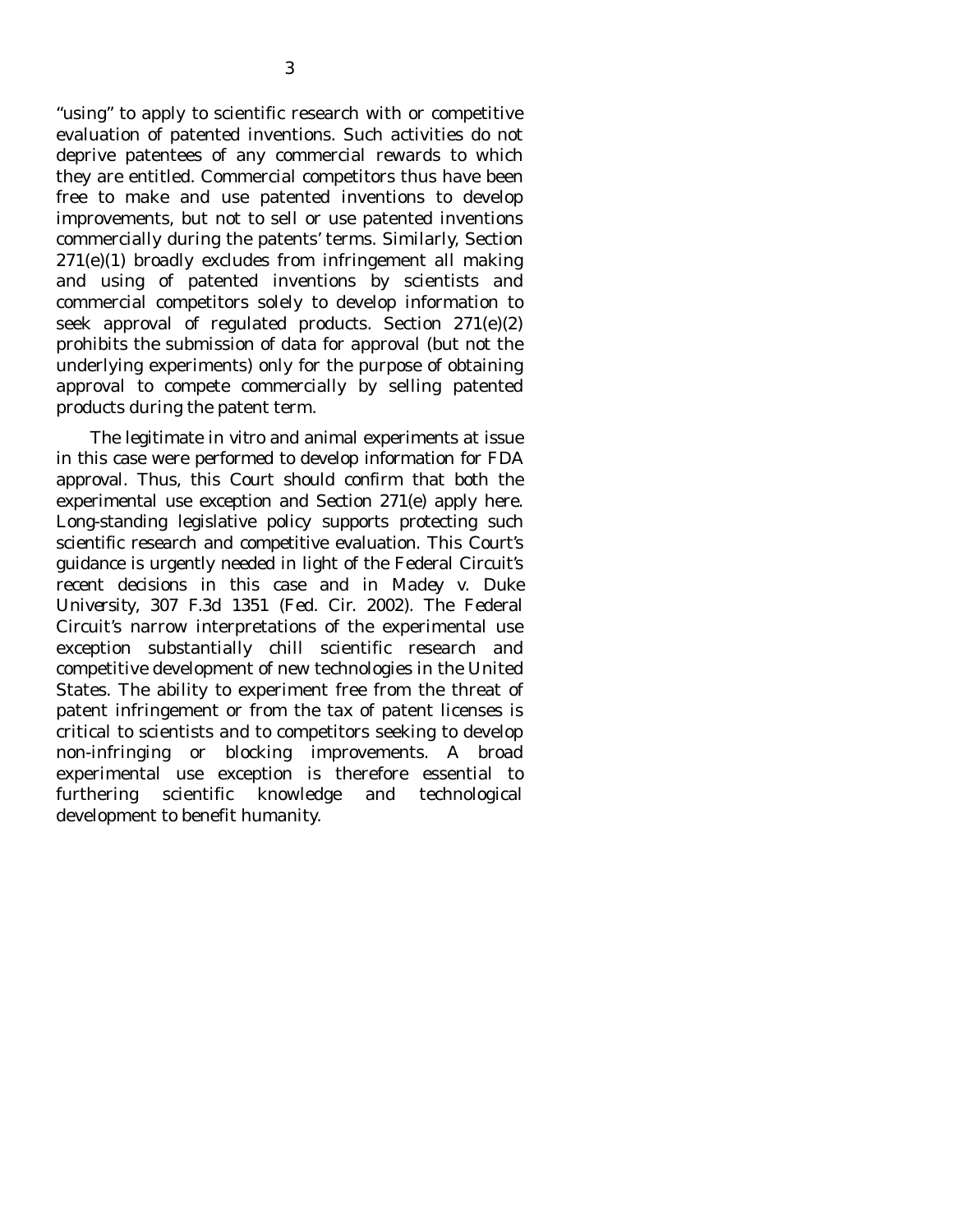#### **ARGUMENT**

### **I. Section 271(e) And The Experimental Use Exception Provide Overlapping Protection.**

### **A. The Federal Circuit In** *Roche* **Improperly Limited The Experimental Use Exception***.*

 In *Roche*, the Federal Circuit reversed the District Court's holding that the experimental use exception applied. The District Court had found that use by a generic manufacturer of an imported, patented pharmaceutical compound for "FDA required testing and experimentation before the patent expires" did not constitute infringement, given that the generic drug manufacturer did not intend to obtain regulatory approval to market its product during the patent term. *Roche Prods. Inc. v. Bolar Pharms. Co.*, 572 F. Supp. 255, 256-57 (E.D.N.Y. 1983). Relying on numerous precedents, and notwithstanding the defendants' concession that the experimental use exception did not apply, the District Court had held there was no infringement because there was no "act of competition or profit during the term of the patent in either domestic or foreign markets." *Id.* at 257 (*citing*, *inter alia*, *Kaz Mfg. Co. v. Chesebrough-Ponds*, *Inc.*, 211 F. Supp. 815 (S.D.N.Y. 1962), *aff 'd*, 317 F.2d 679 (2d Cir. 1963); *Chesterfield v. United States*, 159 F. Supp. 371 (Ct. Cl. 1958); *Dugan v. Lear Avia*, *Inc.*, 55 F. Supp. 223 (S.D.N.Y. 1944), *aff 'd*, 156 F.2d 29 (2d Cir. 1946); and *Akro Agate Co. v. Master Marble Co.*, 18 F. Supp. 305, 333 (N.D.W.V. 1937); and *rejecting Pfizer*, *Inc. v. International Rectifier Corp.*, No. 73-58, 1982 U.S. Dist. LEXIS 17411 (C.D. Cal. July 20, 1982)).

 The Federal Circuit reversed the District Court and imposed a much more restrictive interpretation of the experimental use exception. Quoting inapplicable dicta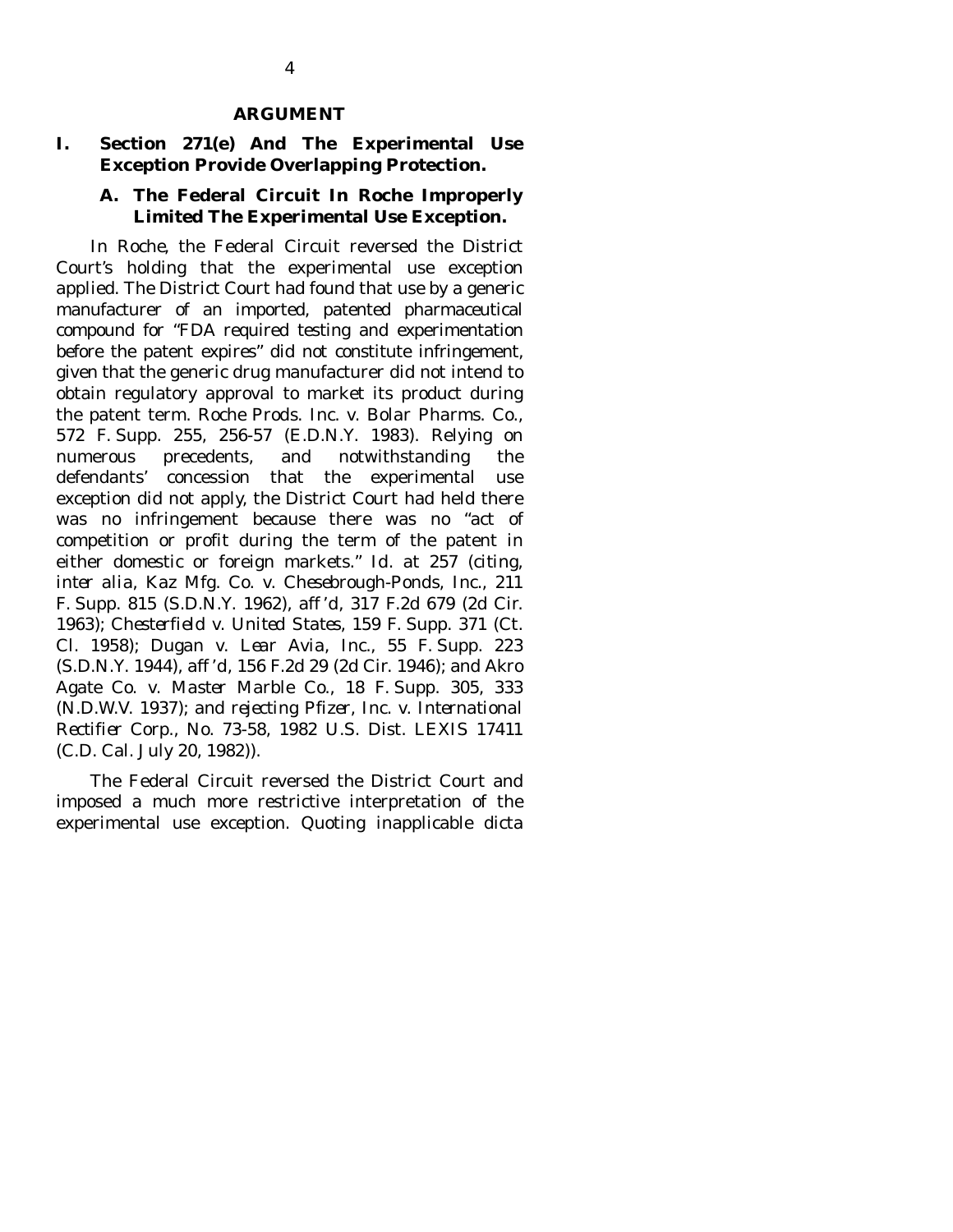from *Pitcairn v. United States*, 547 F.2d 1106 (Ct. Cl. 1976), $^2$  the Federal Circuit held that the exception did not apply to the legitimate experiments at issue: " '[t]ests, demonstrations, and experiments . . . in keeping with the legitimate business of the . . . [alleged infringer]' are infringements for which '[e]xperimental use is not a defense.' " *Roche*, 733 F.2d at 863 (*quoting Pitcairn*, 547 F.2d at 1125-26). Although it recognized that the cases relied on by the District Court were binding, the Federal Circuit found those cases to be "unpersuasive." *Id.* 

 The Federal Circuit thus improperly characterized the experimental use exception as "truly narrow" and expanded commercial infringements to include all "unlicensed experiments conducted with a view to the adaptation of the patented invention to the experimentor's business. . . ." *Id.* Relying on inaccurate dicta from *Poppenhusen v. Falke*, 19 F. Cas. 1048, 1049 (C.C.S.D.N.Y. 1861) (No.  $11,279$ ),<sup>3</sup> the Federal Circuit limited the exception to experiments performed "for amusement, to satisfy idle curiosity, or for strictly philosophical inquiry,"

<sup>2</sup> *Pitcairn* did not address scientific research or competitive evaluation to develop improvements. *See id.* at 1125 ("there is no evidence . . . that any of the helicopters to which defendant's 'experimental use' contentions pertain were built solely for experimental purposes. . . . Numerous research and development contracts were entered . . . for the design, development and manufacture of experimental helicopters and none of those specific helicopters are the subject of this litigation."). Rather, *Pitcairn* addressed quasi-commercial product testing to assure that helicopters manufactured for the U.S. Government conformed to their specifications and were suitable for intended uses. *See id.* at 1125-26.

<sup>&</sup>lt;sup>3</sup> Falke addressed unspecified, purported experiments by competitors who were former employees "perfectly familiar with [the] patents and processes" and who did not need to experiment with the patentee's invention "in order to perfect their own." *Id.* at 1049. *Falke*  recognized that the exception was "well settled," but wrongly stated that it was available "for the sole purpose of gratifying a philosophical taste, or curiosity, or for mere amusement." *Id*.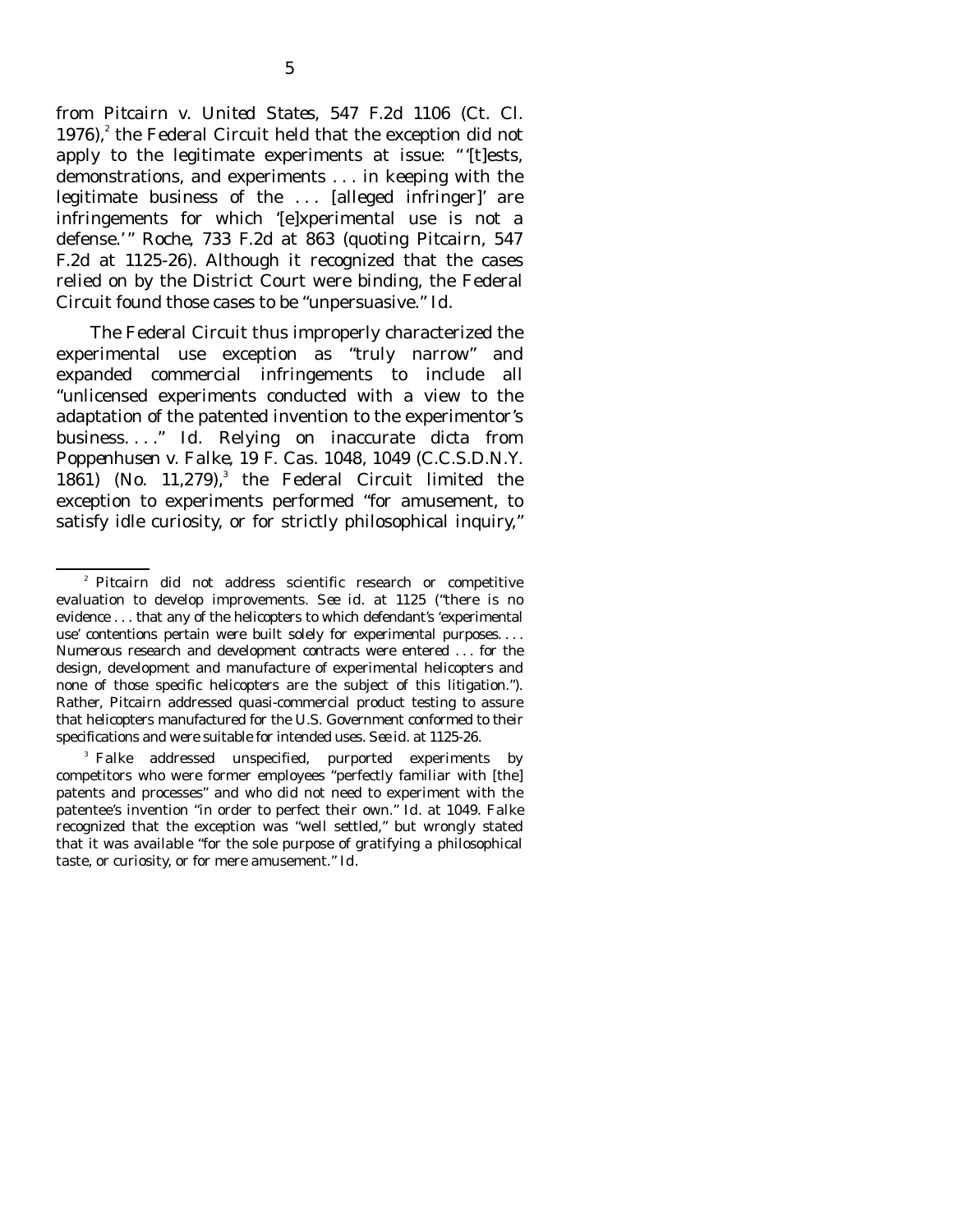or alternatively as a "dilettante affair such as Justice Story envisioned." *Id.* As discussed in Part II, Justice Story envisioned no such thing.

#### **B. Congress Enacted Section 271(e) To Reverse**  *Roche***'s Narrow Interpretation.**

 The *Roche* decision provoked swift legislative disapproval. *Roche* was decided by the Federal Circuit on April 23, 1984. Within five months, Congress responded with what became Section 271(e) of Title 35. *See* Drug Price Competition and Patent Term Restoration Act of 1984, Pub. L. No. 98-417, § 202, 98 Stat. 1585, 1603 (1984). That provision reversed the Federal Circuit's narrow interpretation of the experimental use exception as it applied to activities of commercial entities seeking to obtain governmental approval to market their drugs. As adopted, Section 271(e)(1) provided that "it shall not be an act of infringement to make, use or sell a patented invention . . . solely for uses reasonably related to the development and submission of information under a Federal law which regulates the manufacture, use, or sale of drugs." *Cf.* 35 U.S.C. § 271(a) (whoever "makes, uses, offers to sell, or sells any patented invention, within the United States, or imports . . . infringes").<sup>4</sup>

 Section 271(e) was included as a late addition to legislation already under consideration to expedite generic product approvals and to extend pioneering patent terms, and legislative debate on that section focused on whether

<sup>4</sup> Congress later amended Section 271(e) to extend these protections to uses for approval of veterinary biological products and to except from infringement offers for sale and imports (when those rights were added to Section 271(a)). *See* Generic Animal Drug and Patent Term Restoration Act, Pub. L. No. 100-670, § 201, 102 Stat. 3971, 3988 (1988); Uruguay Round Agreements Act, Pub. L. No. 103-465, § 533, 108 Stat. 4809, 4988 (1994).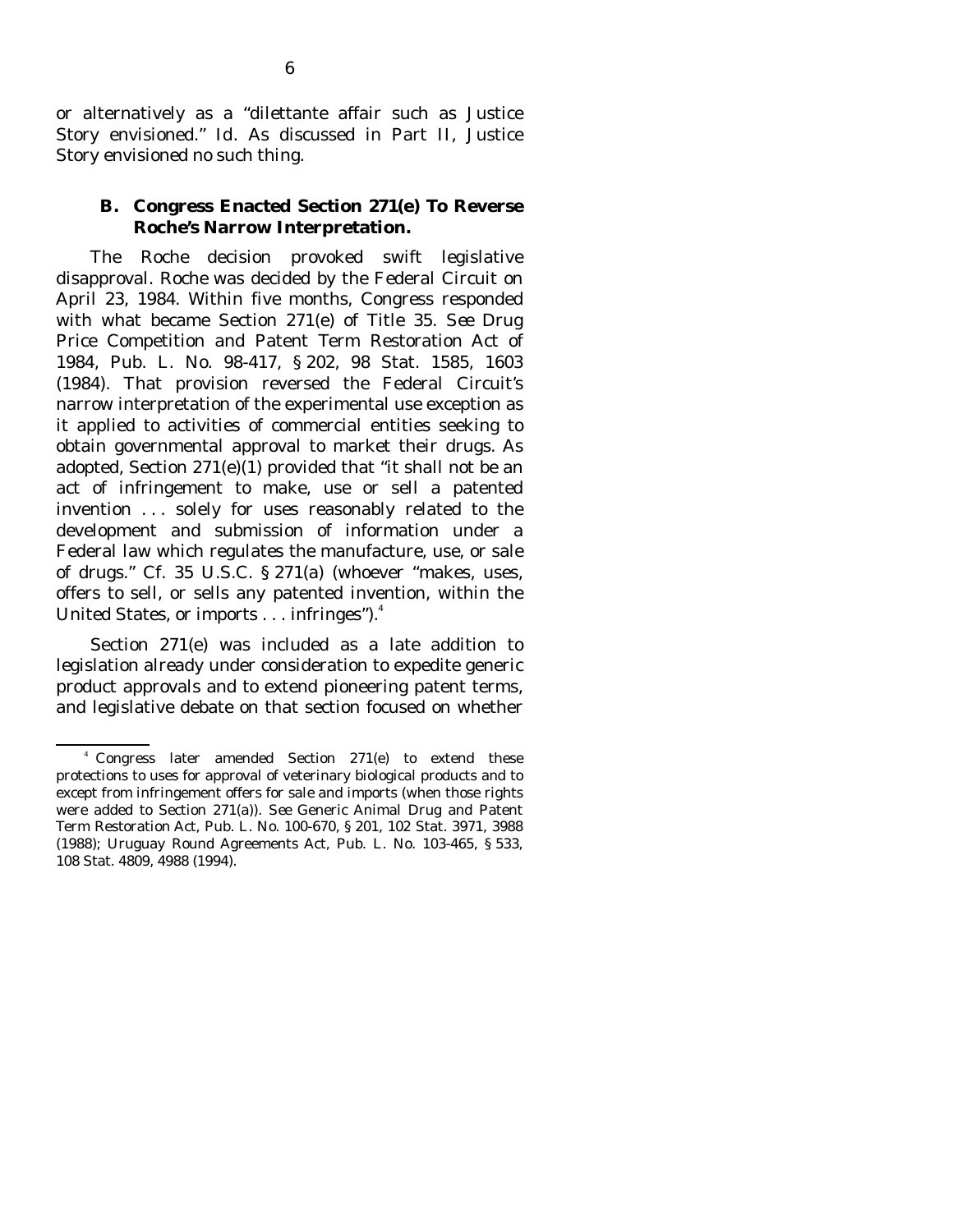it constituted a taking. *See Eli Lilly & Co. v. Medtronic*, *Inc.*, 872 F.2d 402, 404 (Fed. Cir. 1989); *Allergan*, *Inc. v. Alcon Labs.*, *Inc.*, 200 F. Supp. 2d 1219, 1226 (C.D. Cal.  $2002$ ).<sup>5</sup> Section 271(e) thus was grafted onto the compromise to accomplish a different purpose, although it related to the previously negotiated provisions.<sup>6</sup>

 As the 98th Congress intended and as numerous courts have since recognized, "Congress enacted § 271(e) in 1984 in order to reverse the experimental use exception holding of the United States Court of Appeals for the Federal Circuit in *Roche.*" *Intermedics*, *Inc. v. Ventritex*, *Inc.*, 775 F. Supp. 1269, 1276 (N.D. Cal. 1991). *See Eli Lilly & Co. v. Medtronic*, *Inc.*, 496 U.S. 661, 670 n.3 (1990) ("Undoubtedly the decision in *Roche* prompted the *proposal* of § 202"); *Eli Lilly & Co.*, 872 F.2d at 405 (the legislation "overruled *Roche* by adding section 271(e)"); H.R. REPT. NO. 98-857, pt. 2, at 26-27 (1984) (" '*Roche* was wrongly decided . . . Congress did not intend the word "uses" in § 271(a) to extend so broadly."" (citation omitted); *id.* at 27 ("The provisions of section 202 of the bill have the net effect of reversing the holding of the court in

<sup>&</sup>lt;sup>5</sup> As introduced, H.R. 3605 had sought only to create an abbreviated process for generic drug approval and did not contain any patent provisions. *See* H.R. 3605, 98th Cong. § 2 (1983). Between 1980 and when *Roche* was decided, Congress had considered bills to extend (or "restore") patent terms for products subject to approval under various Federal health and environmental laws. *See*, *e.g.*, S. 2892, 96th Cong. § 3 (1980); H.R. 1937, 97th Cong. § 1 (1981). These bills did not provide any exception from infringement, as it would not have been thought necessary to do so before *Roche. See also* S. 1306, 98th Cong. § 2 (1983); H.R. 3502, 98th Cong. § 2 (1983). Representative Henry Waxman brokered a compromise in 1983 to accomplish both purposes for drugs. *See*, *e.g.*, *Allergan*, *Inc.*, 200 F. Supp. 2d at 1225-26.

<sup>&</sup>lt;sup>6</sup> Senator Orrin Hatch introduced bills containing similar language to that added to H.R. 3605. *See* S. 2748, 98th Cong. § 202 (1984); S. 2926, 98th Cong. § 202 (1984). Senator Hatch then negotiated further changes that did not affect Section 271(e) in order to overcome opposition from pioneering manufacturers. *See Allergan*, *Inc.*, 200 F. Supp. 2d at 1227.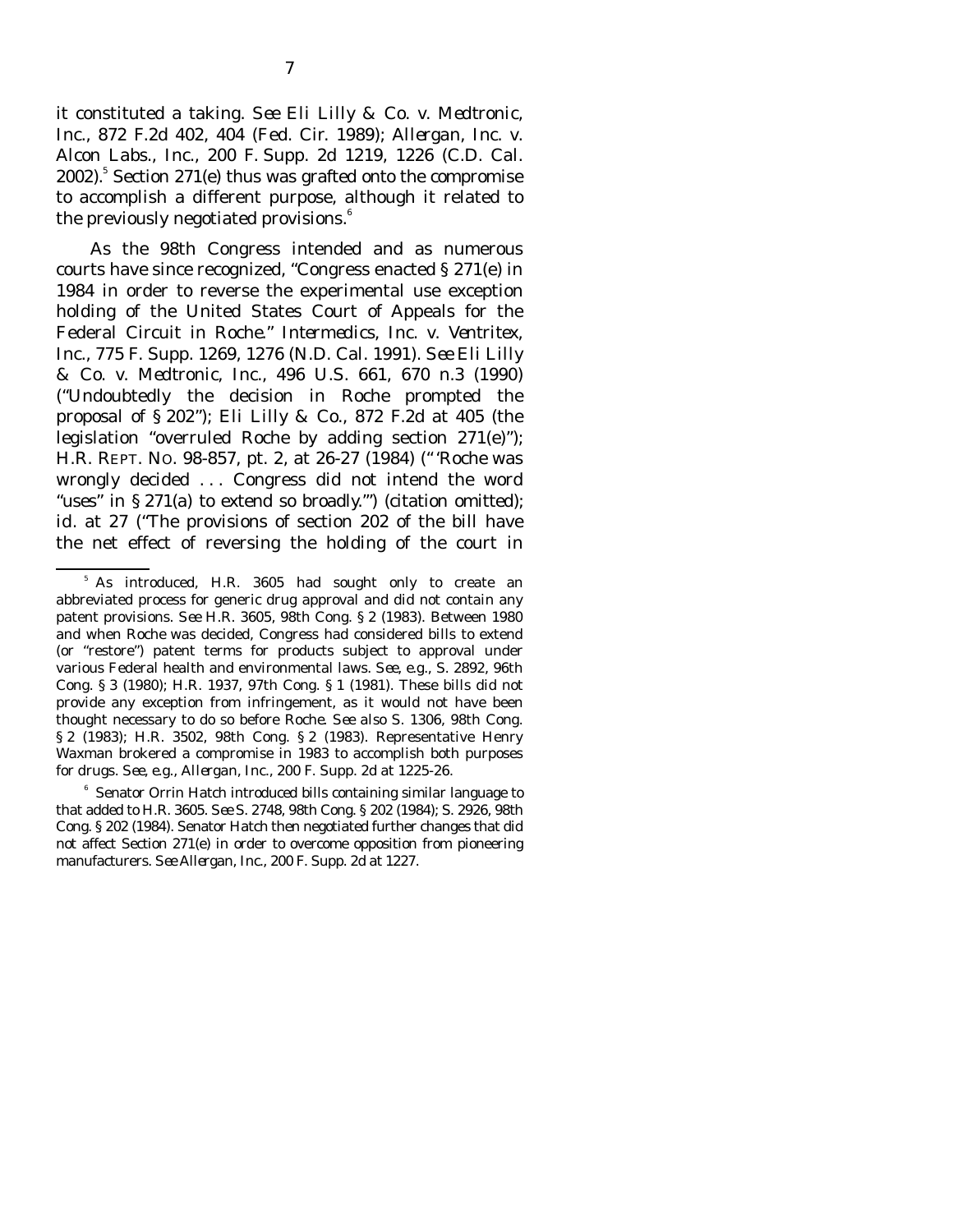*Roche*"); H.R. REPT. NO. 98-857, pt. 1, at 74 (1984) (minority views of Rep. Bliley) ("H.R. 3605 . . . would overrule *Bolar*"); 130 CONG. REC. H8712-13 (1984) (remarks of Rep. Kastenmeier) ("The Bolar case, then, will be overruled by this bill."); 130 CONG. REC. H24456 (1984) (remarks of Rep. Moorhead) (the bill "would retroactively overrule the recent Federal Court of Appeals decision in Roche against Bolar"). Congress clearly disapproved of the implications of the Federal Circuit's narrow interpretation of the experimental use exception, and not just of its application to the facts in *Roche. See Eli Lilly & Co.*, 496 U.S. at 669-79 (holding that the exclusion applies to the same subject matter as the term extension provisions, including products that were not at issue in *Roche*).

 By enacting Section 271(e), Congress reinstated a broader *interpretation* of the experimental use exception under Section 271(a). As articulated by Judge Nies in *Eli Lilly & Co.*:

The clear intent of Congress was to create an FDA experimental use exception for use which *Roche* had held would constitute infringement under section 271(a). . . . No statutory language in section 271(a) is repealed by implication. Rather, the *Roche interpretation* of the language of section 271(a) is necessarily repealed (that is, by implication) by the addition of section  $271(e)(1)$ ... Congress intended the enactment of Section 271(e)(1) to set aside the *Roche* interpretation of Section 271(a) in all of its ramifications.

872 F.2d at 406 (*citing United States v. Fausto*, 484 U.S. 439, 453 (1988), for the relevant statutory construction principle).

 Congress thus reversed rather than ratified the Federal Circuit's narrow interpretation of the experimental use exception in *Roche*. Congress did not approve of Federal Circuit's continued application of that narrow interpretation outside the context of Section 271(e), much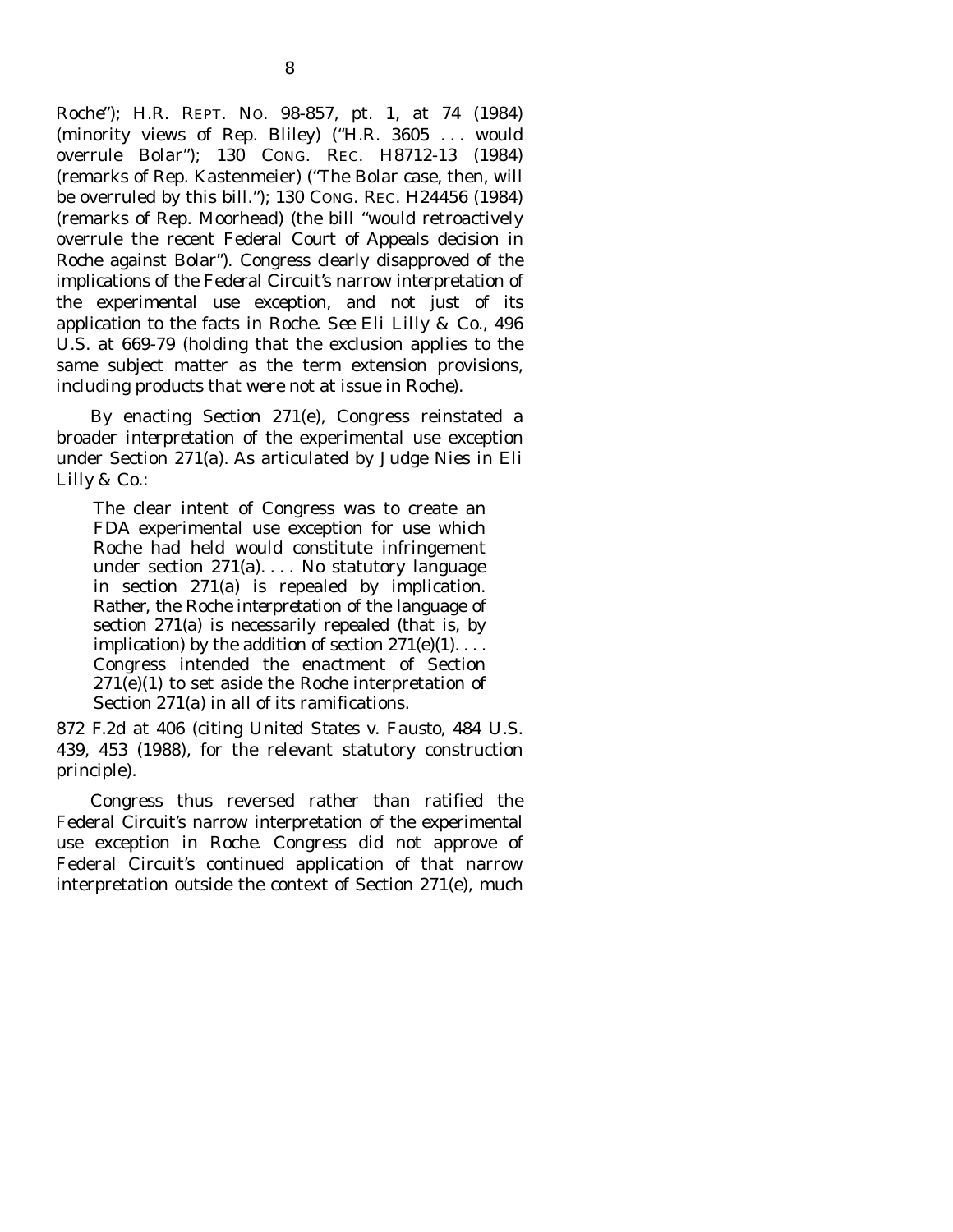less authorize the further constrictions of the experimental use exception discussed in Part III. *Cf. Alexander v. Sandoval*, 532 U.S. 275, 292 (2001) (when Congress makes "only isolated amendments . . . '[i]t is "impossible to assert with any degree of assurance that congressional failure to act represents" affirmative congressional approval of the Court's statutory interpretation.'") (*quoting Patterson v. McLean Credit Union*, 491 U.S. 164, 175 n.1 (1989)) (citation omitted). Nor has Congress since impliedly ratified the Federal Circuit's interpretations. *See Jama v. Immigration and Customs Enforcement*, 125 S. Ct. 694, 704 (2005) (legislative ratification requires reenactment without change and a judicial consensus "so broad and unquestioned that we must presume that Congress knew of and endorsed it"). *Cf. Integra LifeSciences I*, *Ltd. v. Merck KGaA*, 331 F.3d 860, 873-75 (Fed. Cir. 2003) (Newman, J., dissenting) (evidencing the lack of consensus). Rather, Congress has continued to disapprove of *Roche* and its progeny.<sup>7</sup>

<sup>7</sup> *See*, *e.g.*, H.R. 3967, 107th Cong. § 2 (2002); H.R. 5598, 101st Cong. § 402 (1990); H.R. 4970, 100th Cong. § 2 (1988). *See also* H.R. REPT. NO. 101-960, pt. 1, at 41-43 (1990) (discussing the "research exception," noting that " 'the framers of the Constitution clearly could not have envisioned shutting the door to further research for the long period of the patent grant,'" and urging codification to avoid confusion regarding permissible scientific research) (citation omitted); Nat'l Acad. Sci., *A Patent System for the 21st Century* 93 (Nat'l Research Council 2004) (recommending codification); Am. Int'l Prop. L. Assoc., *AIPLA Response to the National Academies Report entitled "A Patent System for the 21st Century*," at 23-27 (2004) (same), available at http://www. aipla.org/Content/ContentGroups/Issues\_and\_Advocacy/Comments2/Patent \_and\_Trademark\_Office/2004/NAS092304.pdf. Nor can approval be inferred because these bills have not been enacted. *See*, *e.g.*, *Alexander*, 532 U.S. at 292 (*citing Central Bank of Denver v. First Interstate Bank of Denver*, 511 U.S. 164, 187 (1994)).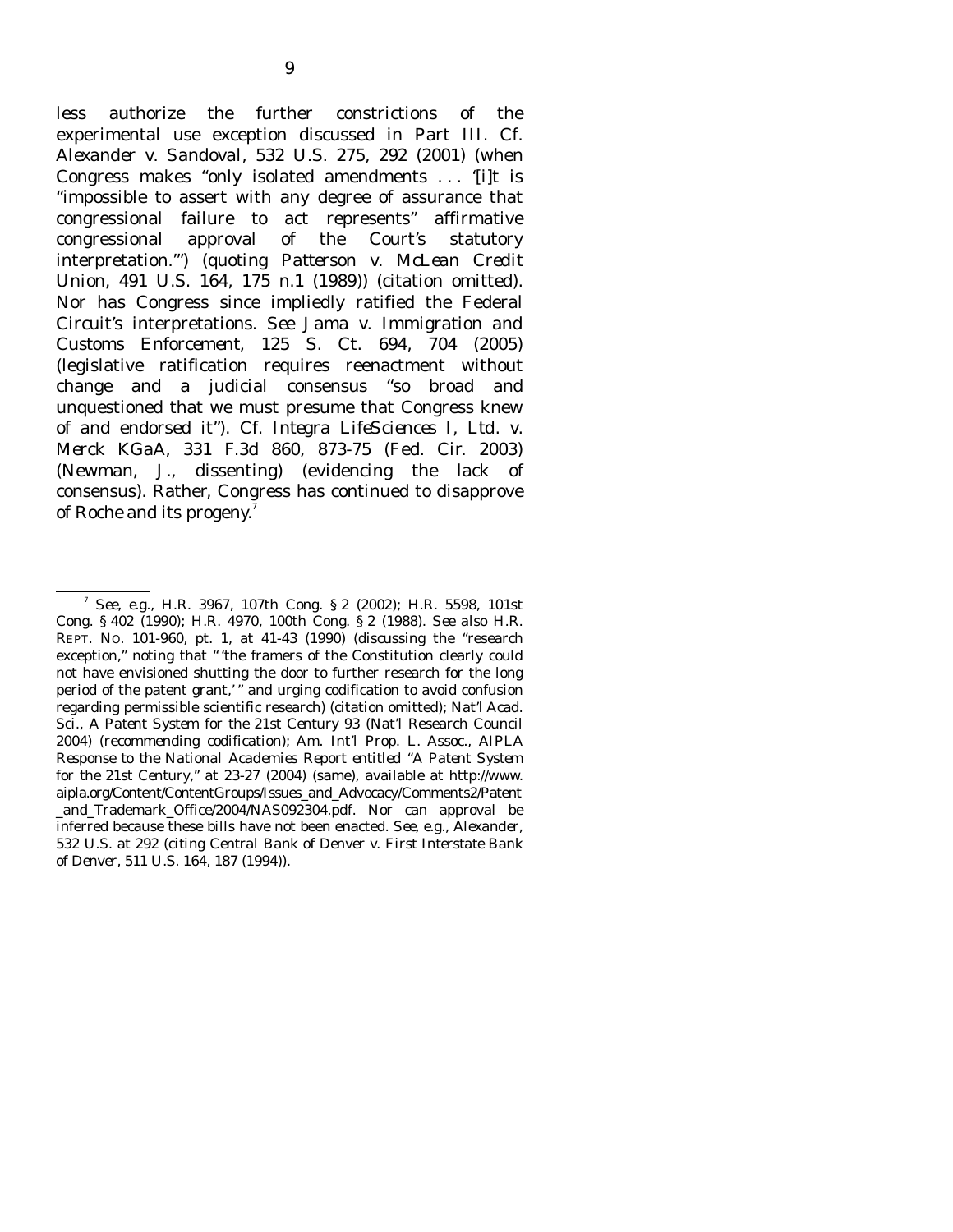### **C. Both Section 271(e) And The Experimental Use Exception Apply To Acts That Would Infringe Under The Rejected** *Roche* **Interpretation.**

 By enacting Section 271(e), Congress intended to reverse the interpretation of *Roche* that had treated as infringement scientific research with patented inventions performed at *any* stage of the drug research and development process, based solely on a commercial intent to market drugs in the future. This Court should therefore interpret Section 271(e) broadly, as its language requires. Section 271(e) applies to specified acts with patented inventions "solely for uses reasonably related to the development and submission" of information for regulatory approval. The language of the exclusion is categorical, applying even to patented inventions that are not themselves the subject of the regulatory approval when used solely for such purposes.

 This Court should not limit its interpretation of "reasonably related" to experiments intended to generate information actually included in regulatory approval submissions. Congress could not have intended to leave a gap between basic research qualifying for the experimental use exception under *Roche* and Section 271(e), authorizing injunctions as soon as a promising product had been identified or once a commercial intent had been acquired. To do so would allow patentees to stop the product approval process dead in its tracks. *See Integra LifeSciences I*, *Ltd.*, 331 F.3d at 877 (Newman, J., dissenting) ("the law does not favor such an illogical outcome").

 Rather, this Court should interpret "reasonably related" to apply to all activities performed at any stage of a research and development process leading to regulatory approval that, under the rejected *Roche* interpretation, would not have qualified for the experimental use exception. Under this interpretation, Section 271(e)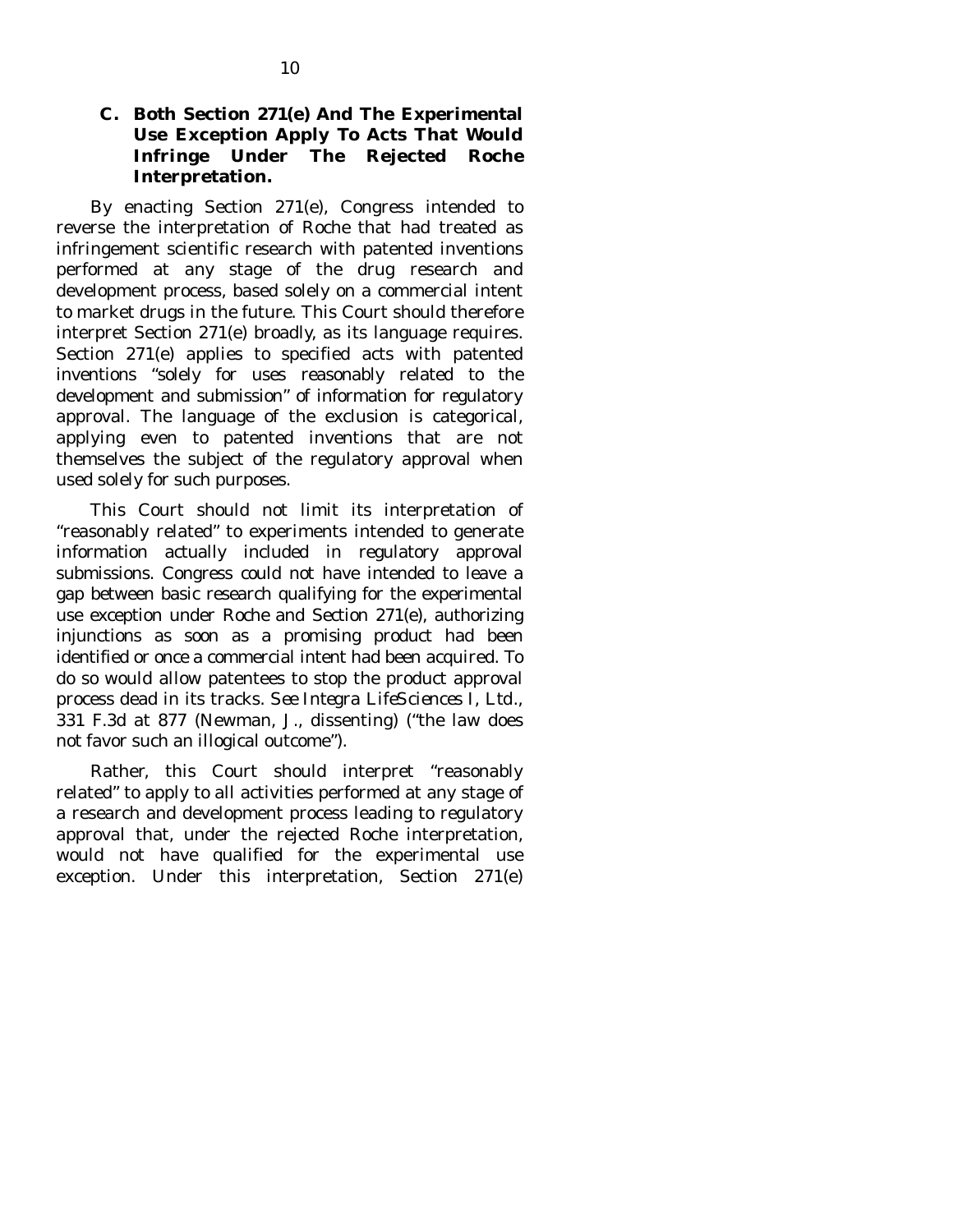applies unless the experiments: (1) have absolutely nothing to do with seeking regulatory approval (and thus any asserted relation would be unreasonable); or (2) would not have infringed under the *Roche* interpretation (and thus Section 271(e) would not have been needed). This interpretation is supported by the language of Section 271(e), which links "reasonably related" to the "development" of information. More constricted alternative interpretations either would require unwarranted dissection of the term "development" or would render it surplusage. *See*, *e.g.*, *Leocal v. Ashcroft*, 125 S. Ct. 377, 382 (2004); *TRW*, *Inc. v. Andrews*, 534 U.S. 19, 31 (2001).<sup>8</sup>

 This means that Section 271(e) and the experimental use exception to Section 271(a) overlap. Both Section 271(e) and the experimental use exception (properly understood) apply to making and using of patented inventions that would have infringed under the rejected *Roche* interpretation and that occur during a research and development process leading to regulatory approval*.* Only the experimental use exception applies to making and using of patented inventions that would not have infringed under the *Roche* interpretation (as discussed in Part II) or that is wholly unrelated to seeking regulatory approval. And only Section 271(e) applies to offering for sale, selling, or importing the patented invention for use in seeking such approval.

<sup>&</sup>lt;sup>8</sup> Nor should any constricted interpretation of Section 271(e) be inferred from the terms "solely for uses." *But see Integra LifeSciences I*, *Ltd.*, 331 F.3d at 866. As discussed below, legitimate science and competitive improvement have always been distinguished from purported experiments that were actually commercial activities using patented inventions. The terms "solely for uses" reflect this history.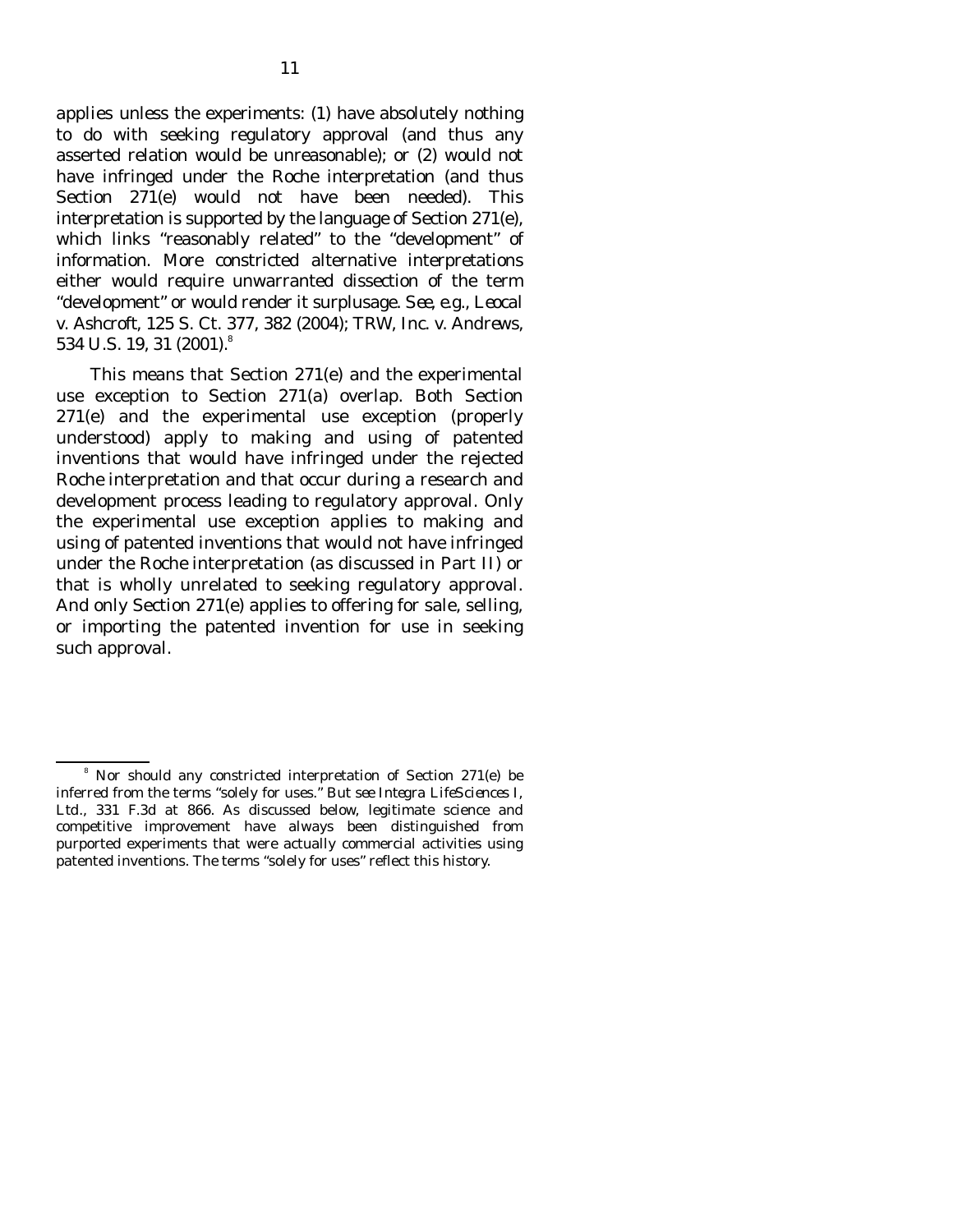### **II. The Experimental Use Exception Broadly Protects Scientific Research and Competitive Evaluation.**

### **A. Congress Never Prohibited Scientific Research With Or Competitive Evaluation Of Patented Inventions.**

 The experimental use exception to patent infringement was first articulated by Justice Story in *Whittemore v. Cutter*, 29 F. Cas. 1120 (C.C.D. Mass. 1813) (No. 17,600). He indicated that a proper construction of the statutory property rights enacted by Congress did not extend to the broadest literal interpretation of the exclusive "making, constructing, using, and vending to others to be used, the said invention or discovery." Patent Act of 1793, ch. 11, § 1, 1 Stat. 317, 317 (1793) (currently codified as amended at 35 U.S.C.  $\S 271(a)$ . Justice Story explained that "it could never have been the intention of the legislature to punish a man, who constructed such a machine merely for philosophical experiments, or for the purpose of ascertaining the sufficiency of the machine to produce its described effects." *Whittemore*, 29 F. Cas. at 1121. Justice Story parsed the limits to the exclusive

<sup>&</sup>lt;sup>9</sup> It is important not to conflate the experimental use exception to infringement with the equitable doctrine *de minimis non curat lex* in cases of infringement*. See*, *e.g.*, *Douglas v. United States*, 181 U.S.P.Q. 170, 176 (Ct. Cl. Trial Div. 1974) (*citing Radio Corp. of Am. v. Andrea*, 15 F. Supp. 685, 687 (E.D.N.Y. 1936), *modified*, 90 F.2d 612 (2d Cir. 1937)), *aff 'd on other grounds*, 510 F.2d 364 (Ct. Cl. 1975). *Cf. Embrex*, *Inc. v. Serv. Eng. Corp.*, 216 F.3d 1343, 1349 (Fed. Cir. 2000) (treating these issues as distinct). Experimental use is not infringing conduct, even though the patentee may thereby be deprived of potential sales or other value. *Cf.* 17 U.S.C. § 107 (listing specific conduct and copyright fair use factors); 17 U.S.C. §§ 108-12 (listing specific conduct excepted from copyright infringement). Defendants need not plead and do not bear the burden of proving experimental use. *Cf.* Donald S. Chisum, 6 *Chisum on Patents* § 19.01 (2004) (non-infringement "is, precisely speaking, not a defense").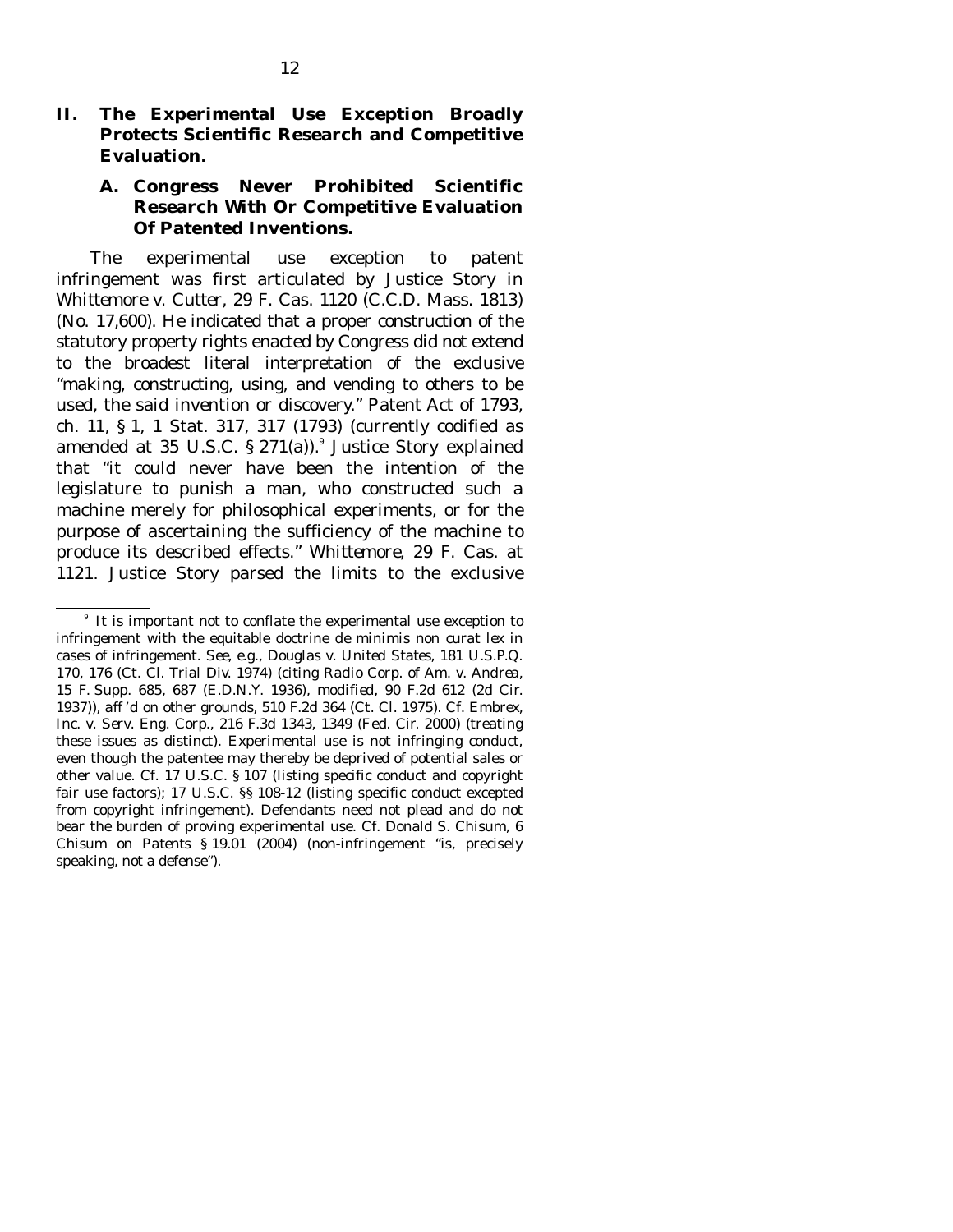property rights in the alternative, excluding from the meaning of the statutory language both philosophical experiments with and evaluations of described inventions. As commonly understood at the time, philosophical experiments meant scientific research in general and research on physical principles in particular. $10$ 

 As Justice Story elaborated in *Sawin v. Guild*, 29 F. Cas. 554, 555 (C.C.D. Mass. 1813) (No. 12,391):

the making of a patented machine to be an offence within the purview of it, must be the making with an intent to use for profit, and not for the mere purpose of philosophical experiment, or to ascertain the verity and exactness of the specification. . . . In other words, that the making must be with an intent to infringe the patentright, and deprive the owner of the lawful rewards of his discovery.

*Id.* at 555 (citing *Whittemore*). Those "lawful rewards" included selling the patented invention in competition with the patentee, but did not include making or use by a scientist engaged in research or by a competitor to test the

<sup>10</sup> *See*, *e.g.*, II *The Compact Edition of the Oxford English Dictionary* 2154 (Oxford U. Press 1971) (defining "[p]hilosophical" as "[p]ertaining to, or used in the study of, natural philosophy, or some branch of physical science"); William Shakespeare, *Hamlet*, in The Riverside Shakespeare at 1151 n.167 (Houghton Mifflin 1974) (defining "philosophy" as "natural philosophy, science" in regard to Hamlet's famous line to Horatio at I.v.166-67); *A Visit to Henkel's Warerooms*, XLI Godey's Lady's Book 123 (Philadelphia, PA, Aug. 1850) (discussing "philosophical experiments . . . of great value in the construction of furniture"); *Education of Farmers*, The Colored American (New York, NY, July 27, 1839) (treating nature as "a laboratory where chemical and philosophical experiments are going on upon a larger scale"); *Pennsylvania Gazette* (Jan. 13, 1790) (discussing receipt of "a Philosophical Apparatus" for exhibiting "a whole course of experiments in natural philosophy and astronomy"); *Pennsylvania Gazette* (Apr. 6, 1785) (advertising to "make and repair Thermometers and Barometers, likewise all kinds of Glasses for philosophical experiments").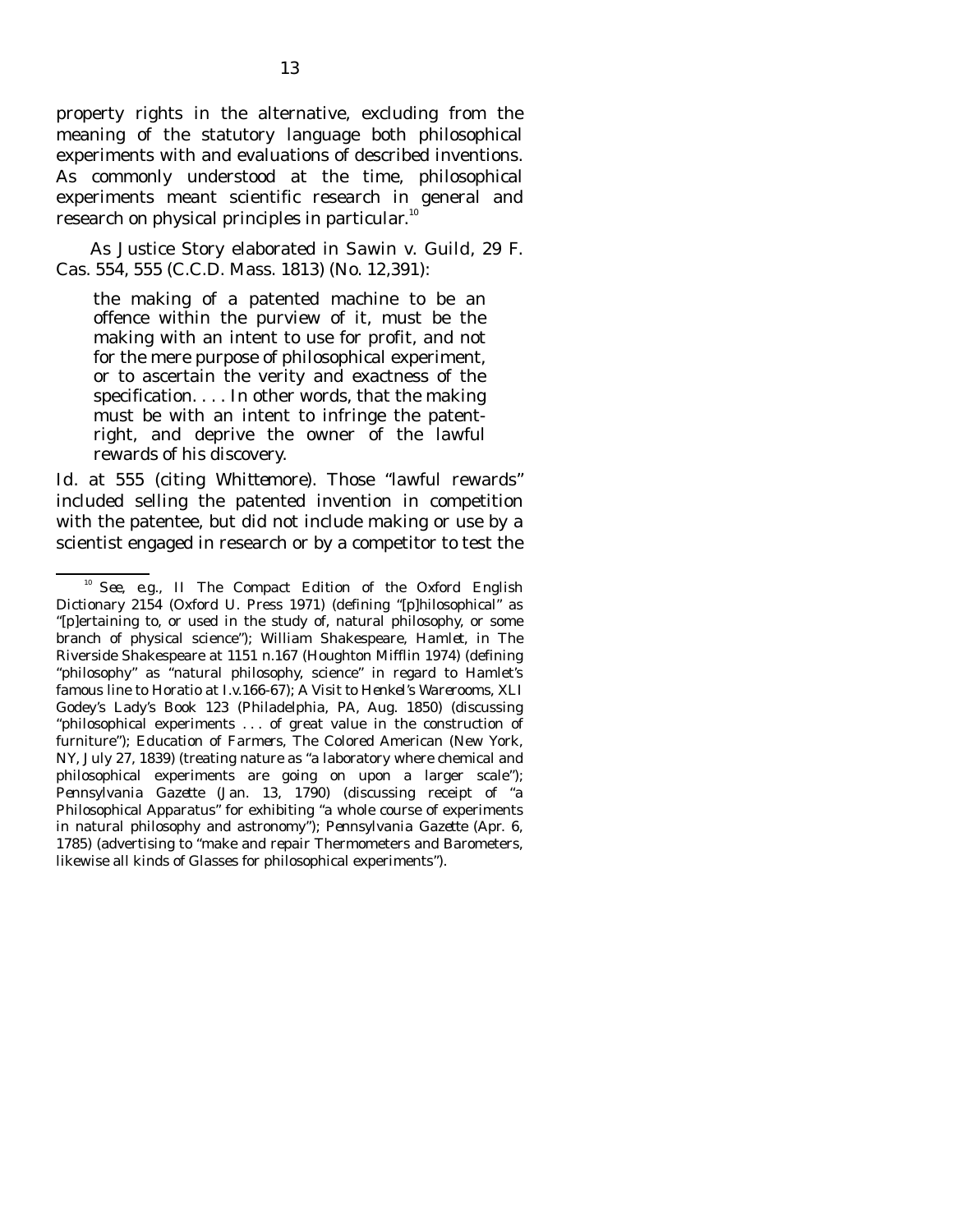validity and scope of the patent or to design non-infringing substitutes or blocking improvements. $11$  As Justice Curtis later explained, the premise of *Whittemore* and *Sawin* was that scientific research and competitive evaluation do not cause injury to the exclusive patent right and are not performed "with an intent to deprive the patentees of some lawful profit." *Byam v. Bullard*, 4 F. Cas. 934, 935 (C.C.D. Mass. 1852) (No. 2,262) (also holding that the exclusive right of "vending to others to be used" under the 1836 Patent Act did not include sales made to the patentee). *See Poppenhusen v. New York Gutta Percha Comb Co.*, 19 F. Cas. 1059, 1063 (C.C.S.D.N.Y. 1858) (No. 11,283) ("when there has been no profit and no sale, it will not make a party liable, because the patentee would not be injured by it").

 The experimental use "exception" thus demarcates conduct that has always been outside the scope of actions prohibited by the grant of exclusive rights for limited times. *See* U.S. Const., Art. I, § 8, cl. 8. As Congress recognized when enacting Section 271(e), the ability to dominate research and development of competitive alternatives during the patent term would, in effect, result in improper extension beyond the patent term of the right to exclude. *See* H.R. REPT. NO. 98-857, pt. 1, at 46 (1984). Congress thus reiterated that "[t]here should be no other direct or indirect method of extending patent term" than the express provisions for term extension. *Id.* This Court

<sup>11</sup> *See* Patent Act of 1793, ch. 11, § 2, 1 Stat. 317, 318 (1793) (describing the legal effect of blocking improvement patents). *Cf. Standard Oil Co. (Indiana) v. United States*, 283 U.S. 163, 171 n.5 (1931) (discussing economic effects of blocking improvement patents). Blocking is common in regard to patentable improvements of broad original (pioneering) patented inventions and to patentable new uses of patented inventions. *See*, *e.g.*, *Catalina Marketing Int'l*, *Inc. v. Coolsavings.com*, *Inc.*, 289 F.3d 801, 809-10 (Fed. Cir. 2002); *Prima Tek II*, *L.L.C. v. A-Roo Co.*, 222 F.3d 1372, 1379 n.2 (Fed. Cir. 2000).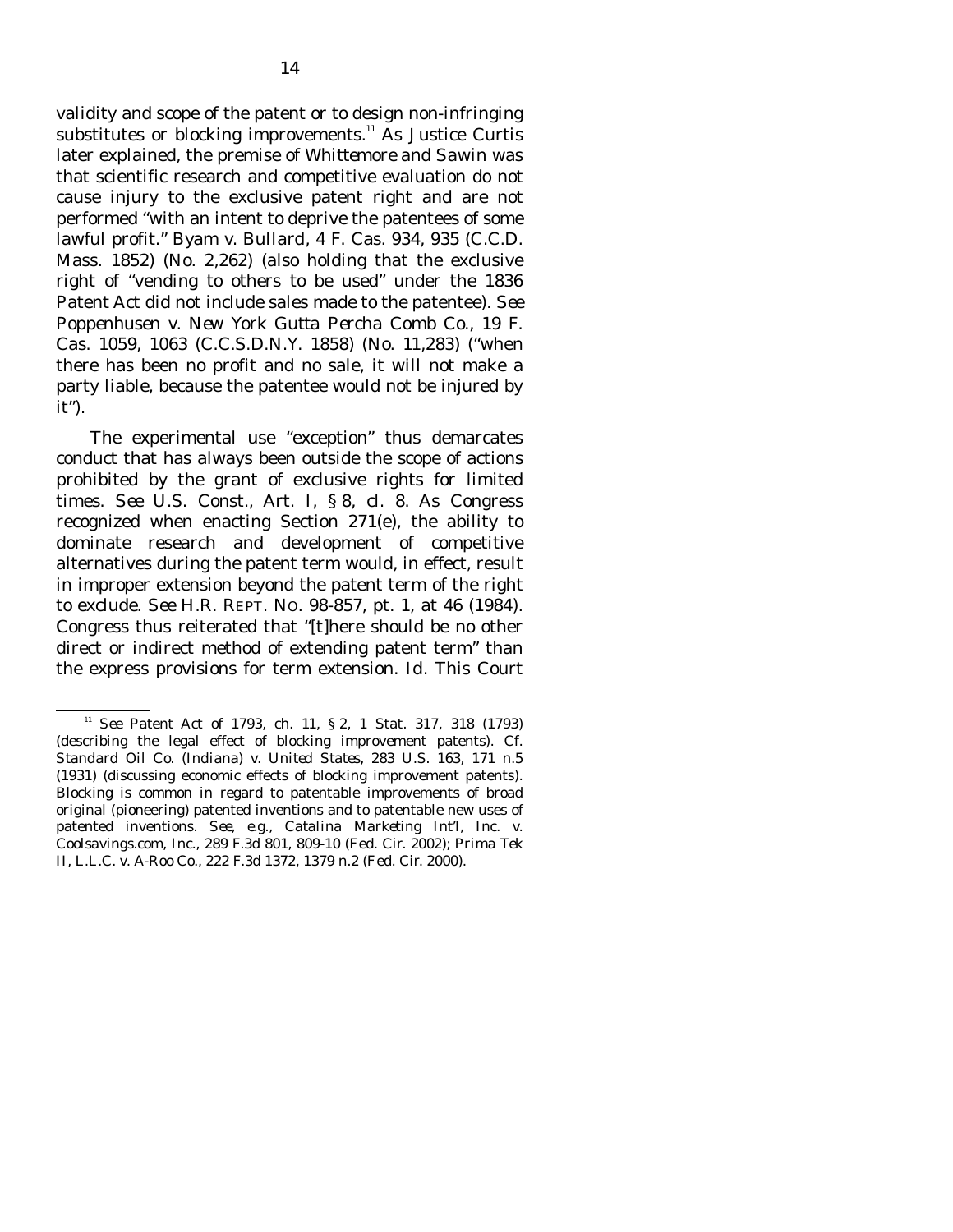has previously effectuated this legislative intent in regard to patent licenses when judicial enforcement of misused patent rights would effectively extend patent terms. *See Brulotte v. Thys Co.*, 379 U.S. 29, 30-31, 32-33 (1965) (holding that royalty payments that project beyond the patent term are per se illegal). *Cf. Special Equipment Co. v. Coe*, 324 U.S. 370, 377-80 (1945) (narrowly rejecting a challenge to issuance of a broader patent, for intentional failure to "work" the invention, given that the patent prevented commercial use of competitive substitutes to a narrower patented invention and thus eliminated competitive incentives to develop substitutes during the

narrow patent's term).

### **B. The Experimental Use Exception Applies To All Making And Using (But Not Selling) For Research And Evaluation.**

 Although sparse, the case law applying the experimental use exception makes clear that research by scientists and evaluations by competitors to develop improvements did not qualify as acts of infringement. For example, in *Chesterfield v. United States*, 159 F. Supp. 371 (Ct. Cl. 1958), the court held that governmental use of a purchased new alloy (that met the patented range of claimed alloy compositions) solely "for testing and for experimental purposes" did not infringe, and stated categorically that "[e]xperimental use does not infringe." *Id.* at 375-76. *See* Steven P. Caltrider & Paula Davis, *The Experimental Use Defense: Post-*Madey v. Duke *and* Integra LifeSciences I, Ltd. v. Merck KGaA, 86 J. Pat. & Trademark Off. Soc'y 1011, 1015 (2004) (3,679 pounds of a new alloy within the scope of the claims were produced by a contractor at the government's request and ultimately tested for its potential as "turbo-supercharger buckets" for jet engines). Similarly, in *Ruth v. Stearns-Roger Manufacturing Co.*, 13 F. Supp. 697 (D. Col. 1935), *rev'd on other grounds*,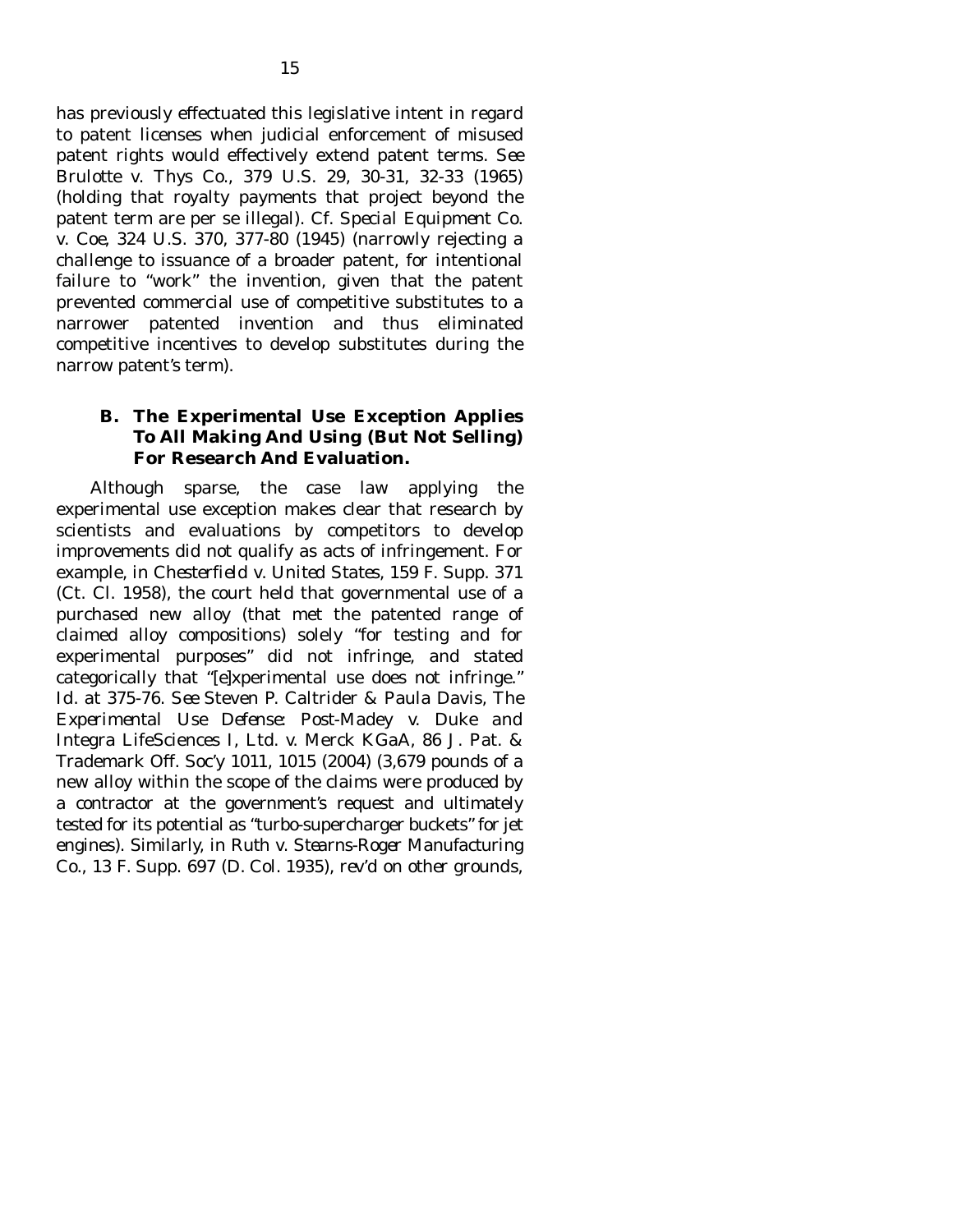87 F.2d 35 (10th Cir. 1936), the District Court reduced the damage award by excluding commercial sales of replacement parts to the Colorado School of Mines, which parts were used only experimentally in patented machines "in the laboratory . . . [that were] cut up and changed." *Id.* at 703. The defendant had no contributory liability for these sales, because the experimental uses could not constitute an infringement. "The making or using of a patented invention merely for experimental purposes, without any intent to derive profits or practical advantage therefrom, is not infringement." *Id.* at 713. *See also Ordinance Eng. Corp. v. United States*, 84 Ct. Cl. 1, 2 (1936) (excluding from an infringement accounting experimental shells "built for experimental purposes").

 Evaluation of patented inventions by commercial competitors to develop non-infringing or blocking improvements also did not constitute infringement, although such making and using would not confer a right to subsequently sell or commercially use the same or other patented inventions in the normal course of business (what Justice Story had called use for profit). *See Dugan*, 55 F. Supp. at 224, 229 (finding no infringement from a competitor's experimental making of a direction-finding system); *Akro Agate Co.*, 18 F. Supp. at 333 (finding no infringement from a competitor's experimental use before commercial production of a non-infringing substitute).<sup>12</sup>

<sup>&</sup>lt;sup>12</sup> *See also Kaz Mfg. Co.*, 317 F.2d at 680-81 (holding that use of the patented invention in comparative advertising did not infringe); *Levin v. Ripple Twist Mills*, *Inc.*, 416 F. Supp. 876, 881 n.9 (E.D. Pa. 1976) (noting that "[t]he manufacture and experimental use of a machine which is covered by a patent is not an infringement unless and until the machine is put to a commercially valuable use"); *Ling-Temco-Vought*, *Inc. v. Kollsman Instr. Corp.*, No. 61-C-590, 1966 U.S. Dist. LEXIS 7967, at \*70 (E.D.N.Y. Feb. 10, 1966) (holding that a public demonstration of a patented invention to solicit government contracts was not an infringement). *Cf. Albright v. Celluloid Harness-Trimming Co.*, 1 F. Cas. 320, 323 (C.C.D.N.J. 1877) (No. 147) (finding "a technical infringement" (Continued on following page)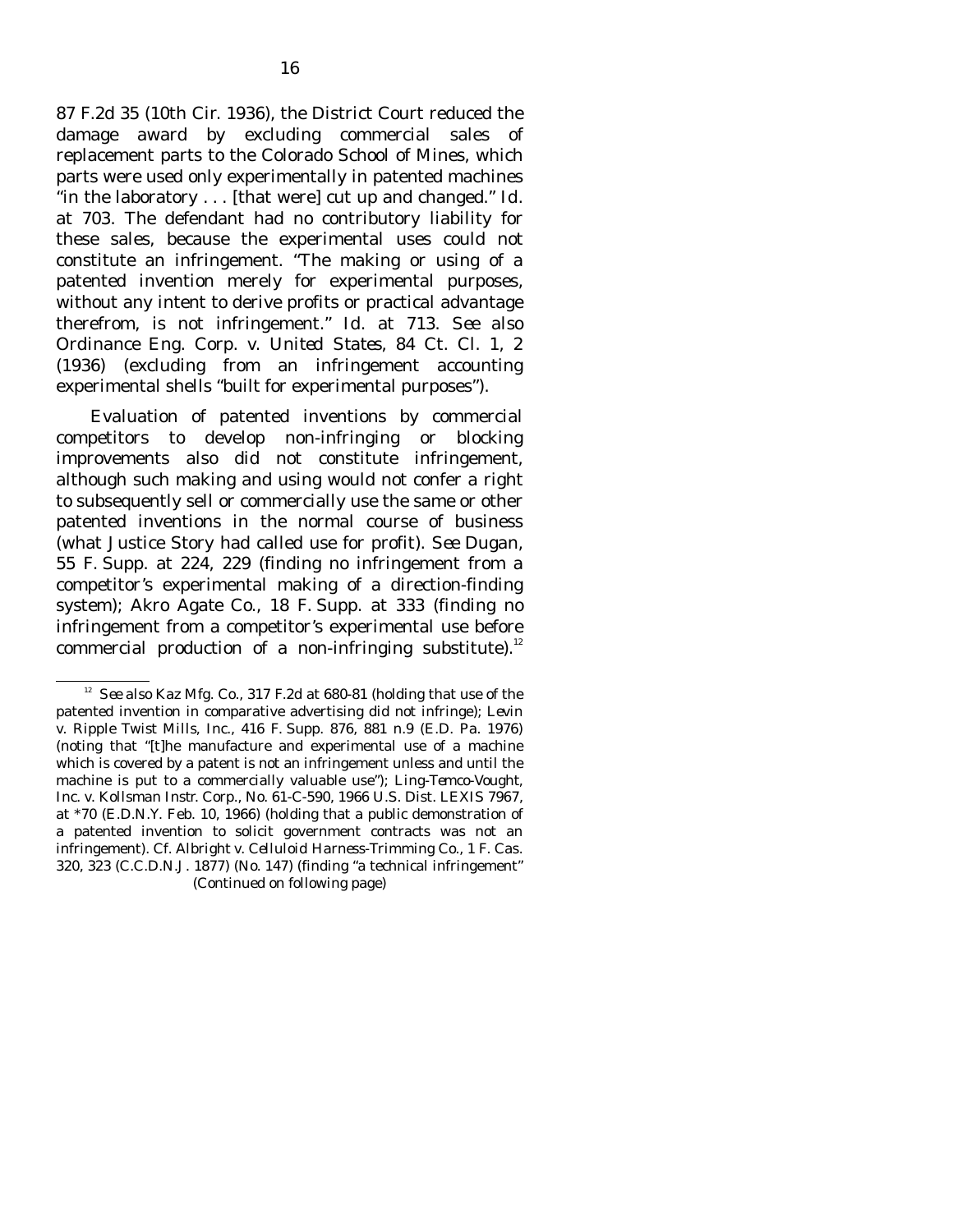Where the asserted experimental use was not legitimate, however, the experimental use exception did not apply. Thus, the somewhat larger number of cases rejecting claims of experimental use all involved either commercial sales of patented inventions (whether or not they were blocking improvements) during the patent term or commercial uses that were not fairly characterized as research or evaluation to assess patent validity or to design improvements.13 Similarly, competing commercial sales of

 <sup>13</sup> *See*, *e.g.*, *Pitcairn*, 547 F.2d at 1125-26 (finding infringement from government testing of specially procured helicopters to assure they conformed to product specifications, as "intended uses . . . and are in keeping with the legitimate business of the using agency"); *Cataphote Corp. v. De Soto Chem. Coatings*, *Inc.*, 356 F.2d 24, 27 (9th Cir. 1966) (finding infringement from testing to "ascertain[] ... the product's marketability" and distinguishing "an inventor's[ ] experiment"); *Radio Corp. of Am.*, 90 F.2d at 614-15 (finding infringement from product marketability testing of vacuum tubes in receivers, prior to shipment for overseas sales); *National Meter Co. v. Thomson Meter Co.*, 106 F. 531, 541-42 (C.C.S.D.N.Y. 1900) (finding threatened infringement from the manufacture and stockpiling of six water meters and additional castings and parts, warranting an injunction and an accounting); *Clerk v. Tannage Patent Co.*, 84 F. 643, 644 (C.C.A. 3d 1898) (finding infringement from willful testing of patented processes to determine "desirability or utility" following a patentee's offer to grant a license); *Bonsack Machine Co. v. Underwood*, 73 F. 206, 211-12 (E.D.N.C. 1896) (finding infringement because the competitor used the patented machine to assist sale of his own patent and to establish a company to produce goods for sale under the patent); *Douglas*, 181 U.S.P.Q. at 177 (finding infringement from continuous use by various military services of jet airplanes and replacement engines for their intended purposes, as not "*merely* experimentation"); *Radio Corp. of Am.*, 15 F. Supp. at 687 (finding infringement and distinguishing product testing from "a scientific research or an engineering inquiry"); *Cimiotti Unhairing Co. v. Derboklow*, 87 F. 997, 999 (E.D.N.Y. 1898) (finding infringement from stripping of hair from customers' fur pelts using the patented invention (Continued on following page)

but refusing relief because of the lack of "damage or profits"). *See generally* Ronald D. Hantman, *Experimental Use as an Exception to Patent Infringement*, 67 J. Pat. Off. Soc'y 617, 625 (1985) (distinguishing use for profit from cases in which "the experimenter neither made money nor tried to make money *while* infringing the patented invention") (emphasis added); *id*. at 625-38 (discussing cases).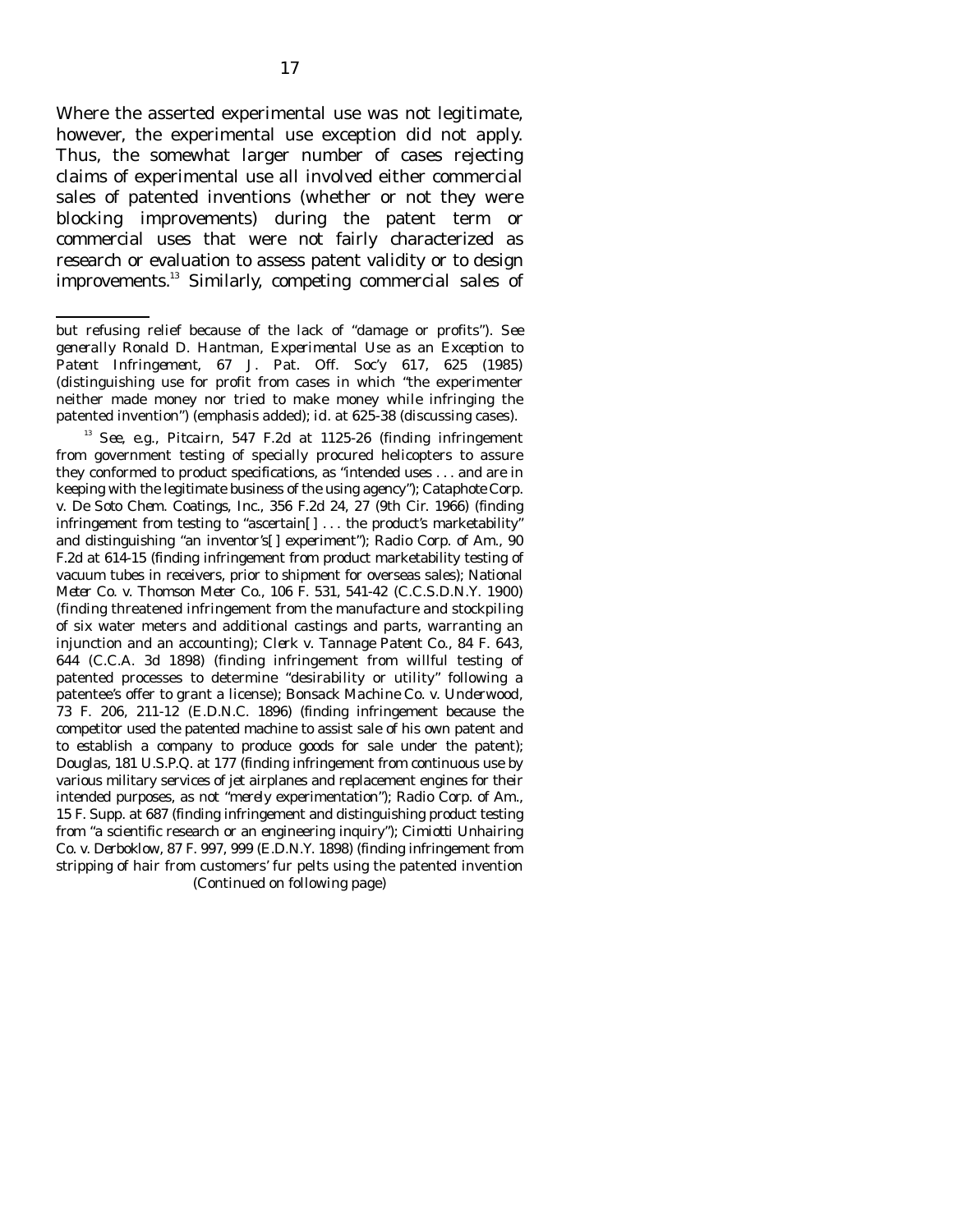patented inventions for experimental making and using infringed the exclusive right of vending to others (now selling or offering for sale). *See Ruth*, 13 F. Supp. at 700 Table B, 701 Table C, and 708 Table M (including sales of completed machines to the Colorado School of Mines in the damage accounting). *Cf. Giese v. Pierce Chem. Co.*, 29 F. Supp. 2d 33, 35-37 (D. Mass. 1998) (suggesting that there could be no contributory liability from selling unpatented *products* to academic researchers for experimental use in patented *methods*, because the research itself was excepted from infringement, but that such sales could have directly infringed a hypothetical *product* patent even if the research was excepted).

 In summary, until *Roche*, none of the experimental use cases found infringement from research or evaluation that resulted in selling or commercial use of *unpatented* products during the patent term or of patented products *after* the patent expired.14 *See* Steven J. Grossman, *Experimental Use or Fair Use as a Defense to Patent Infringement*, 30 IDEA 243, 257 (1990) (responding to the argument that competitive improvement might "replace the patented invention in the market place, the answer given is that's exactly what the patent system is supposed to do") (*citing* Hantman, 67 J. Pat. Off. Soc'y at 643). Nor do these cases suggest that *legitimate* experiments could themselves infringe because followed by infringing sales of patented

in the ordinary course of business, which did not constitute "legitimate use for experimental purposes only"). *See generally* Hantman, 67 J. Pat. Off. Soc'y at 628-30, 635-37 (describing additional cases involving commercial uses).

<sup>&</sup>lt;sup>14</sup> This is true even of *Pfizer*, *Inc.*, which addressed a contempt hearing on post-injunction conduct. The defendant continued to produce and to send overseas samples of patented drug products labeled as "for experimental use" in order to procure foreign sales, and submitted bioequivalency studies to FDA only to support its foreign sales. *Pfizer*, *Inc.*, at \*1-**\***10.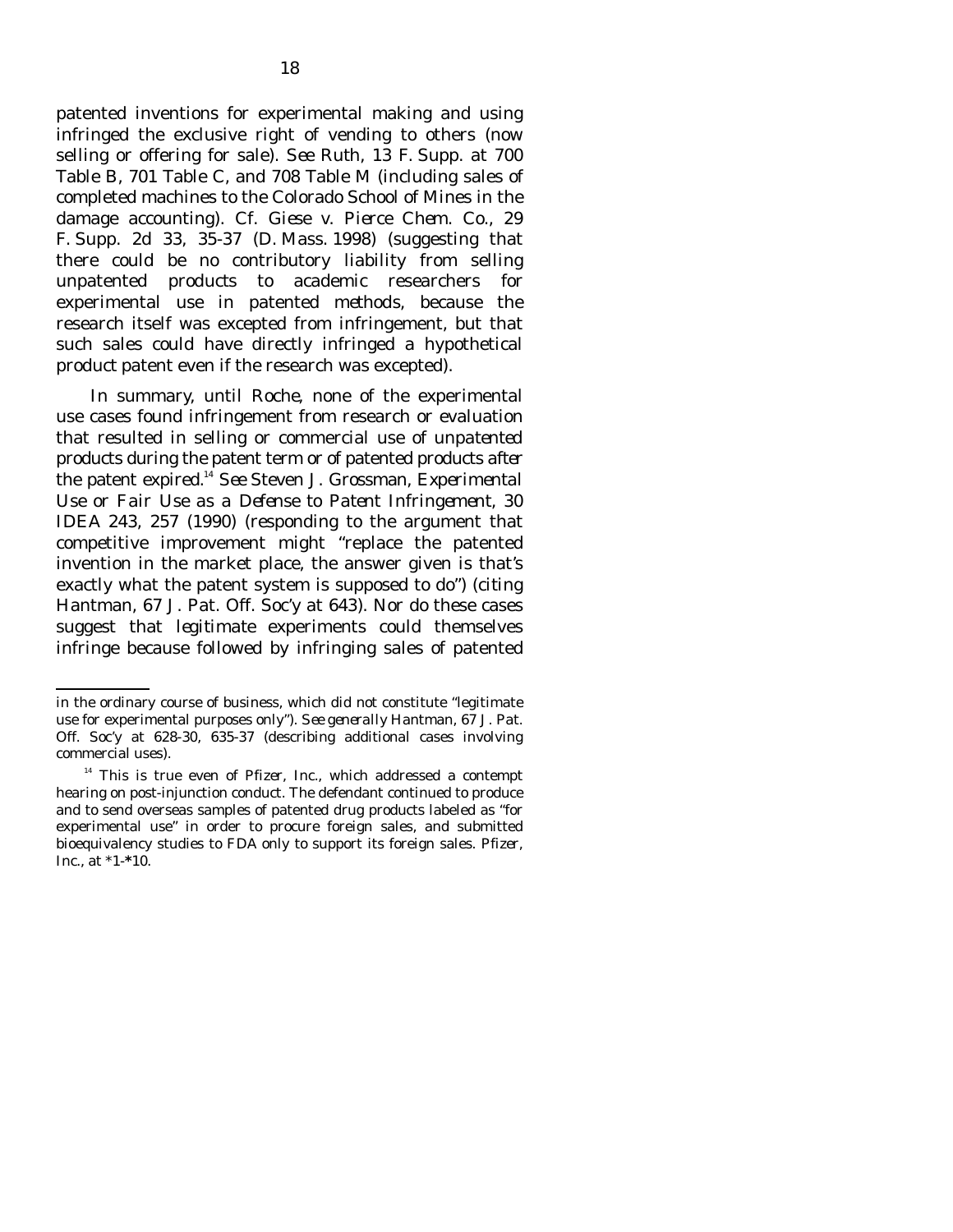products during the patent term. The uses either were experimental or were uses for profit. Thus, commonly cited dicta from Professor Robinson's historic treatise should be understood to describe only patented inventions produced by or used in purported experiments that were actually making and use for profit. *See* William Robinson, *The Law of Patents for Useful Inventions* § 898 (1890) ("if the products of the experiment are sold, or used for the convenience of the experimentor, or if the experiments are conducted with a view to the adaptation of the invention to the experimentor's business, the acts of making or of use are violations of the rights of the inventor and infringements of his patent"). $^{15}$ 

 In 1952, Congress codified the direct infringement right in Section 271(a), preserving the historic parameters of direct infringement law (except in regard to contributory liability) and thus of the experimental use exception.<sup>16</sup> Federal courts have remained free since that time to apply the experimental use exception to the same extent as before. As the principal author of the 1952 Patent Act later remarked when dismissing concerns that issuing broad chemical claims might threaten scientific research,

<sup>&</sup>lt;sup>15</sup> Professor Robinson may have improperly construed dicta from *New York Gutta Percha Comb Co.*, that use of a patented process "done as a matter of business, where the product of that experiment has been thrown into the market, to compete with the products of the plaintiff, although he may call it an experiment, yet, if it is a matter of business, and thrown into the market for the purpose of being sold, and is sold with his other products, why, that will be such a use as will make the party liable." 19 F. Cas. at 1063. The court in *New York Gutta Percha Comb Co.*, however, was distinguishing legitimate experiments with a patented process from intended production and sale of the product of using the process during the term of the patent.

<sup>16</sup> *See*, *e.g.*, *Warner-Jenkinson Co. v. Hilton Davis Chem. Co.*, 520 U.S. 17, 26-27 (1997); H.R. REPT. NO. 82-1923, at 5 (1952); Pasquale J. Federico, *Commentary on the New Patent Act*, *reprinted in* 75 J. Pat. Off. Soc'y 161, 170 (1993).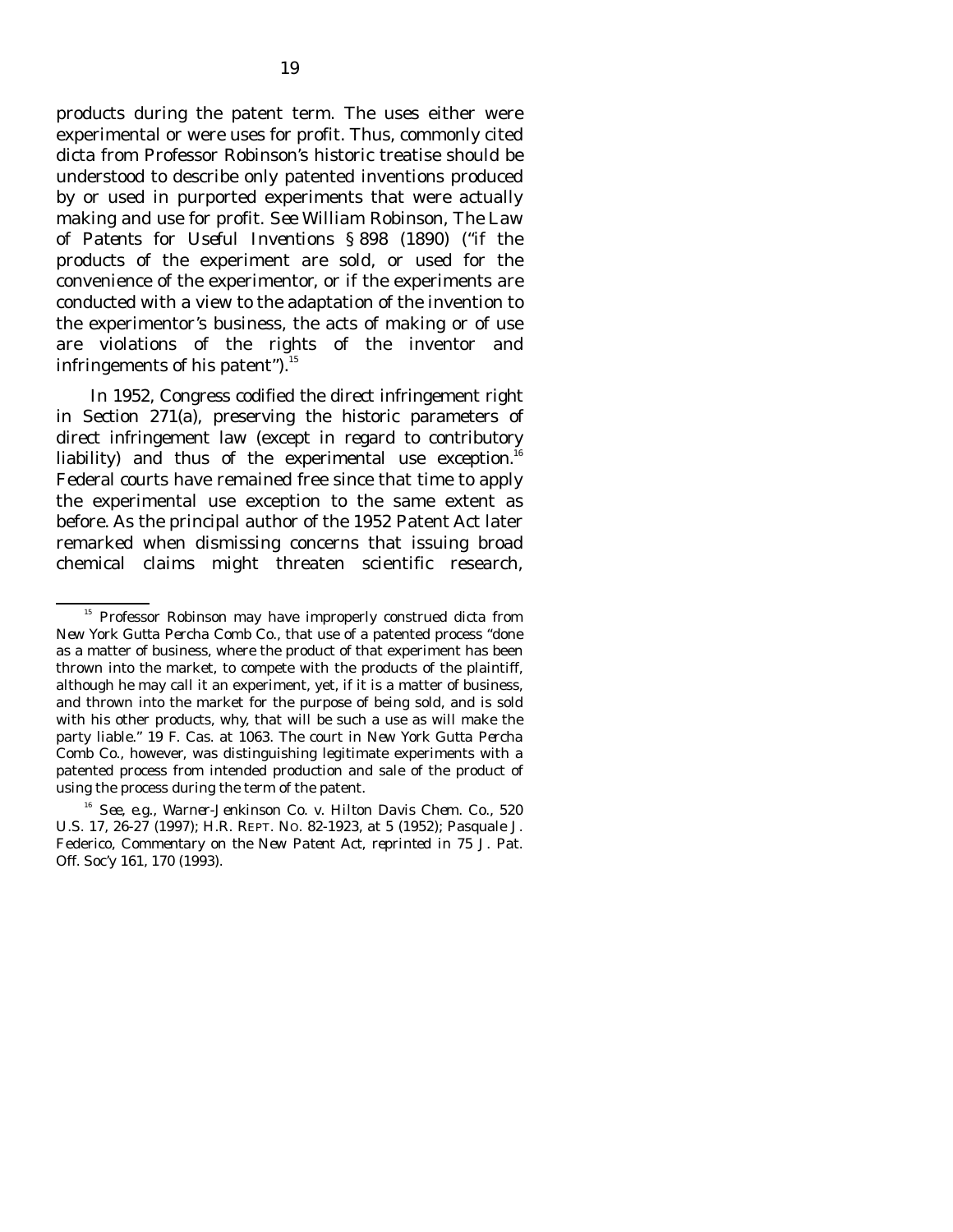"experimental use is not an infringement." *In re Kirk*, 376 F.2d 936, 965 (C.C.P.A. 1967) (Rich, J., dissenting).

#### **C. The Language Of Section 271(e) Confirms The Scope Of The Experimental Use Exception.**

 The language of Section 271(e) reflects this history, distinguishing non-infringing scientific research and competitive evaluation from infringing use for profit during patent term. Section 271(e)(1) is categorical in applying to all making and using of patented inventions during the patent term for scientific research and competitive evaluation reasonably related to developing products for approval. Section 271(e)(1), however, went even further than the experimental use exception, by extending protection to sales (and later to offers to sell and to imports) for legitimate research and evaluation. Congress thus chose to prevent patentees from using their exclusive rights to delay scientific and technological progress during the patent term. Nevertheless, Congress continued to treat selling as an infringement when the patented inventions were not employed "solely for uses reasonably relating" to seeking regulatory approval, just as an infringing use for profit resulted if the experiments were not performed solely for research or for evaluation to develop improvements.

 Section 271(e) also makes clear that legitimate scientific research or competitive evaluation is not a use for profit that deprives patentees of any lawful reward. *See* H.R. REPT. NO. 98-857, pt. 1, at 46 (1984) ("It is the Committee's view that experimental activity does not have any adverse economic impact on the patent owner's exclusivity during the life of the patent"); H.R. REPT. NO. 98-857, pt. 2, at 8 (1984) (noting that the use authorized during the patent term "retains [to the patent holder only] the right to exclude others from the major commercial marketplace during the life of the patent"). Section  $271(e)(2)$  thus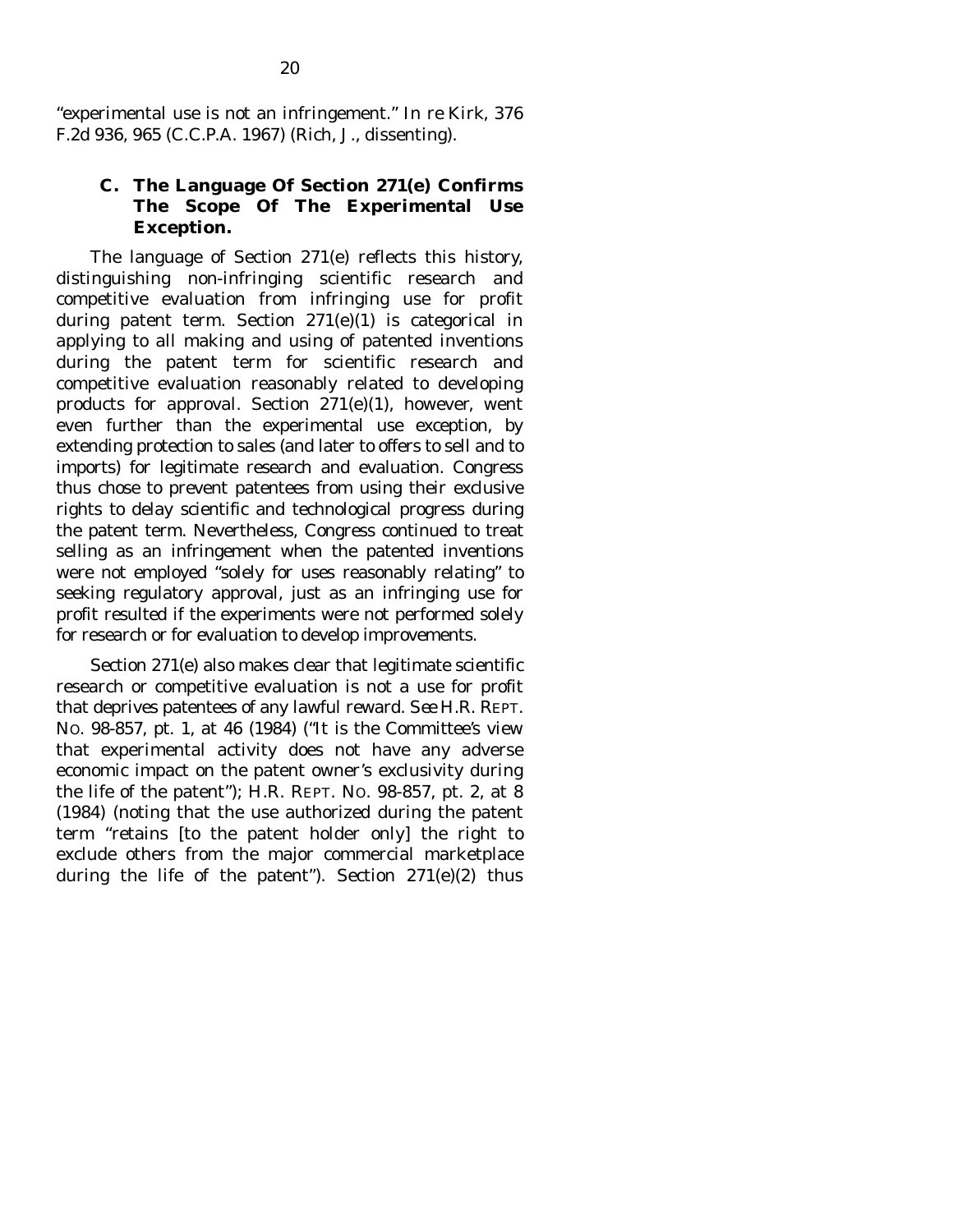prohibits only the submission of data when intended for "approval . . . to engage in the commercial manufacture, use, or sale . . . before expiration of such patent." Conversely, Sections 271(e)(3) and 271(e)(4)(B) prohibit injunctions that would prevent experiments to develop such data, and Section  $271(e)(4)(C)$  limits damages to actual commercial sales (excluding prior experimental uses leading to those sales). In Section  $271(e)(4)(A)$ , Congress even allowed the continued use of data submitted in violation of Section 271(e)(2), so long as approval for commercial sales does not result before the expiration of patent term. In summary, only sales or commercial uses of the patented invention during the patent term can infringe, and legitimate research and evaluation are not acts of infringement even when followed by infringing sales or commercial uses.

- **III. The Court Should Confirm That Congress Intended A Broad Experimental Use Exception To Promote The Progress Of Science and Technology.** 
	- **A. The Court Should Find That Both Section 271(e) And The Experimental Use Exception Apply Here.**

 In *Brenner v. Manson*, 383 U.S. 519 (1966), this Court expressed concern that minimal invention or disclosure and broad patent claims could impede scientific research and technological development. *See id.* at 534 (focusing on the meaning of "useful" in 35 U.S.C. § 101 and noting that process patents in chemical fields "may confer power to block off whole areas of scientific development"); *Holland Furniture Co. v. Perkins Glue Co.*, 277 U.S. 245, 257 (1928) (overly broad claims "foreclose efforts to discover" improvements and "discourage rather than promote invention"). Since that time, this concern has grown. Extremely broad generic claims now are routinely sought by inventors and issued by the Patent Office for discoveries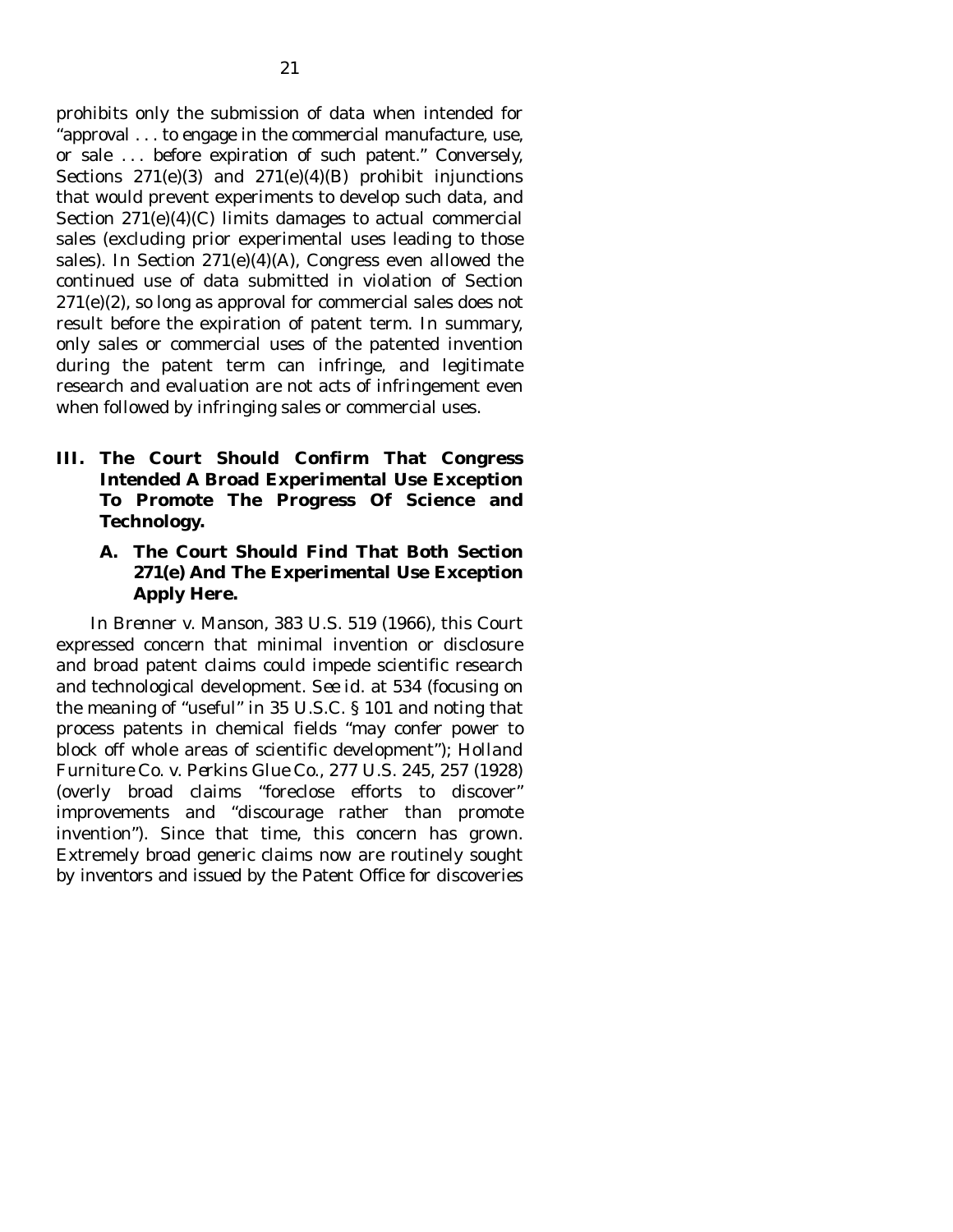resulting from minimal creativity and intended for use principally in scientific research. *See*, *e.g.*, *Chiron Corp. v. Genentech*, *Inc.*, 363 F.3d 1247, 1253-58 (Fed. Cir. 2004) (discussing complex standards for determining enablement of generic monoclonal antibody claims); *Enzo Biochem*, *Inc. v. Gen-Probe*, *Inc.*, 323 F.3d 956, 963-68 (Fed. Cir. 2002) (authorizing claims for genetic sequences identifiable only by performing experiments on a deposited cell, and remanding for evaluation of generic claims); *Regents of the Univ. of Cal. v. Eli Lilly & Co.*, 119 F.3d 1559, 1568 (Fed. Cir. 1997) (establishing written description requirements for generic claims to genetic sequences). *Cf. In re Fisher*, App. No. 2002-2046 (B.P.A.I. 2004), *appeal pending*, No. 04-1465 (Fed. Cir.) (rejecting claims for a broad genus of nucleic acid sequences containing a wide variety of expressed sequence tags useful primarily for research). *See generally* Michael A. Heller & Rebecca S. Eisenberg, *Can Patents Deter Innovation? The Anticommons in Biomedical Research*, 280 Science 698 (1998). The proliferation of patents on biotechnology inventions potentially threatens the ability of scientists to perform research having the greatest importance to society. *See* Organization for Economic Co-Operation and Development, *Genetic Inventions*, *Intellectual Property Rights and Licensing Practices* at 12-18 (2002) (discussing numerous concerns with the issuance, licensing, and effects on early disclosure and on collaboration of such patents).

 These concerns apply with full force to the broad patent claims for a generic class of RGD peptides at issue here, which are asserted to apply to scientific research performed to develop a cure for cancer using the particular species of cyclic RGD peptides identified and selected by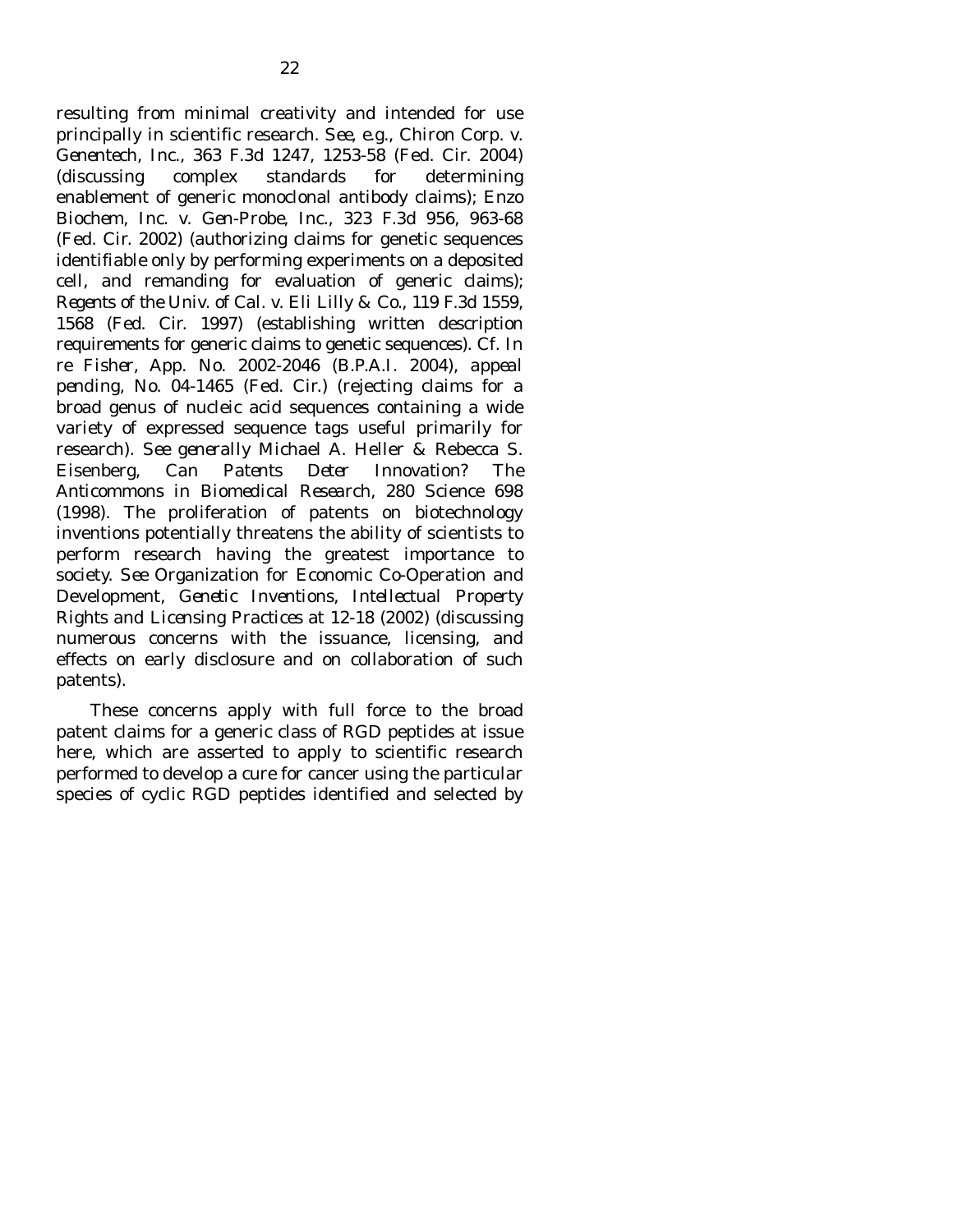Petitioner.17 The disputed research includes *in vitro* and animal experiments performed by respected scientists prior to submitting an application to FDA for Investigational New Drug (IND) approval so as to permit human clinical tests, with the hope of later seeking FDA approval for commercial sales. *See* Brief for Plaintiffs-Cross Appellants Integra LifeSciences I, Ltd. and the Burnham Institute at 5-7, 21-22, *Integra LifeSciences I*, *Ltd. v. Merck KGaA*, 331 F.3d 860 (Fed. Cir. 2003) (No. 02- 1052, -1065) (Integra Federal Circuit Brief); Brief for Defendant-Appellant Merck KGaA at 13-15, *Integra LifeSciences I*, *Ltd. v. Merck KGaA*, 331 F.3d 860 (Fed. Cir. 2003) (No. 02-1052, -1065) (Merck Federal Circuit Brief).<sup>18</sup> There is no question that these experiments comprised legitimate scientific research to assess the efficacy, mechanisms of action, and systemic effects of the peptides. *See* Integra Federal Circuit Brief at 6-7 (describing the experiments as "screening drug candidates," "toxicology, pharmacology, and pharmacokinetic research," and "screening commercially-valuable mimetics"). At trial and on appeal, Respondents acknowledged that these experiments comprised " 'discovery-based research' " and a "search for the best drug candidate." *Id.* at 24; Merck Federal Circuit Brief at 16.

 This Court should hold that both Section 271(e) and the experimental use exception to Section 271(a) apply to the pre-clinical experiments at issue. In regard to Section

 $17$  This brief assumes for analysis that valid claims of Respondents' patents apply to the cyclic RGD peptides at issue.

 $18$  The experimental use exception was found to apply to earlier scientific analyses that are not now at issue. *See Integra LifeSciences I*, *Ltd. v. Merck KGaA*, No. CV.96 CV 1307-B(AJB), 2004 WL 2284001, at \*2, \*4-\*5 (S.D.Cal. Sept. 7, 2004); Reply Brief for Defendant-Appellant Merck KGaA at 13, *Integra LifeSciences I*, *Ltd. v. Merck KGaA*, 331 F.3d 860 (Fed. Cir. 2003) (No. 02-1052, -1065) (distinguishing early "compound screening" from "further testing and analysis").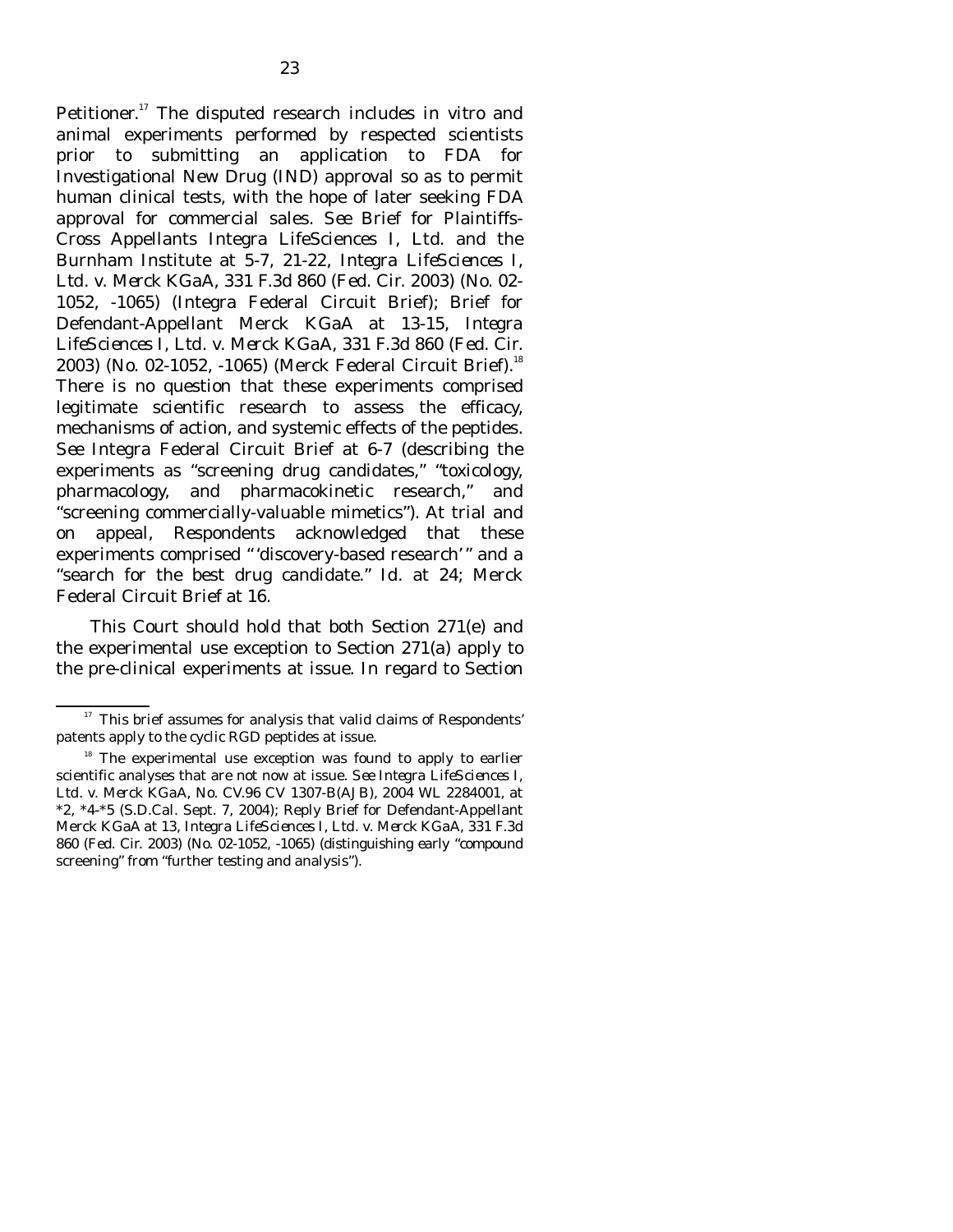271(e), these experiments were not wholly unrelated to developing information in a research and development process leading to regulatory approval by the FDA. Rather, they were closely tied to that process. *See* Brief for the United States as Amicus Curiae at 2, 9-13, *Merck KGaA v. Integra LifeSciences I*, *Ltd.* (S. Ct. No. 03-1237) (on Petition for Certiorari). Because these experiments were performed with the intent to develop a commercially viable pharmaceutical product, they would not have qualified for the experimental use exception under the improperly narrow interpretation in *Roche* that Congress rejected.

 Under the proper interpretation of Section 271(a), the experimental use exception also should be found to apply. The discovery based research activities at issue here constituted legitimate scientific research to evaluate the cyclic RGD peptides. *See*, *e.g.*, *Integra LifeSciences I*, *Ltd.*, 331 F.3d at 874-76 (Newman, J., dissenting). Because there is no evidence of any act of infringement in this case, this Court (like the District Court in *Roche*) should not hesitate to reach the experimental use exception, notwithstanding the fact that Petitioner only asserts Section 271(e). *See* Supreme Court Rule 24(a) (the Court may consider plain errors "evident from the record and otherwise within its jurisdiction").

### **B. The Court Should Repudiate The Federal Circuit's Improperly Narrow Interpretations Of The Experimental Use Exception.**

 To assure that scientific research and competitive evaluation to develop improvements would occur during patent term, Congress has required since the beginning of American patent law an enabling disclosure of the invention as the *quid pro quo* for granting patent rights. *See* Patent Act of 1790, ch. 7, § 2, 1 Stat. 109, 110 (1790) (currently codified as amended at 35 U.S.C. § 112, para. 1). Similarly, Congress since 1793 has allowed blocking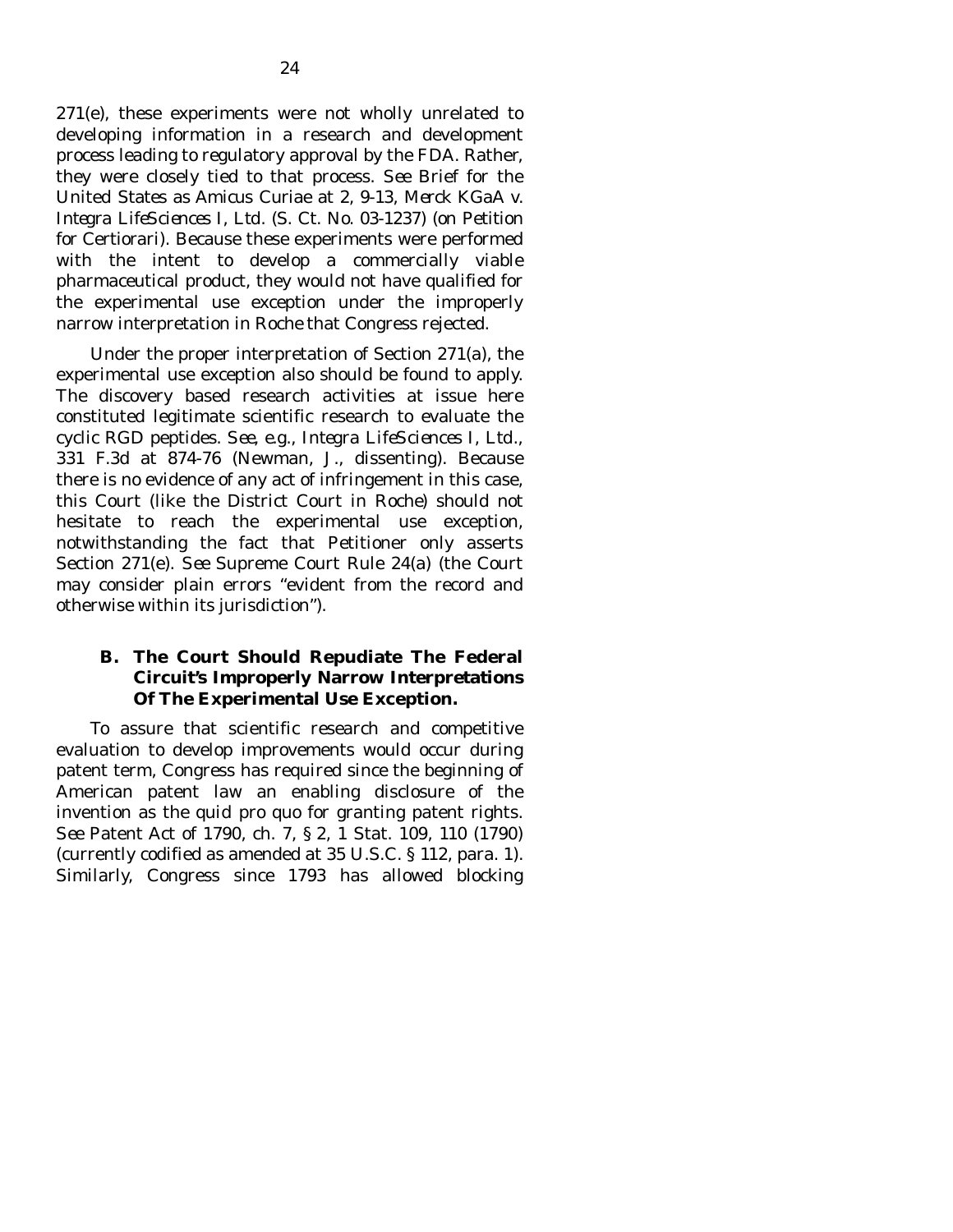patents for improvements to patented inventions during the patent term. *See supra* note 11. As Judge Newman forcefully warned, "[w]ere such research [as that here] subject to prohibition by the patentee the advancement of technology would stop." *Integra LifeSciences I*, *Ltd.*, 331 F.3d at 875 (Newman, J., dissenting). Yet the Federal Circuit majority in this case would have declared the death of the experimental use exception had it been argued by Petitioner's counsel. *See id.* at 863 n.2 (also conflating experimental use with the *de minimis* doctrine) (*citing Embrex*, *Inc. v. Serv. Eng. Corp.*, 216 F.3d 1343, 1352-53 (Fed. Cir. 2000) (Rader, J. concurring), and *Deuterium Corp. v. United States*, 19 Ct. Cl. 624, 631 (Ct. Cl. 1990)). *Cf. Embrex*, *Inc.*, 216 F.3d at 1349 (upholding a jury finding of infringement for tests using a patented method of injecting birds to demonstrate the use of unpatented machines that were unsuccessfully offered for sale).

 The failure of Petitioner to raise the experimental use exception in regard to the experiments at issue here is not surprising, given that Section 271(e) should apply. But it is deeply troubling. The dicta in *Roche* and the holding in *Embrex* substantially chill experimental use arguments and analyses of patent counsel. Petitioner's strategic choice, moreover, was made even before the Federal Circuit dramatically further limited the scope of the experimental use exception in *Madey v. Duke University*, 307 F.3d 1351 (Fed. Cir. 2002).

 *Madey* addressed legitimate research relating to a government contract performed by respected scientists within an academic research institution. *See id.* at 1353- 54. The Federal Circuit, however, remanded the District Court's finding of experimental use, holding that "research projects with arguably no commercial application whatsoever . . . unmistakably further [academic research universities'] legitimate business objectives" and that experiments must have "no commercial application whatsoever" for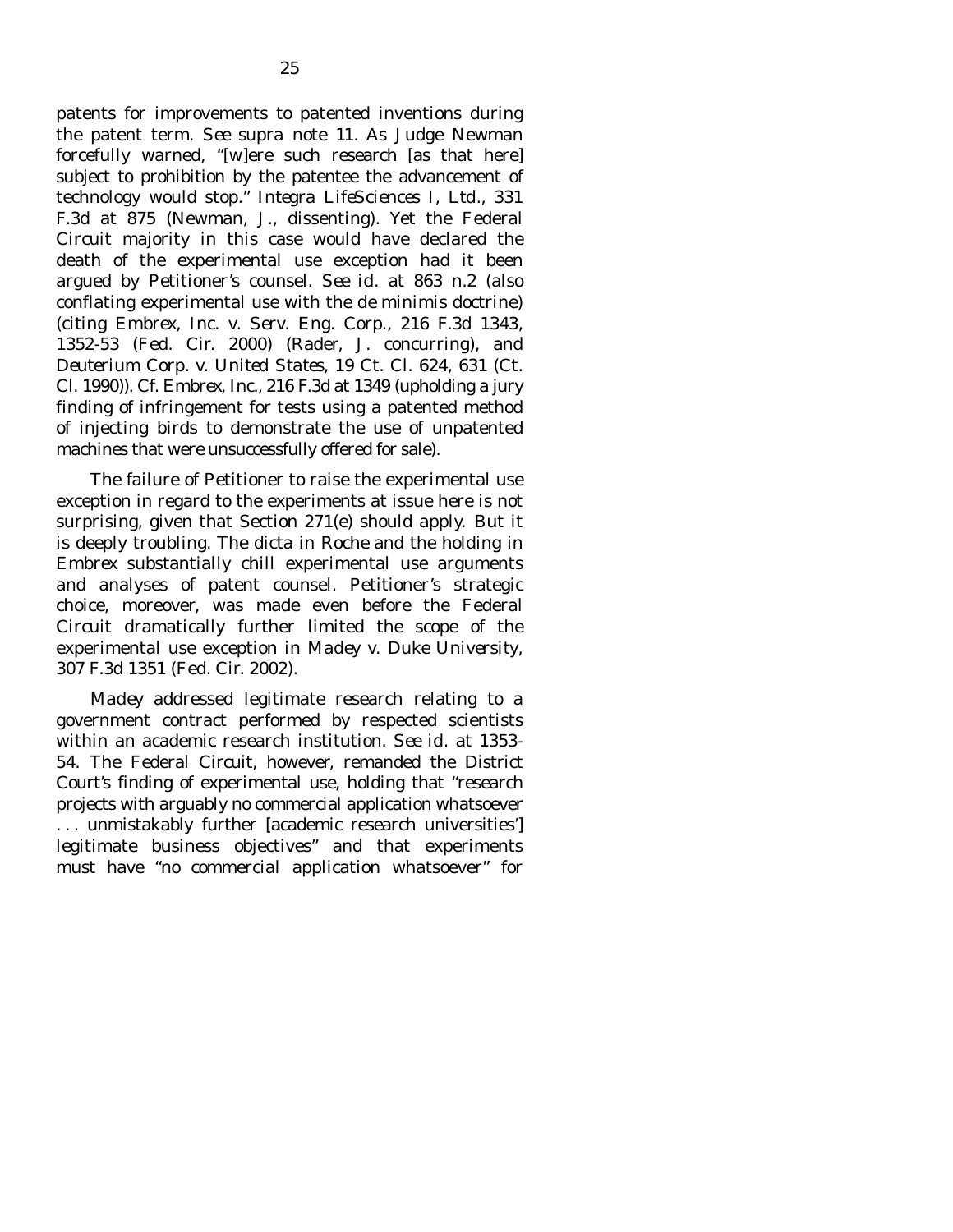the experimental use exception to apply. *Id.* at 1362. Until *Madey*, and even after *Roche*, the patent bar understood that the experimental use exception applied to purely academic research performed without a use for profit. *See*, *e.g.*, Hantman, 67 J. Pat. Off. Soc'y at 633 ("[f]ew would deny the experimental use exception for research on patented technology performed at a university in furtherance of its educational function"). To the benefit of scientific research, technological development, and social welfare, academic researchers routinely ignored the possibility that their experiments might be held to infringe patent rights (even when they possessed future commercial intentions regarding their research results). *See* John P. Walsh, Ashish Arora & Wesley M. Cohen, *Effects of Research Tool Patents and Licensing on Biomedical Innovation*, Patents in the Knowledge-Based Economy at 322-31 (Nat'l Research Council 2002).

 These decisions are clearly changing perceptions in the patent bar regarding the experimental use exception*. See*, *e.g.*, Matt Fleischer-Black, *Benchmarks: Wake Up Call*, 3 IP L. & Bus. 26 (Oct. 2003) (*Madey* "came as a surprise to many university researchers and their lawyers" and "university officials have been warning that corporate lawyers, emboldened by the decision, could halt campus research and technological progress"); Cristina Weschler, *The Informal Experimental Use Exception: University Research After* Madey v. Duke University, 79 N.Y.U. L. Rev. 1536, 1536 n.1 (2004) ("It is widely recognized that use liability exists even when a researcher does not incorporate the patented material into a product that is ultimately sold."). It is critical that the practices of research scientists do not similarly change. *Cf.* Arti K. Rai & Rebecca S. Eisenberg, *Bayh-Dole Reform and the Progress of Biomedicine*, 66 L. & Contemp. Probs. 289, 296 (2003) (because "patent law offers no significant experimental use exemption . . . it may be foolhardy for nonprofit researchers to rely on the forbearance of patent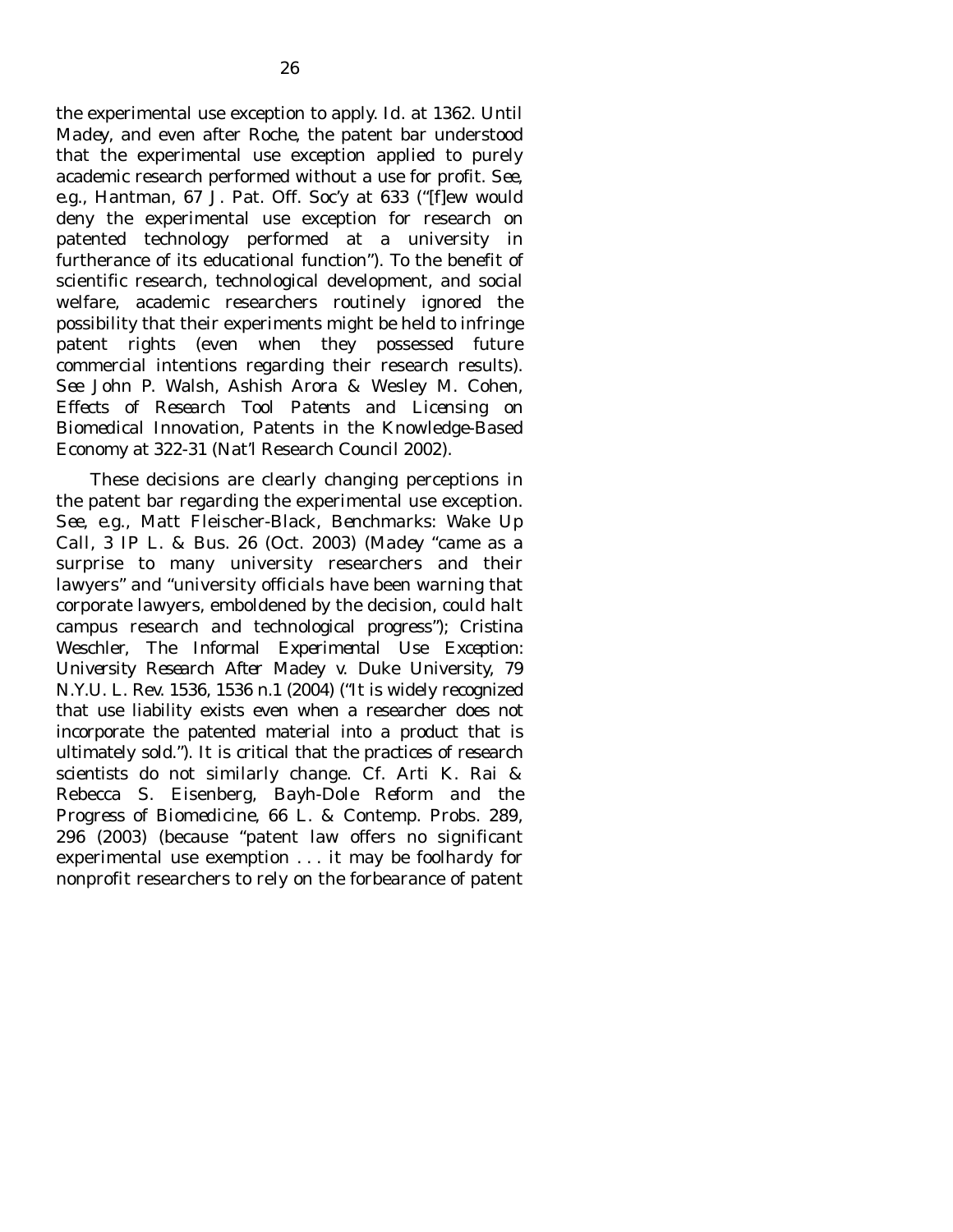holders"). The Patent Act's exclusive rights were premised on the ability of scientists to perform their research free from the threat of patent litigation and the tax of patent licensing negotiations and fees. The tax of licensing should apply only afterwards, and then only to commercial making, using, offering for sale, selling, or importing of infringing inventions (including blocking improvements).

 Scientific discovery, competitive improvement, and public health are being adversely affected by the Federal Circuit's narrow interpretations of the experimental use exception. *See*, *e.g.*, Mildred K. Cho, et al., *Effects of Patents and Licenses on the Provision of Clinical Genetic Testing Services*, 5 J. Molecular Diag. 3, 7 (Feb. 2003) (25% of surveyed clinical laboratory directors had stopped performing genetic tests because of patents or licenses, 53% had decided not to develop new tests, 69% paid royalties to use patented methods or reagents, and "virtually no respondents, including those from commercial laboratories, thought that the effects of patents and licenses on the cost, access, and development of genetic tests have been positive"); Jon F. Merz, et al., *Diagnostic Testing Fails the Test*, 415 Nature 577, 577-79 (2002) (30% of surveyed clinical medical labs ceased using or failed to develop genetic tests for haemochromatosis once a patent issued); Isaac Rabino, *How human geneticists in the US view commercialization of the Human Genome Project*, 29 Nature Gen. 15, 15-16 (Sept. 2001) (49% of surveyed American Society of Human Genetics' scientists reported that DNA patents had limited at least some of their research, and 75% disapproved of DNA patents). As the current legal perceptions regarding the experimental use exception take further hold, predictions of the adverse effects of the *Madey* decision may increasingly come true. *See*, *e.g.*, Walsh, et al., at 335 (noting that public understanding of *Madey* "could well chill some of the 'offending' biomedical research that is conducted in university settings").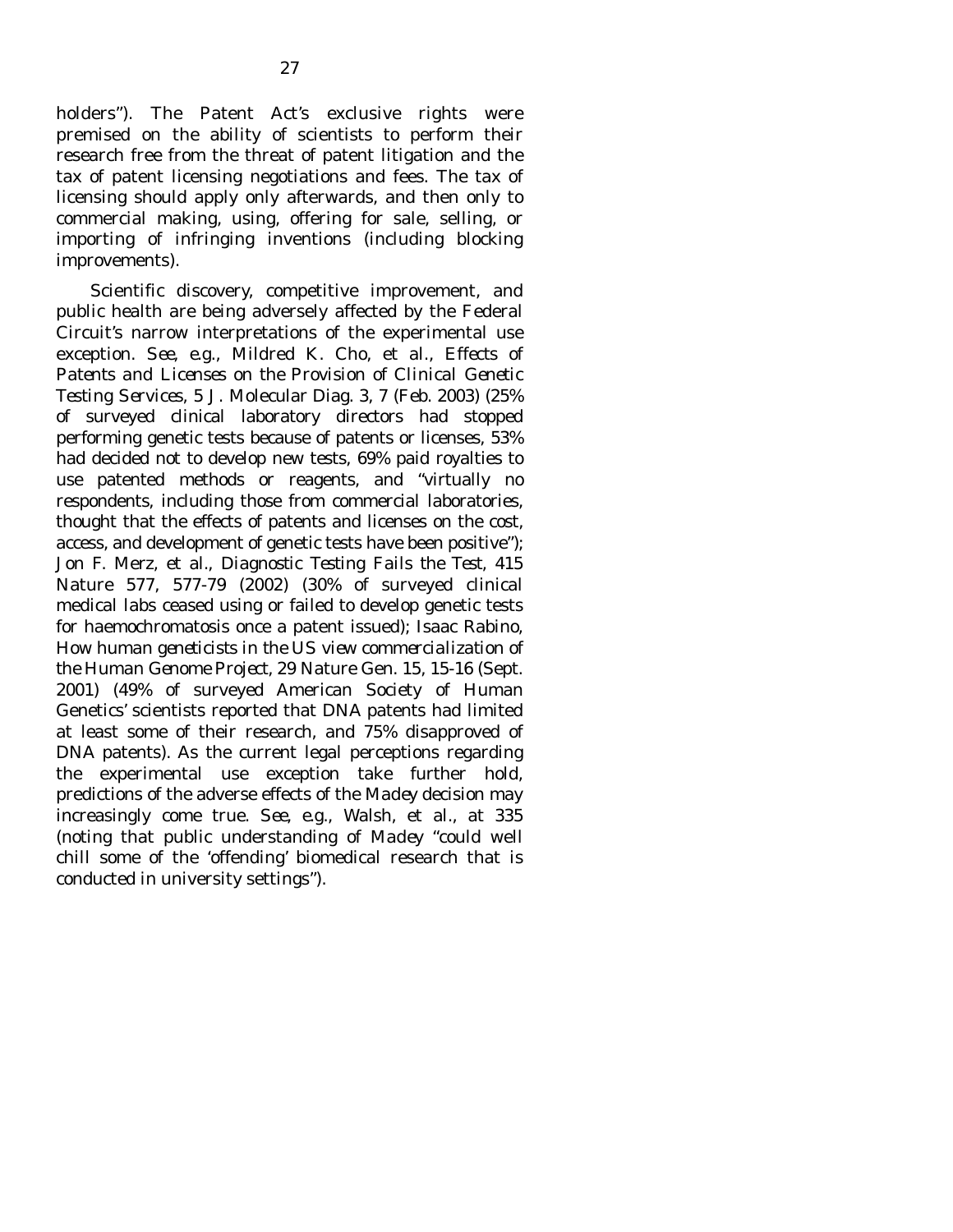The narrow interpretations of the experimental use exception by the Federal Circuit also place the United States in conflict with the international community, and are likely to result in scientific research, patent rights, and wealth leaving the United States. *See*, *e.g.*, John F. Duffy, *Harmony and Diversity in Global Patent Law*, 17 Berkeley Tech. L.J. 685, 718-19 (2002) (discussing patent law incentives to "outsource" scientific research). Many countries have adopted experimental use exceptions that apply more broadly than the Federal Circuit's interpretation and which are fully consistent with the World Trade Organization's Agreement on Trade-Related Aspects of Intellectual Property Rights (the TRIPS Agreement). *See*  Canada – Patent Protection of Pharmaceutical Products, WT/DS114/R, at ¶ 7.69 (Mar. 17, 2000) (the most common Article 30 exception, "scientific experimentation, during the term of the patent and without consent, is not an infringement"). For example, the Japanese Patent Law contains a broad and categorical codified experimental use exception.<sup>19</sup> In the developing world, many countries routinely except from infringement scientific and/or technological research (even when performed with a commercial motivation), and some expressly except competitive evaluation.<sup>20</sup>

<sup>19</sup> *See* Japan Patent Law, Art. 69(1) (1999), available at http://www.jpo.go.jp/shoukaie/patent.htm#69 ("The effects of the patent right shall not extend to the working of the patent right for the purposes of experiment or research."). Under this research exception, which is not limited to the product approval context, testing of a patented product for approval (rather than for technological improvement) is not an infringement. *See Request to Enjoin Sale of Medical Supplies* (S. Ct. Japan, Apr. 16, 1999), available at http:// courtdomino2.courts.go.jp/schanrei.nsf/VM2/AB240DD41982AA3C49256 D2700058227?OPENDOCUMENT (in Japanese).

<sup>20</sup> *See* Carlos M. Correa, *The International Dimension of the Research Exception*, at 19-25 (2004), at http://sippi.aaas.org/Correa%20-20 International%20Exception.doc.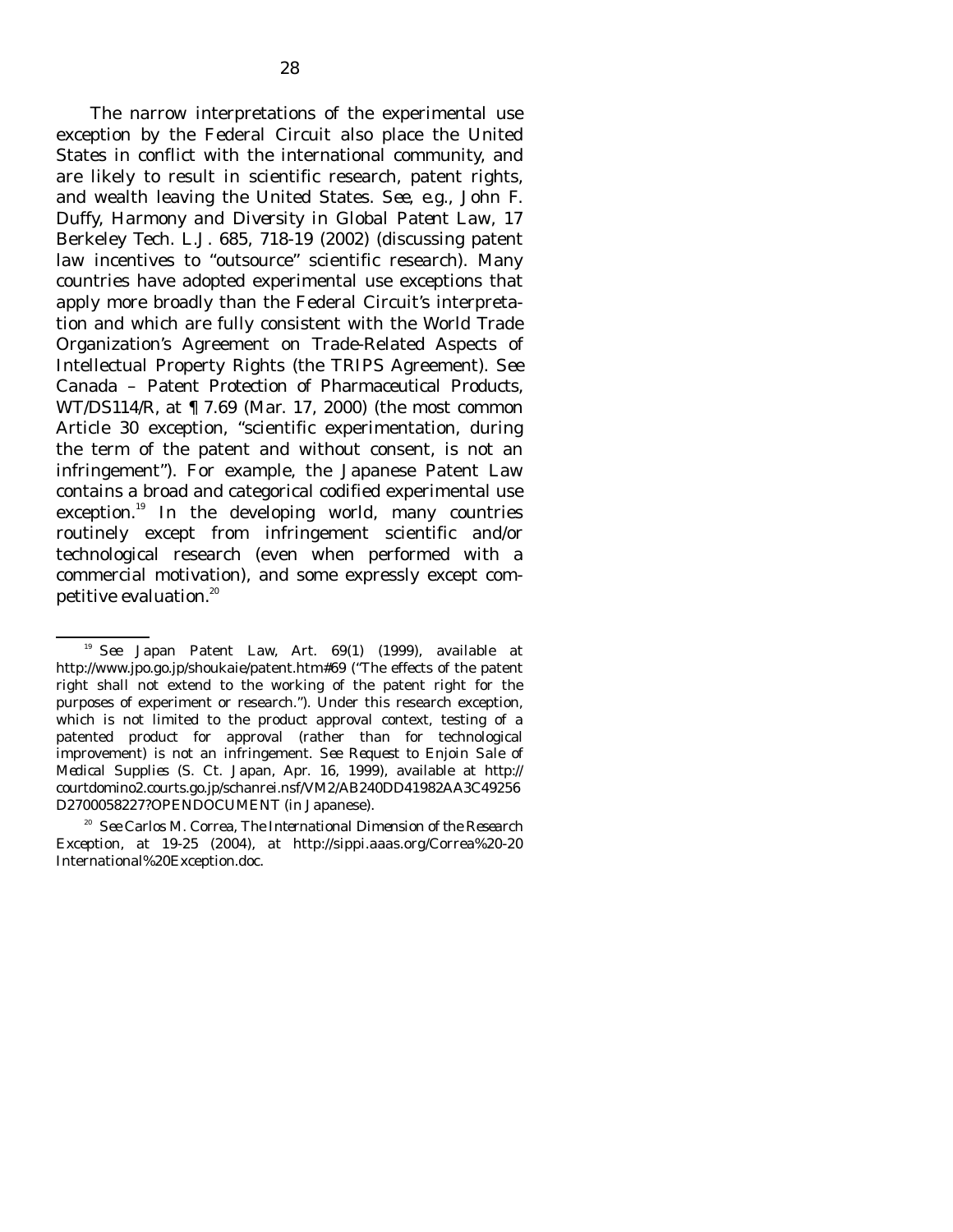Further, because the exclusive right to sell has always prevented commercial competition in the United States in the market for selling patented products *to* researchers, the Federal Circuit and Respondents in this case overstate (as other *amici* likely will) concerns that a broad experimental use exception applicable to research tools would cause serious harm to the biotechnology industry or would threaten its ability to raise venture capital. *See Integra LifeSciences I*, *Ltd.*, 331 F.3d at 871-72; Integra Federal Circuit Brief at 17-18. The biotechnology industry is unlikely to lose significant revenue under a broad experimental use exception.<sup>21</sup> In any event, Congress implicitly rejected such concerns when enacting Section 271(e). The plain language of Section 271(e) applies fully to the making, using, offering for sale, selling, and importing of patented research tools "solely for uses reasonably relating" to research and development leading to approval of

<sup>&</sup>lt;sup>21</sup> Most scientists are not engaged in manufacturing and will readily purchase rather than make patented products – such as microscopes, reagents, or biological materials – when they meet specifications and are commercially available for a reasonable fee. Scientists also sometimes enter into express licenses to use patented products or methods, even though they are not legally required to do so. *Cf.* Hantman, 67 J. Pat. Off. Soc'y at 643 (noting inconsistent licensing of the famous Cohen-Boyer patent and encouraging – twenty years ago – a test case that would demonstrate whether the experimental use exception applied to such research tools); Mark A. Lemley, *Rational Ignorance at the Patent Office*, 95 N.W.U. L. Rev. 1495, 1507 n.55 (2001) (estimating the average legal costs alone of negotiating a single patent license to be \$50,000.00). But when such products or licenses are not available, are not offered on reasonable terms, or are subjected to unreasonable conditions, scientists are and should be free to make and use patented inventions without infringing any right of the patentee. Addressing similar concerns, Congress created a limited exception that assures that most patents for medical and surgical processes are unenforceable. *See* 35 U.S.C. § 287(c). The exception was needed because medical practice – unlike medical research – is not subject to the experimental use exception.